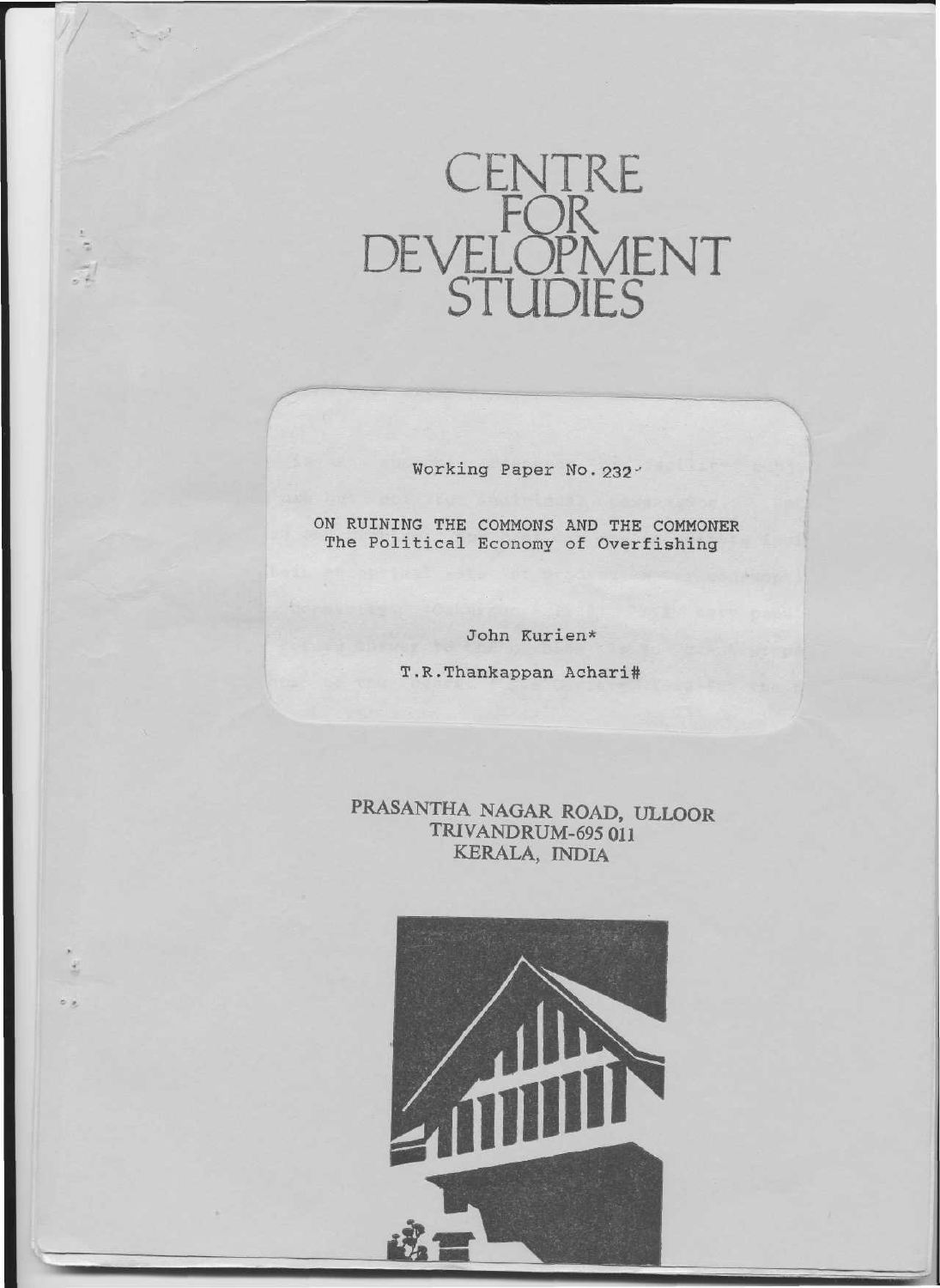# Working Paper No. 232"'

# ON RUINING THE COMMONS AND THE COMMONER The Political Economy of Overfishing

John Kurien\*

T.R.Thankappan Achari#

Centre for Development Studies Ulloor, Trivandruro 695 O11

December 1989

\* Associate Fellow, Centre for Development Studies, Trivandrum - 11

 $\sim 10^{11}$  km  $^{-1}$ 

# Consultant, Fisheries Research Cell Programme for Community Organisation Trivandrum - 39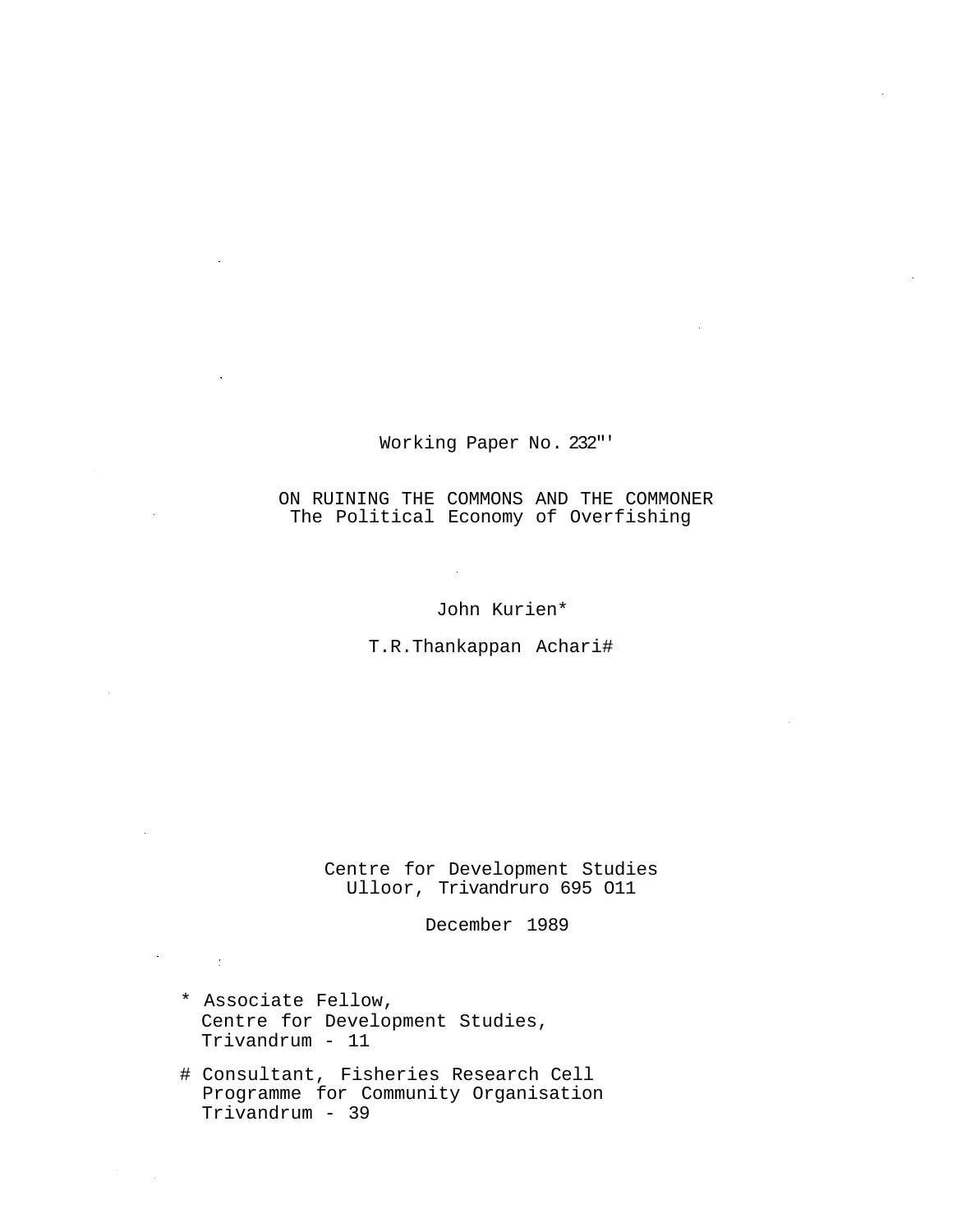### Introduction

There is now a considerable body of literature on the issues and problems relating to the use and overuse of common property resources — sometimes referred to as "commons" ( See for example Berkes, 1985; Christy, 1966; Ciriacy-Wantrup & Bishop, 1975; Gordon, 1954; Hardin, 1968; Runge, 1986; Schlager & Ostrom,1987)

A commons is an economic resource or facility subject to individual use but not to individual possession. Hence all commons face one problem: how best can one coordinate individual uses to attain an optimal rate of production or consumption for the whole community. (Oakerson, 1988). A very popular and forcefully argued answer to the problem is to grant property or access rights to the users. ( See Christy, 1982 for the case in fisheries)

In developing countries, use of common property resources is closely related to the survival and sustenance of a vast population of persons such as pastoralists, forest dwellers and fisherfolk. As a result, issues pertaining to the use and overuse of these resources are not merely questions that can be resolved solely by resorting to granting of access or property rights to the array of claimants to the resource. They raise more fundamental socio-economic and political issues which can only be understood and addressed in the larger context of the history and dynamics of change that have taken place in relation to the access to, and use of the resource. Equally important are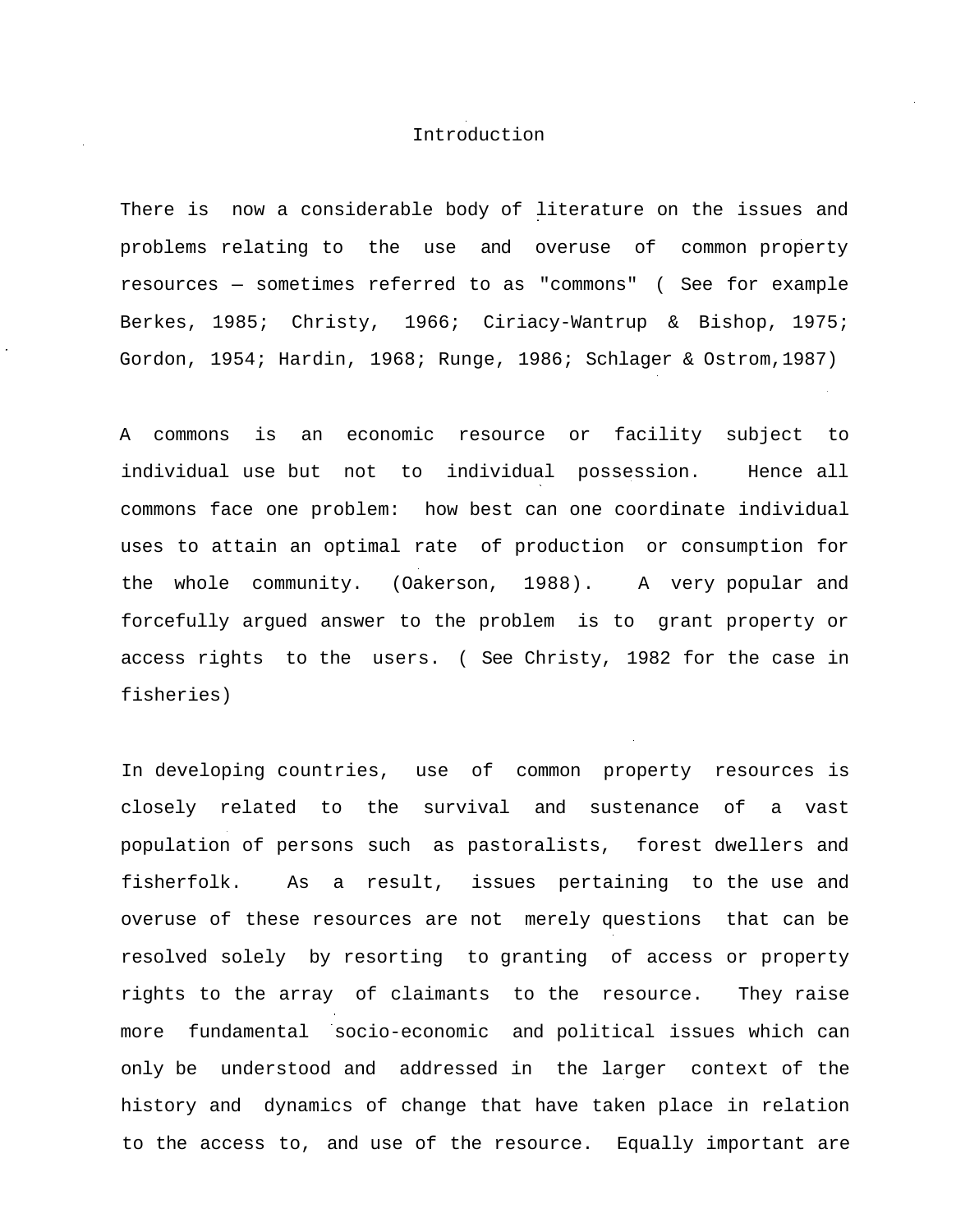the very special nature-related aspects of these resources that must be taken particular cognisance of when analysing questions of overuse.

However, if access to a commons results at some point in time to unrestricted entry, it generally results in social and political tensions. These tensions more often than not arise only after a certain threshold limit is crossed and is rarely due to one single cause. Generally it is a variety of complex causes which include among others: changes in technology, increased market demand for the produce of the commons, population pressure, nature-related changes and political forces. These causes also mutually interact and thus tend to exacerbate the tensions. Too often these causes have been confused, and very influential opinions ascribe the problem to the very institution of common property itself or to one single cause like population pressure. It is also argued that the ruin of a commons brings ruin to all those who use it. The most popular expression of the above points are found in Hardin's (1968) famous article entitled 'Tragedy of the Commons'.[1]

This paper will examine the case of one such common property resource — the coastal sea eco-system and the fish therein. It seeks to highlight how a combination of economic, technological and social factors interacting in a specific context results in overuse of the commons leading to its near ruin. It points to the fact that the ensuing detrimental economic consequences are

 $\overline{2}$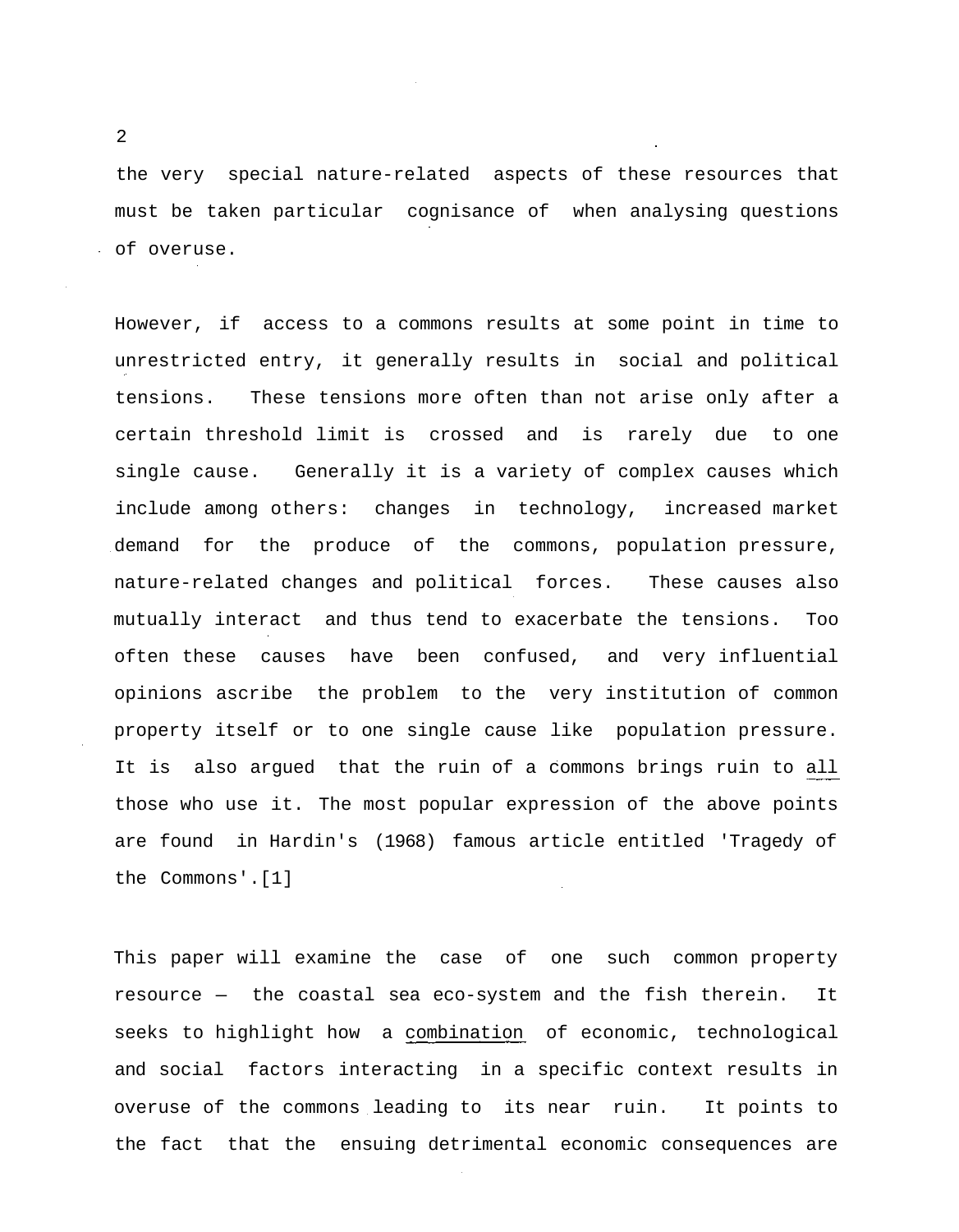by no means equitably distributed.

In geographic coverage the paper is restricted to Kerala State. Being the leading maritime state in India it provides an interesting case study of what has been referred to as the 'life cycle' model (Berkes, 1985). This model, when applied to the fishery, is essentially the study of the whole diachronic process of initial harmonious and sustainable harvesting of the coastal fishery resources followed by rapid and excessive harvesting verging on a very serious economic and ecological crisis. For the other maritime states in India that have not yet reached the latter condition, it provides an example of a model, the final stages of which, they may try to avoid by making appropriate policy interventions at the appropriate time.

The paper is divided into eight parts. It begins by providing a backdrop which very briefly sketches the relevant aspects of the history of the fishery development process in Kerala State. In the subsequent parts the attempt will be to: enumerate the various factors leading to the overuse, which in fishery parlance is called overfishing; provide evidence of overfishing; assess the impact of overfishing on the various social groups depending on the resource; analyse their responses to the effects of overfishing and finally examine possible ways of resolving the crisis.

 $\dot{\gamma}_1$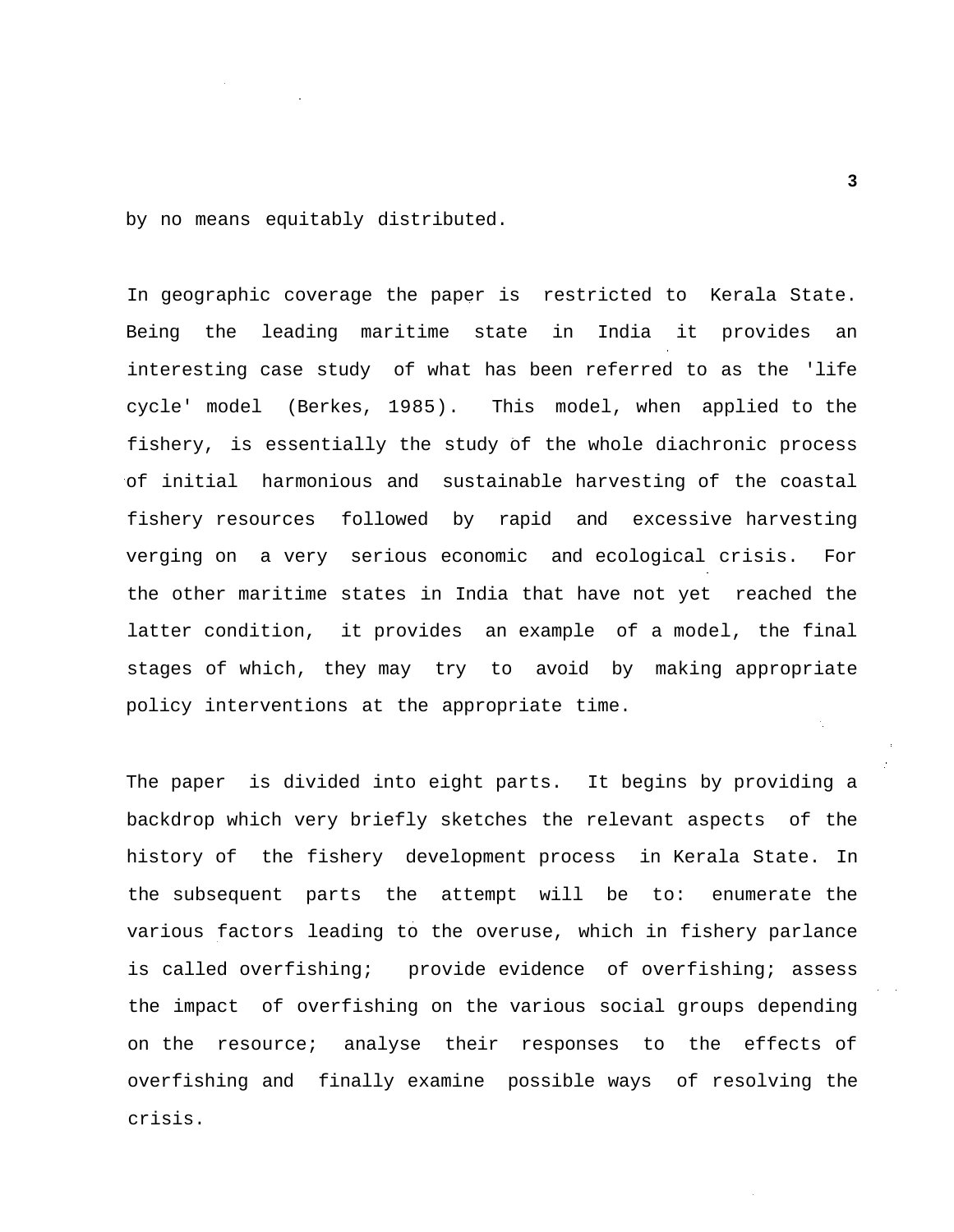### 1. BACKDROP

Fishing, as a subsistance occupation of a caste-bound community, has a long and hoary tradition in India. Traditional marine fishing communities have over the centuries of learning-throughlabour evolved a keen understanding of the aquatic eco-system and perfected fish harvesting artifacts which were appropriate to that milieu. Their technology was appropriate for fishing merely as a source of meagre livelihood. Such a situation obtained in India until the dawn of independence in 1947.

Fisheries gained importance with the onset of post-independence economic planning in India. The long coastline and the productive continental shelf gave fisheries the status of a sector capable of accelerating the growth of the rural economy of the country. Accordingly, planned marine fisheries development had the multi-faceted objectives of increasing the fish harvest, improving socio-economic conditions of fishermen, augmenting export earnings and generating new employment opportunities. These objectives were to be achieved through initiatives promoted by the state and private efforts.

To achieve them the "modernisation growth-oriented" model of development, largely premised on the experience of the more developed temperate water maritime countries, was accepted. This approach primarily implied the superimposition of a modern, capital-intensive, specialised technology over the existing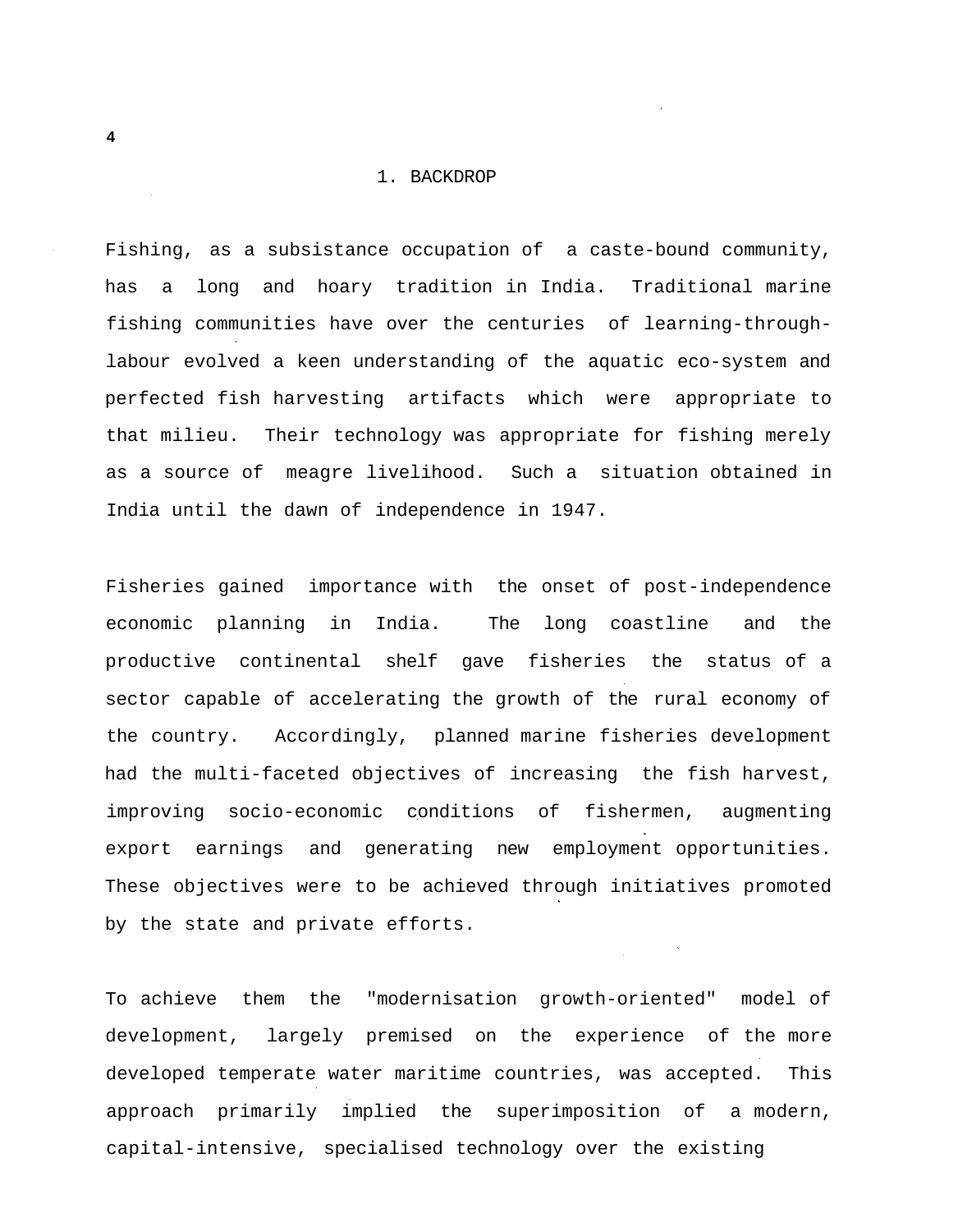traditional base which was largely labour-intensive and of great technical diversity. It assumed that this base was a hinderance to development and had to be either transformed or completely phased out.

In Kerala State, the leading maritime state of India, the approach to fisheries development was initially radically different. The states' fishery policy in the first decade of planned development — 1956 to 1966 -- can be summarised as having been based on "the judicious exploitation of marine resources by effectively and gradually raising the productive capabilities of the existing facilities giving primacy to the accumulated skills of the fishermen." (Kurien, 1985)

During this phase increased fishing effort was applied by the artisanal fishermen using their traditional non-mechanised craft and a wide array of fishing gear and tackle. There was a rapid change from cotton to nylon nets. The overall fish harvest, and that of species like prawns, also increased substantially.

This approach did not last long. By the mid-1960's the "modernisation growth-oriented" model soon came to be introduced in Kerala. The single most important factor responsible for this was the rising demand for prawn in the international market. The waters off Kerala, being one of the world's richest resource for the penaeid prawns, virtually became the main "breeding ground'' for this model.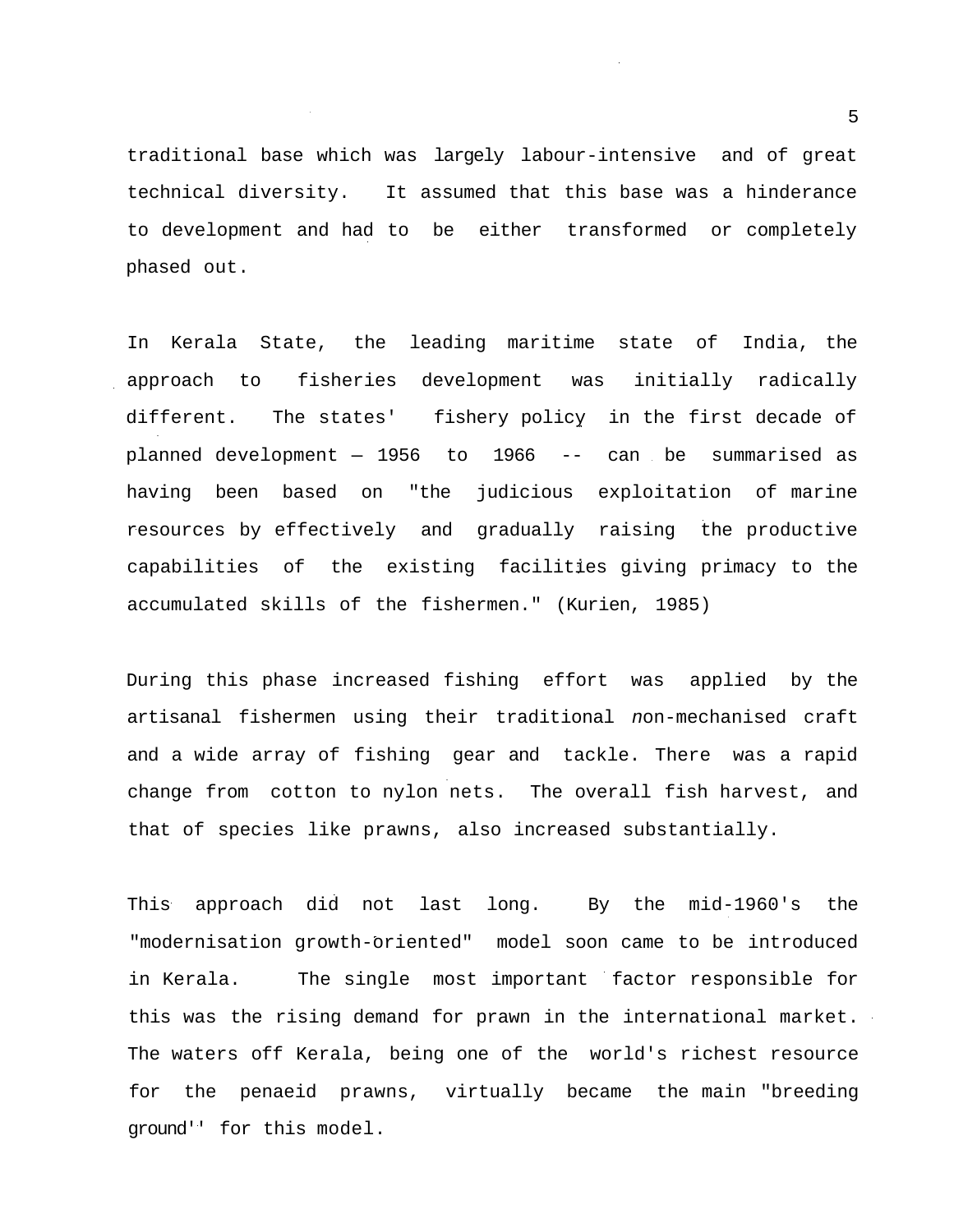Fisheries development in Kerala state soon became synonymous with increasing prawn harvest and earning foreign exchange. With the phenomenal rise in the number of small trawlers -- introduced initially by the former Indo-Norwegian Project -- the prawn harvest and export earnings increased steadily. The earlier caste-bound nature of the fishery sector ceased to be a barrier to entry. The main investors involved in the new development model were non-fishermen. (For details of this see Kurien, 1985) For a decade – until mid-1970's  $-$  it was smooth sailing. The direction of the tide changed after 1974. The levels of overall fish and prawn harvest began to fall. By the end of the seventies the marine fishery sector of the state heading towards an ecological crisis of overfishing.

The artisanal fishermen who were only peripheral beneficiaries of this modernisation modal responded to this crisis at two levels. The more rapid, widespread and vocal response was in the form of organised protest demanding state regulation of what they perceived as destructive fishing methods. ( For details see Kurien & Achari, 1988) The slower response was in the form of adoption of new technologies for propulsion of their fishing crafts and greater investments in fishing gear in a desperate attempt to enhance their share of falling harvests. This response only further aggravated the level of overfishing particularly after 1984.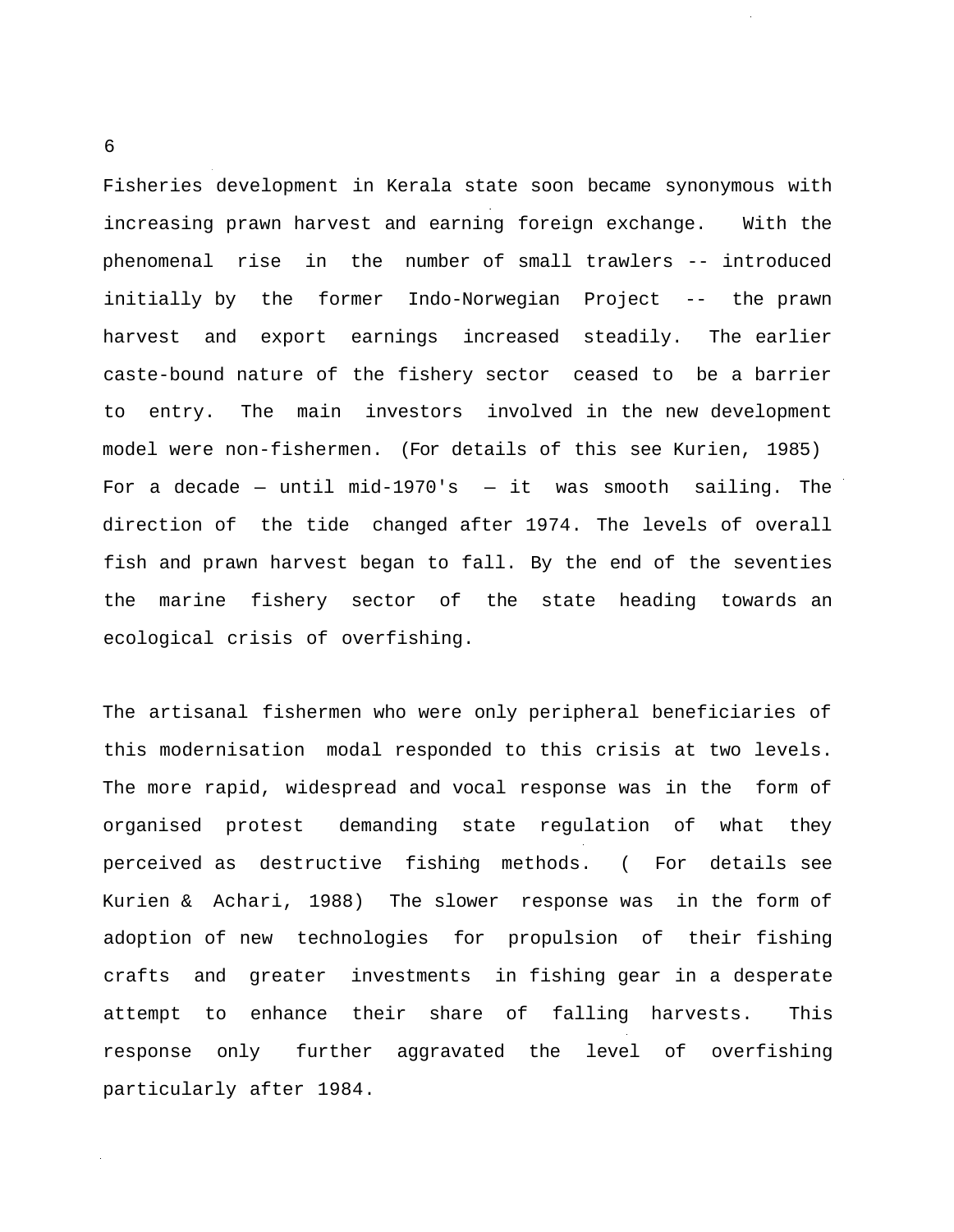Overfishing not only implied a fall in the fish harvest but led to a very skewed distribution of the benefits and costs in the fish economy. This in turn came to attain larger socio-political implications which today plague the state.

### 2. THE MEANING OF OVERFISHING

Overfishing of the near shore marine waters —- the coastal commons—- is a problem besetting many developing countries today. It is however rather complicated to decide with precision the stage at which the coastal commons gets overfished.( For a theoretical understanding of the issues involved see: Beverton & Holt,1957; Caddy,1984; Gordon,1954; Hannesson,1978; Panayotou,1982; Pauly,1979; Schaefer,1954 ) The evidence available points to the fact that overfishing has come as a result or many interrelated factors of which the "common property" nature of these marine waters is but one.

It is customary to distinguish between two types of overfishing: economic and biological.

Economic overfishing occurs when marginal costs of an additional unit of fishing effort are higher than marginal revenues. The economy experiences loss ( even though total fish catch may still increase) because of a mis-allocation of capital and labour which might have produced higher economic yields in alternative activities.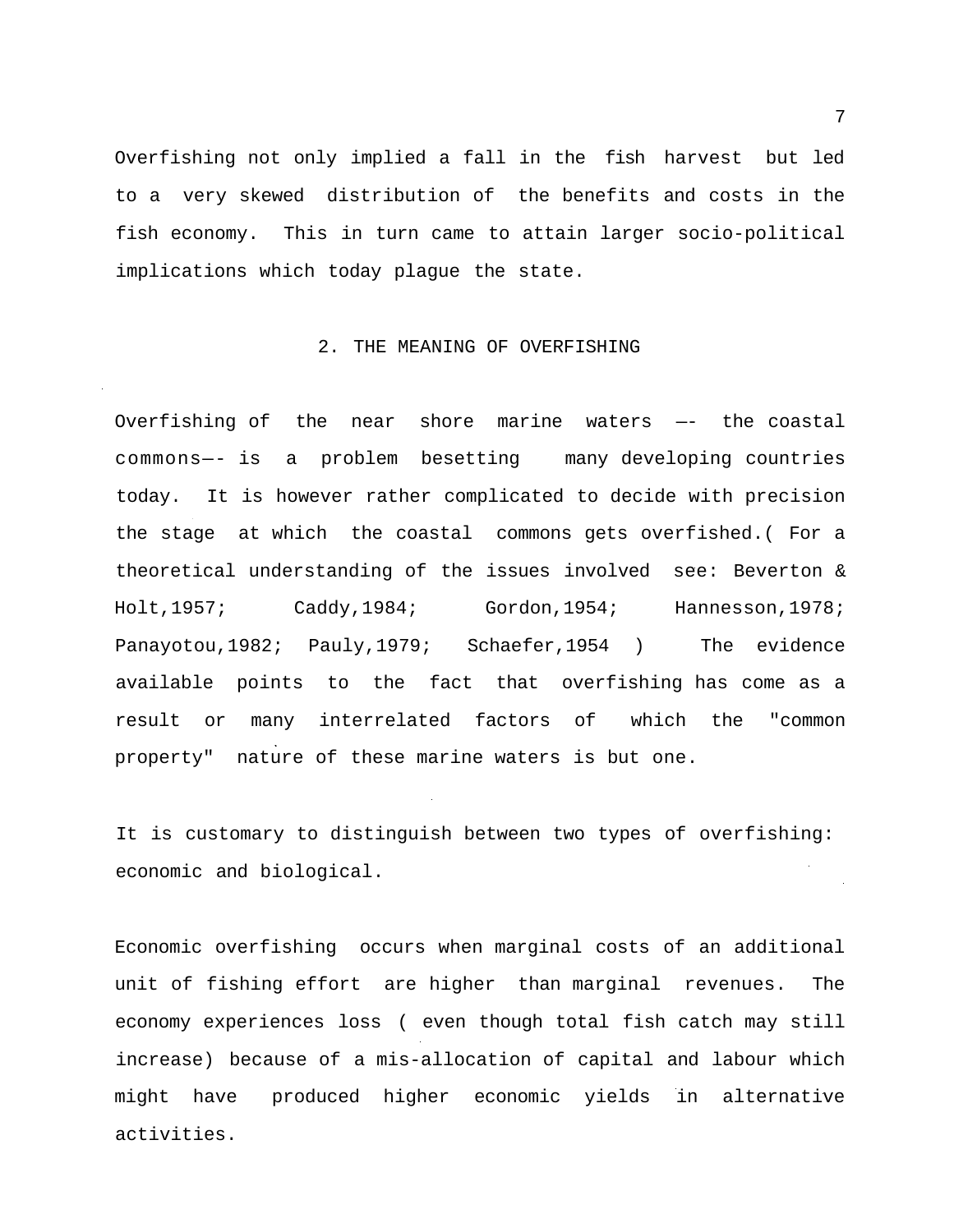Biological over-fishing occurs when the marginal yield of an additional unit of fishing effort is negative.[2] At such a level of effort the fish population stock is prevented from generating its maximum sustainable yield.[3]

Overfishing, or the application of excessive fishing effort, thus in a sense, heralds a turning point in the dynamics of exploitation of a fishery resource. It is the threshold of "development" and the last call for "management" (Aguero, 1987). It is a juncture, which if left unattended could spell ruin to much of the fishery resource and to a significant section of those whose lives are dependent on it.

In the context of developing countries it would therefore be appropriate to seek policies to avoid problems of excessive effort. This can be achieved through management measures that seek to maintain a development process of the fishery which will keep the resource at a high level of productivity by matching fishing effort to the biological and ecological condition of the fish stock.

To achieve such a desirable situation presupposes not merely an attack on the effects of overfishing the coastal commons but rather a clear understanding of the factors which caused it in the first place.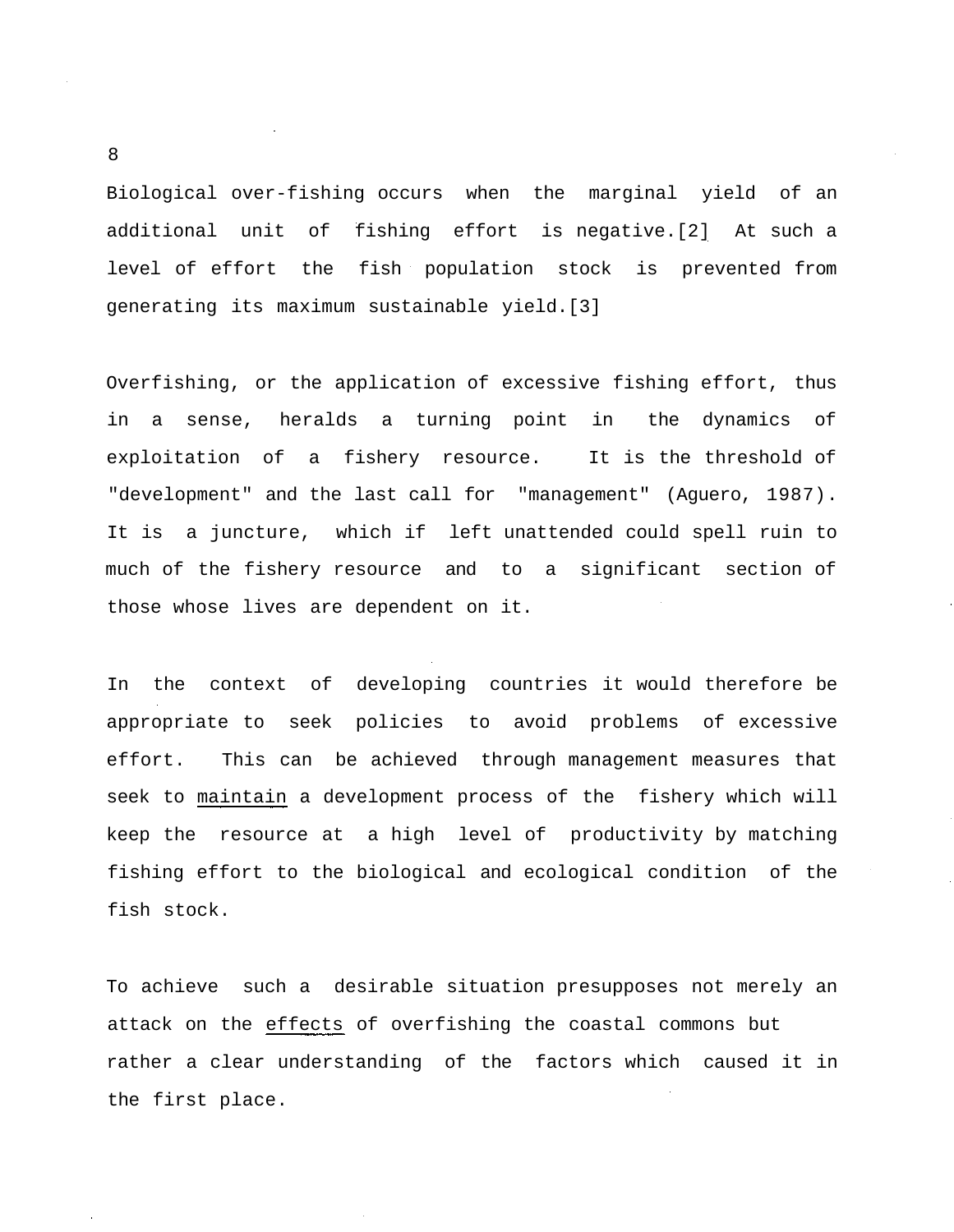## 3. THE FISHERY RESOURCES OF KERALA

The sea off the South-West coast of India, comprising the maritime states of Goa, Karnataka and Kerala, forms a relatively homogeneous aquatic eco-zone. The inshore or coastal waters (upto a depth of 50 metres) of this region measures 23,400 square kilometres and has a maximum sustainable yield (MSY)[4] of 700,000 tonnes (George et al, 1977). The average fishery productivity potential of these waters works out to 30 tonnes per square kilometre (or 300 kg for every hectare) making it the most productive fishing zone in India. ( The all-India figure is 12.5 tonnes per sq. km). Kerala State accounts for just 12,570 sq. kms of this coastal sea area which has an estimated MSY of 400,000 tonnes.

The fishery resources in the tropical seas off Kerala State are marked by the multitude of species attaining varying sizes at age of maturity. They are widely dispersed in the coastal commons. Each specie is available in relatively small quantities. There are complex prey-predator relationships between them as well as competition for food.  $\mathcal{A}_{\mathcal{A}}$ 

The above are distinctly different from the characteristics of fish resources temperate waters. In temperate waters one finds a relatively smaller number of species which grow to larger sizes and each specie is available in teeming millions. The interspecie interactions are also less complex than what obtains in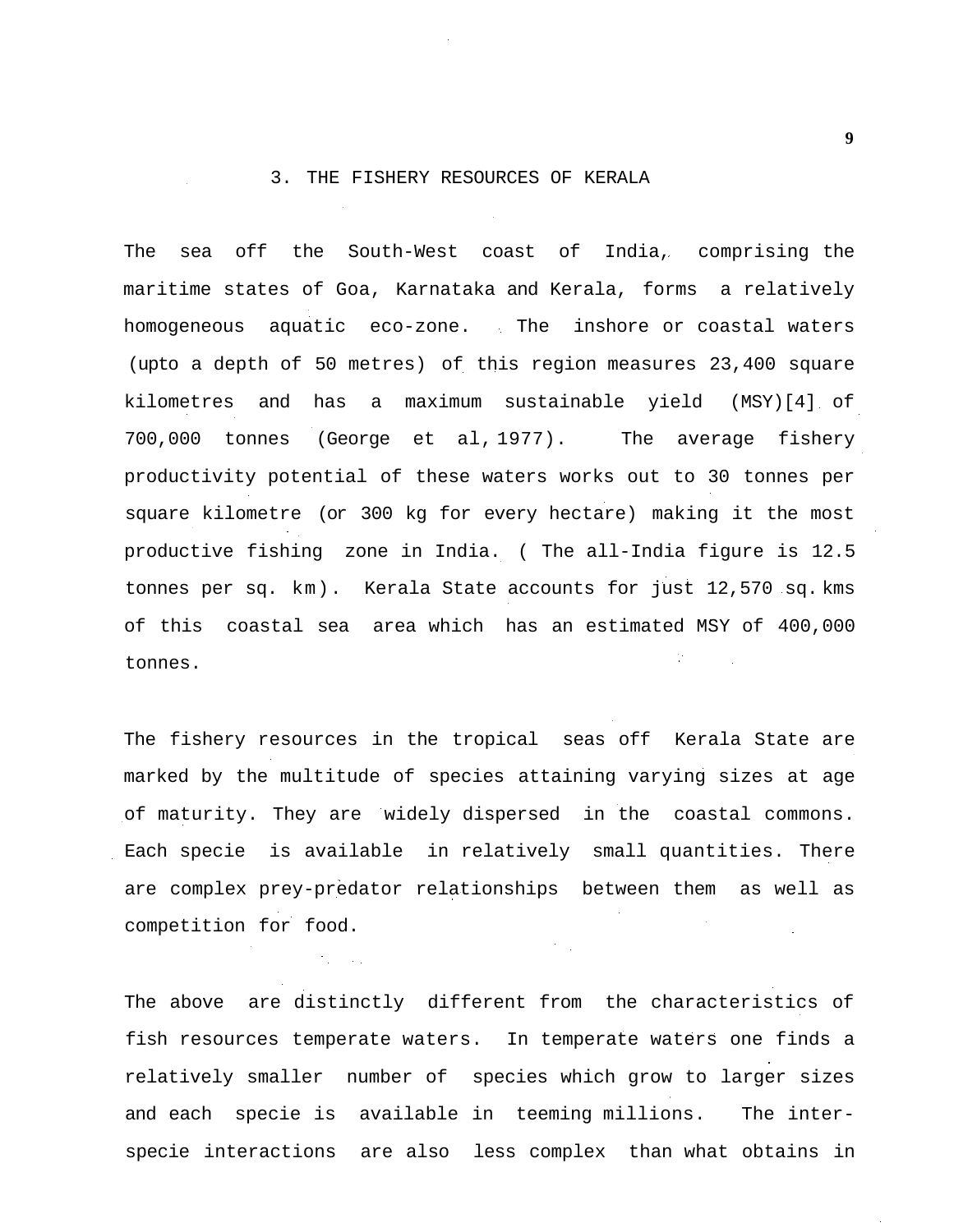the tropical waters making it easier to "target" fishing operations to specific species.

Fish species are generally divided into two broad categories in accordance to the niche that they generally inhabit in the marine environment. Pelagic species are the predominantly surface dwelling fishes. The demersal species are those that generally inhabit the bottom of the sea. The behaviour and life cycles of pelagic species are more prone to influences of oceanographic conditions like changes in water temperature, salinity, dissolved oxygen content and so forth. Demersal species remain largely unaffected by such changes.

For the purpose of data collection the numerous fish species of Kerala have been clubbed under about 54 broad names. The fish harvest pattern of 1984--85 indicate the important species to be: oil sardines, mackerals, anchovies, ribbon fish, carangids (all pelagic) penaeid prawns, soles, sciaenids, perches and catfish (all demersal). Of these, oil sardines, mackerals and penaeid prawns have traditionally been considered the three prime economic species. Their MSY's are estimated to be 126,000 tonnes, 56,000 tonnes and 56,000 tonnes respectively.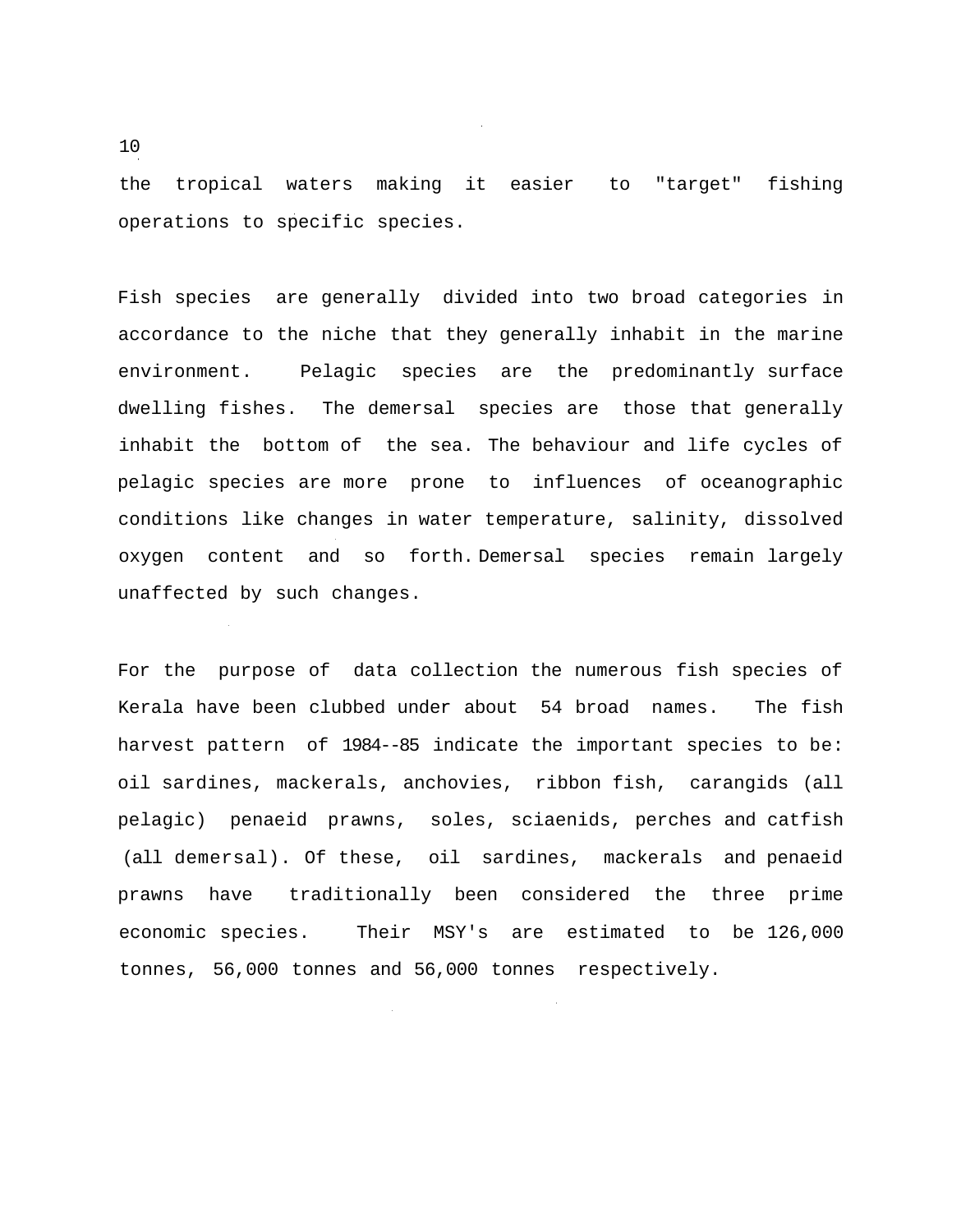### 4. FACTORS CONTRIBUTING TO OVERFISHING

There are several factors contributing to excessive fishing effort in a fishery. We will restrict our assessment to five major areas: (a) the open access nature of the fishery (b) the use of inappropriate technology (c) the demand-pull factors that create galloping prices (d) financial subsidies offered by the state which encourage investment and (e) the pressure of population on the coastal commons.

#### Open Access Nature

When traditional technologies and the custom-bound organisation of the fish economy predominated, the common property nature of the marine fish resource did not pose a major problem. Technical barriers, such as the need to have fishery specific skills, and social barriers, like fishing being the occupation of a lower caste, prevented free entry of capital and persons from outside the traditional fishing communities into the fishery.

The introduction of mechanised boats and the perceived profit opportunities from involving in activities like prawn exporting changed this scenario considerably. The vibrant merchant class of Kerala took the first initiatives to break these barriers. They shifted some of their capital from land based activities- such as coir and cashewnut exports — to fishing, processing and exporting of prawns. Rapid entry was facilitated by the free access to the sea: mechanised boats could be operated without any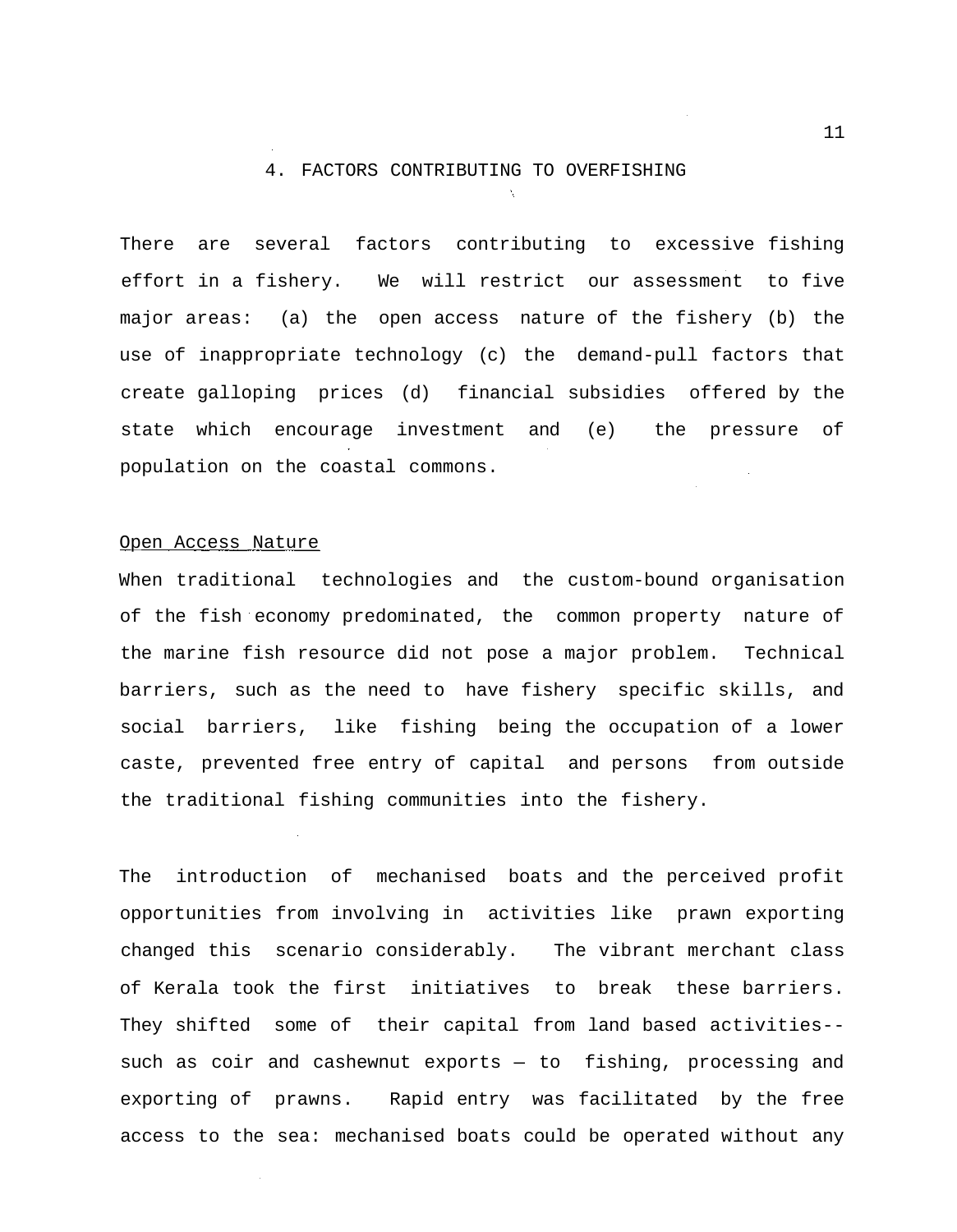form of licence or registration. There was also no regulation limiting the ownership of fishing assets only to those who were active fishermen. As a matter of fact, entry into the fishery was given greater impetus by the liberal financial assistance of the state(more details about this below). As a result, the post-1966 period witnessed a considerable influx of non-fishermen owners of fishing assets — particularly mechanised trawlers. Between 1966 and 1985 the number of trawlers increased from a couple of hundred to around 2800.

# Use of Inappropriate Technology

Traditional fishing technologies ( nets, tackle and the methods of fishing) were in general evolved to suit the particular ecological context of the seas and the varying behaviour patterns of the fish. Deserving special mention is the selective nature of fishing nets (a special mesh-size/shape for catching a specific specie of fish) and the "passive" nature of fishing operations (allowing fish to get entangled in the net rather than going in hot pursuit of them or catching them by disturbing their milieu).

As indicated earlier, the "modernisation" phase of fisheries development was premised on the need to introduce fishing crafts, gear and methods which were proven efficient in the temperate water milieu. These tended to be "active" fishing techniques using single gear combinations innovated for the fishery resources of the temperate waters. Trawling ( the method of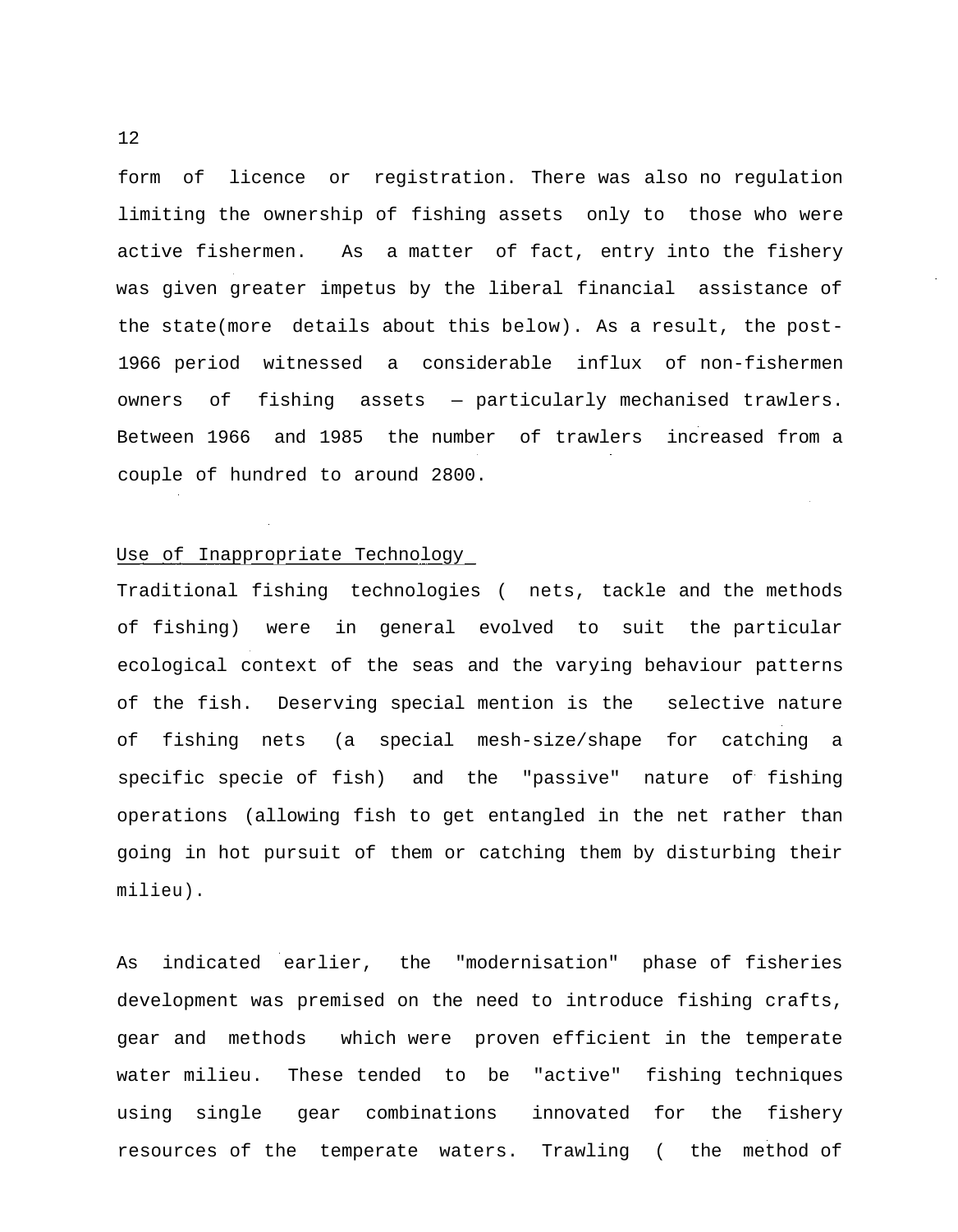scraping the sea bottom with a bell-shaped net to catch demersal fish) and purse-seining ( the method of quickly encircling whole shoals of pelagic fish) were two such techniques introduced after the decade of the sixties.

Both these techniques were very capital-intensive and initially raised labour productivities. For the short-run unit harvesting costs were low and given the high prices of certain species of fish (see below), the profits to owners was very high. This led to a rapid increase in numbers and the extensive use of these techniques. This contributed very significantly to overfishing by destroying the sea-bottom eco-niche (trawling) and by indiscriminate and non-selective fishing of whole shoals of pelegic fishes (purse-seining).

# Booming Demand

The introduction of trawlers into Kerala coincided with the rise in demand for prawns in the international market. This was spurred of by factors such as the enhanced domestic growth of the U.S and Japanese economies and also the former's loss of access to supply from China. These demand-pull factors were outside the control of the local economy and it was also difficult to insulate the fishery resources from being harvested in response to them.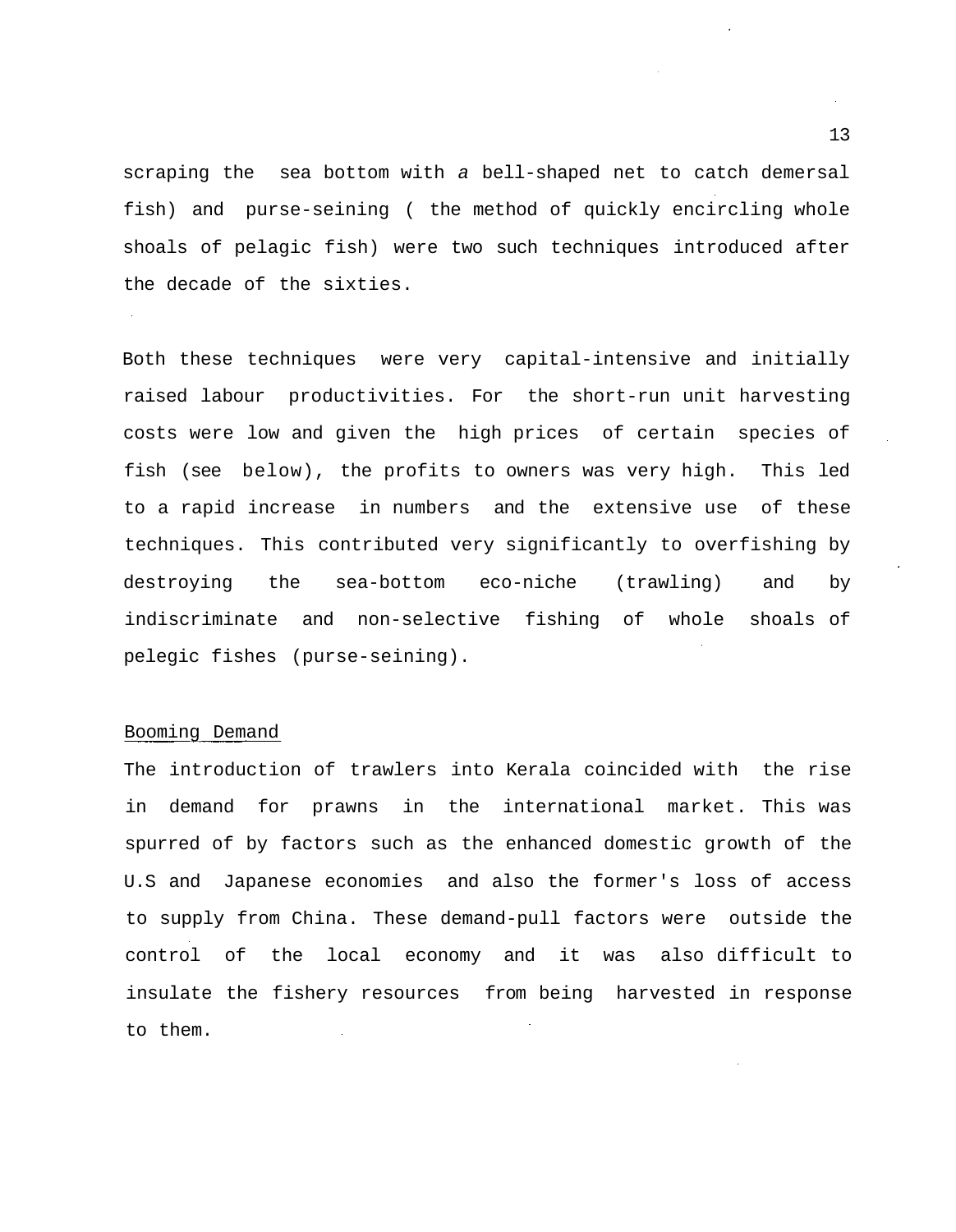From a commodity used to manure coconut palms, prawns grew to become the 'pink gold' of marine exports from India. In 1961-62 the beach price of prawns was only Rs.240 per tonne — less than even the price of mackerels which were considered the "poor man's protein". In 1971-72 prawn prices reached Rs.1810 per tonne. Between then and 1984-85 it increased nearly seven-fold while the prices of oil sardines and mackerals rose by 184 and 213 percent respectively. (Table 1 )

Trends in Prawn and Fish Prices in Kerala Table: 1 (current prices; Index: 1971-72=100)

| Year        | Prawns   |       | Oil Sardine     |       | Mackeral |       |
|-------------|----------|-------|-----------------|-------|----------|-------|
|             | Rs/Tonne | Index | <b>Rs/Tonne</b> | Index | Rs/Tonne | Index |
| $1961 - 62$ | 240      | 13    | 90              | 24    | 340      | 38    |
| $1971 - 72$ | 1810     | 100   | 380             | 100   | 890      | 100   |
| $1976 - 77$ | 7260     | 401   | 850             | 224   | 1600     | 180   |
| $1984 - 85$ | 14120    | 780   | 10 J            | 284   | 2790     | 313   |

Source: Dept. of Fisheries, Kerala State: Adminstration Reports (several years)

In the case of the domestically consumed fish species -- oil sardines and mackerals — there is evidence to show that the increased prices were the result of the inability to enhance the harvests in keeping with the growing demand for fish from the local population (Kurien,1978). Purse-seiners were first introduced in Kerala in 1976. Until then oil sardines and mackerals were caught exclusively by fishermen using traditional crafts and gear.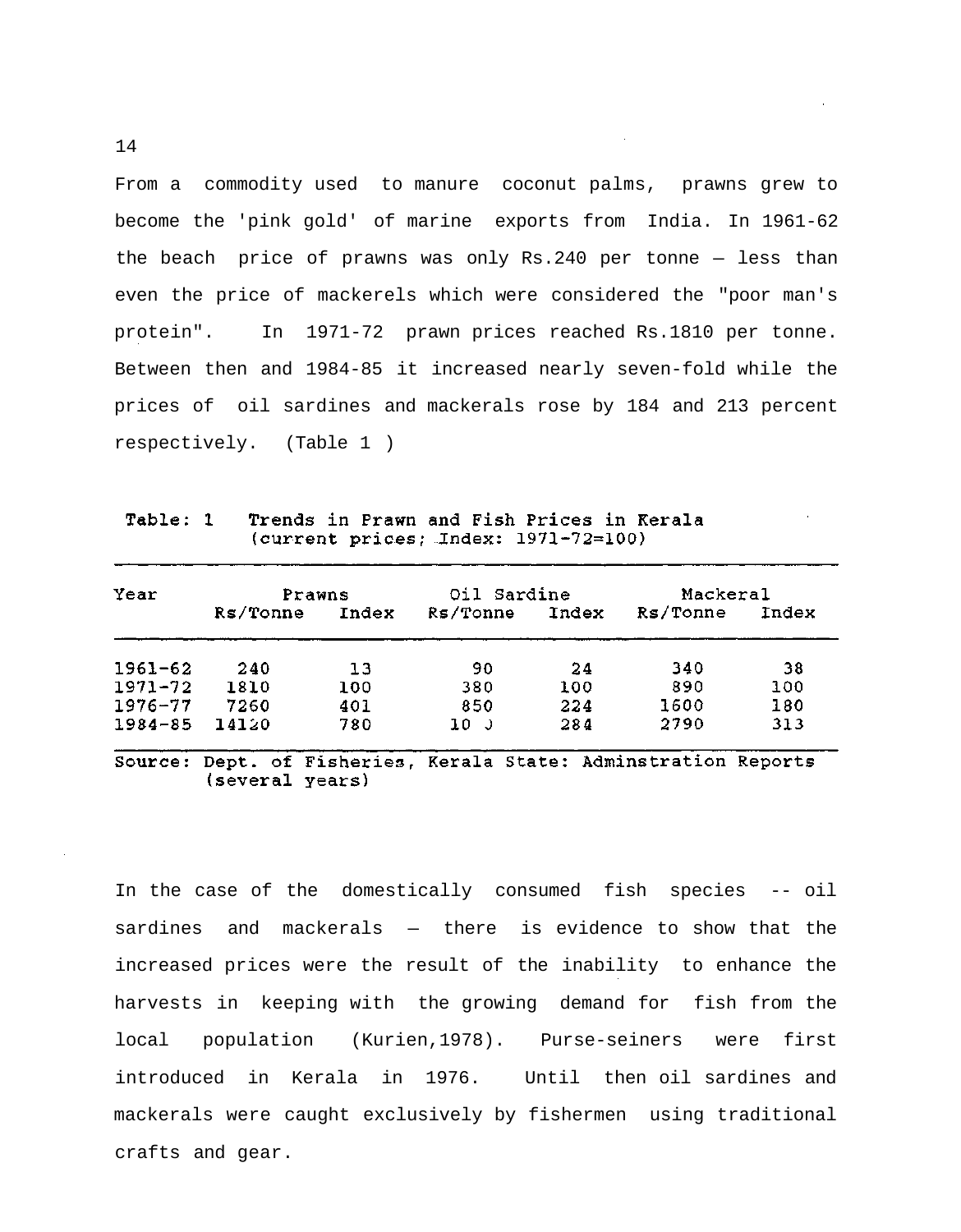## State Subsidies

Following the adoption of the "modernisation path" to fisheries development, the state became actively involved in promoting the direction of investments in the sector.

To give impetus to this policy the state instituted many attractive subsidies for the mechanisation programme. It invested in the capital-intensive and long gestation infrastructure facilities like harbours, landing centres etc. It also provided training facilities.

The initial spate of subsidies was very liberal. As much as 25 percent of the cost of the hull of the boat and 50 percent of the cost of its engine were provided as grants. The remainder was treated as a loan to be repaid in 64 instalments over a period of 8 years at 7 percent interest.

In theory all the 1200 mechanised boats so issued by the state between 1961-62 and 1977-78 were to fishermen cooperatives or genuine groups of fishermen. In practice however this hardly did happen as is evident from the evaluation of these cooperatives by a government report which concludes: "The failure in the operation of the scheme of distribution of mechanised boats were due to the fact that the fishermen cooperatives to whom or through whom the boats were issued were all benami (under false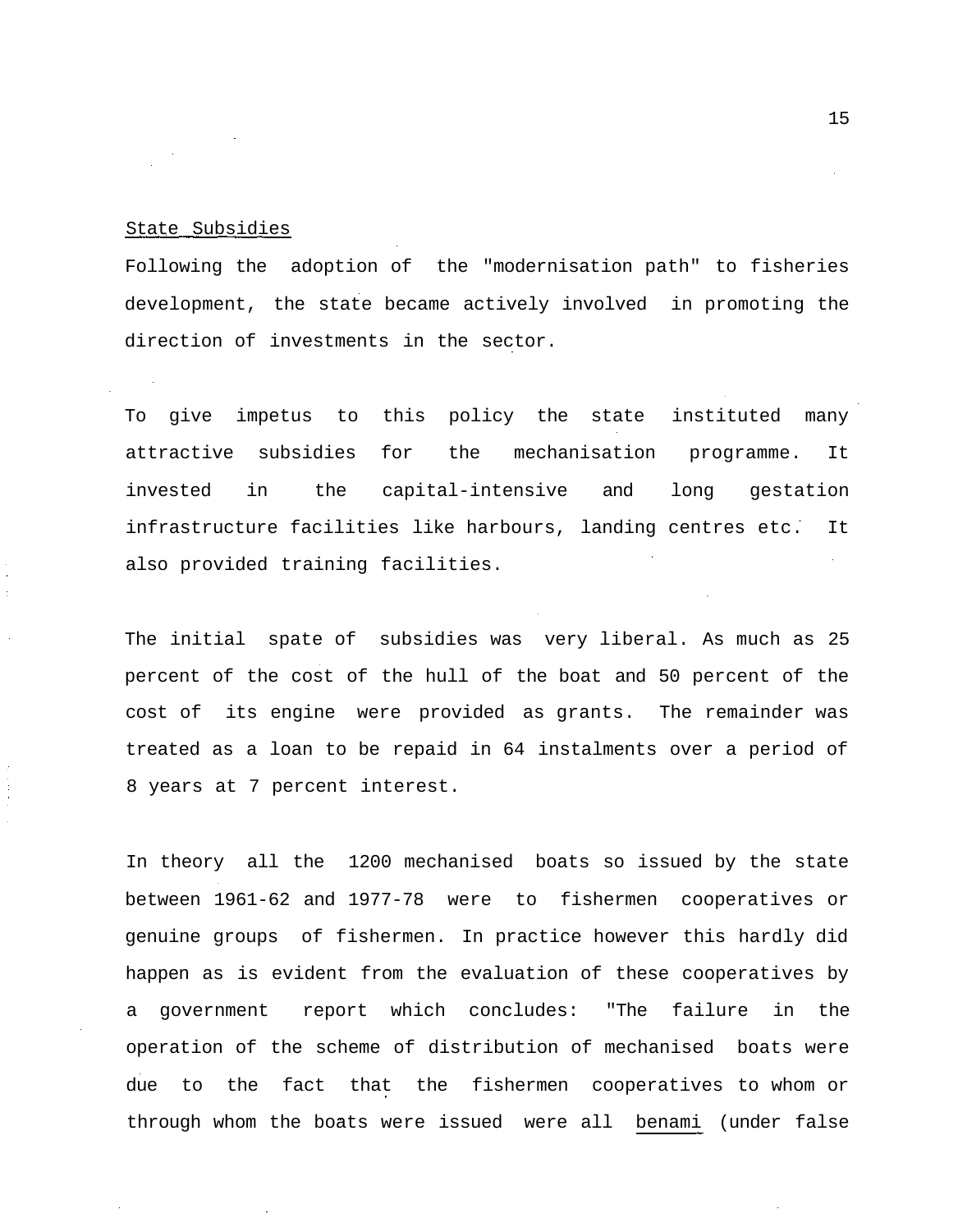name) cooperatives almost without any exception. The rich and influential among the fishermen sponsored and controlled the cooperatives."(Krishna Kumar, 1981)

It was this realisation which prompted the dropping of a similar scheme drawn up for the Sixth Five Year Plan (1980/81 to 84/85) which envisaged providing subsidies and soft loans for the introduction of purse-seiners. Although the state dropped the scheme, the private entrepreneurs went ahead with finances provided by commercial financing institutions.

State subsidies for mechanised boats were completely withdrawn in 1973. From 1985 onwards, following the rush of artisanal fishermen to obtain outboard engines, the state extended subsidies at the rate of Rs.3000 per engine and Rs.2600 per craft and gear. Though late, for the first time, state subsidies were enjoyed by genuine fishermen ! The rapid increase in outboard engines in Kerala State from a handful in 1982 to as many as 8000 in 1988, is to a small extent due to these incentives.

## Population Pressure on In-shore Waters

One characteristic of tropical water fisheries is that overuse of even low productive, passive fishing gear can affect the renewability of stocks (Pauly, 1979). The pressure exerted by increasing numbers of fishermen using increasing amounts of fishing equipment within the limited area of the coastal waters has this effect.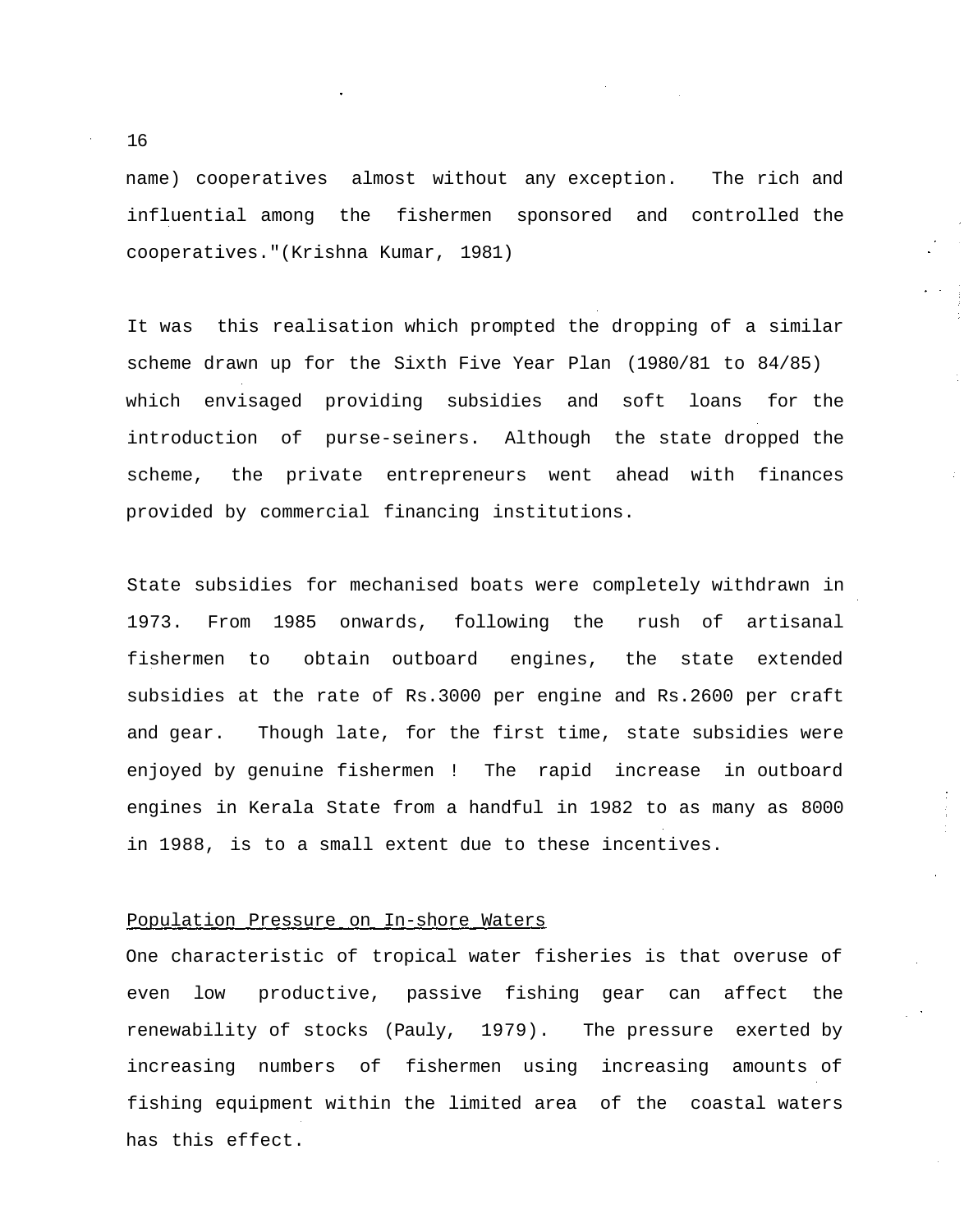The active fishermen population has been increasing at a rate of about 2.3 per cent per annum. In 1961 there were 80,700 active fishermen in Kerala. Given Kerala's coastal sea area of 12570 sq. kms. , the population density was about 6.4 fishermen per sq.km ensuring that on the average each fisherman had 16 hectares of coastal commons to fish. By 1985 the population increased by 65 percent to 134,000, increasing the fishermen population density in the coastal sea area to 10.6 per sq.km. This reduced the average coastal commons per fisherman to 9 hectares.

With the increase in the number of fishermen their fishing assets also increased. Traditional fishing crafts increased from around 21000 in 1961 to over 27000 in 1986. More important are the increases in the quality and the quantity of fishing gear. During the last two decades practically all the fishermen have shifted over from using cotton to nylon nets. Though no aggregate estimates are available, evidence from village studies indicate that the quantum of fishing nets and other tackle have increased significantly. (Achari, 1987a)

This fact became most evident with the post-1982 outboard motorisation drive which was induced by declining productivity due to overfishing of the coastal commons. (More details about this below)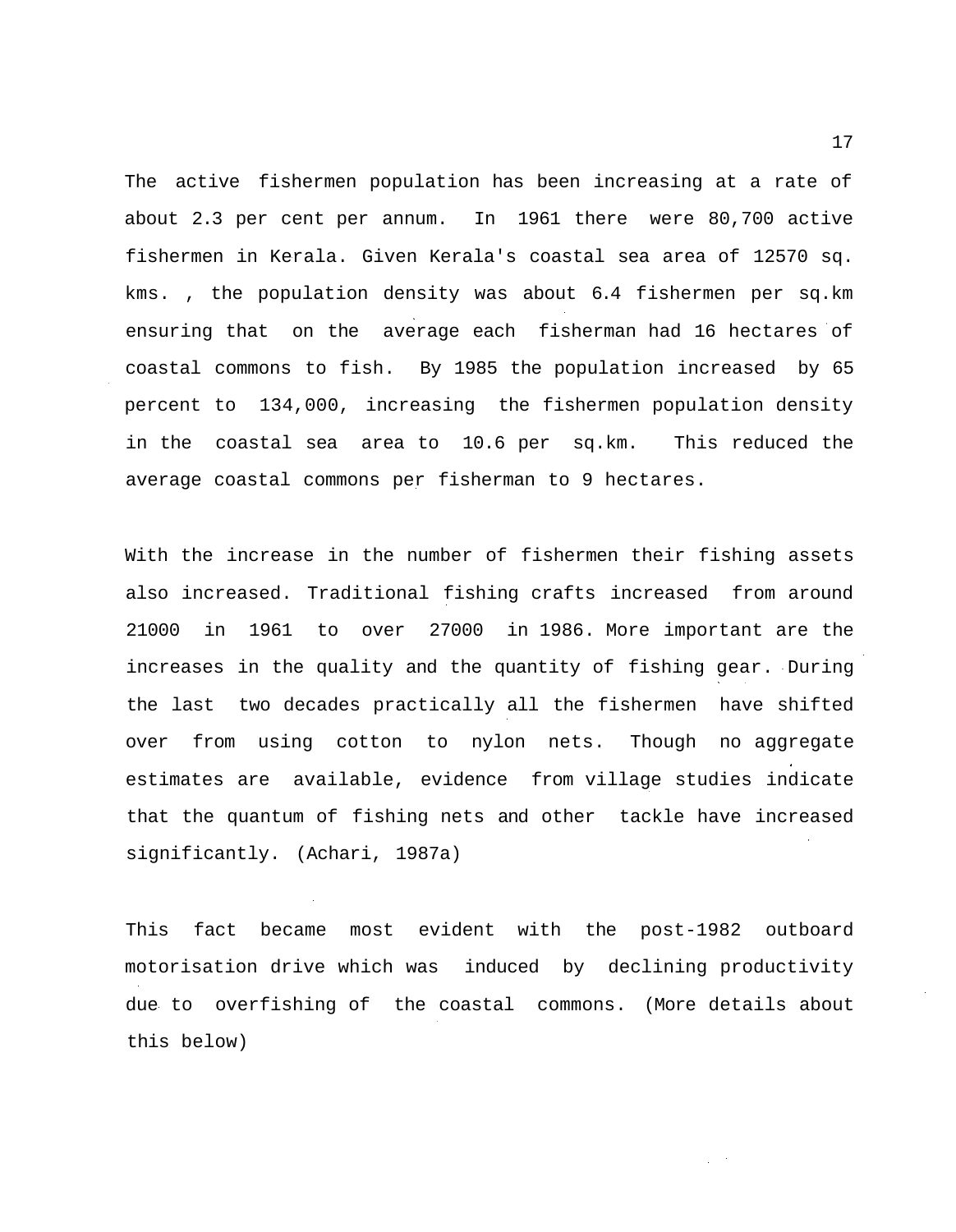This population-induced increase of fishing pressure can certainly be viewed as an issue which will now exacerbate the extent of overfishing if present trends continue.

From a reading of the five above mentioned factors which contribute to overfishing it should be evident that they are complementary and mutually reinforcing. This makes the issue of economic and biological overfishing a very complicated matter to deal with.

### 5. THE EVIDENCE OF OVERFISHING

Considerable data is now available to indicate that the above mentioned factors have in combination led to the ecological crisis in the coastal waters of Kerala. The evidence with respect to some parameters is substantial but patchy in the case of others. The total picture that emerges however points undoubtedly to a scenario of strong tendencies towards overall economic and eco-system overfishing with biological overfishing clearly established in regard to the most valuable specie prawn.

## Biological and Eco-system Overfishing

Kerala State has been the leading maritime state contributing between 20 - 35 per cent of the total marine fish harvest in India between 1956 and 1985.[5] The total marine fish harvest in

18

 $\Delta\phi$  and  $\phi$  and  $\Delta\phi$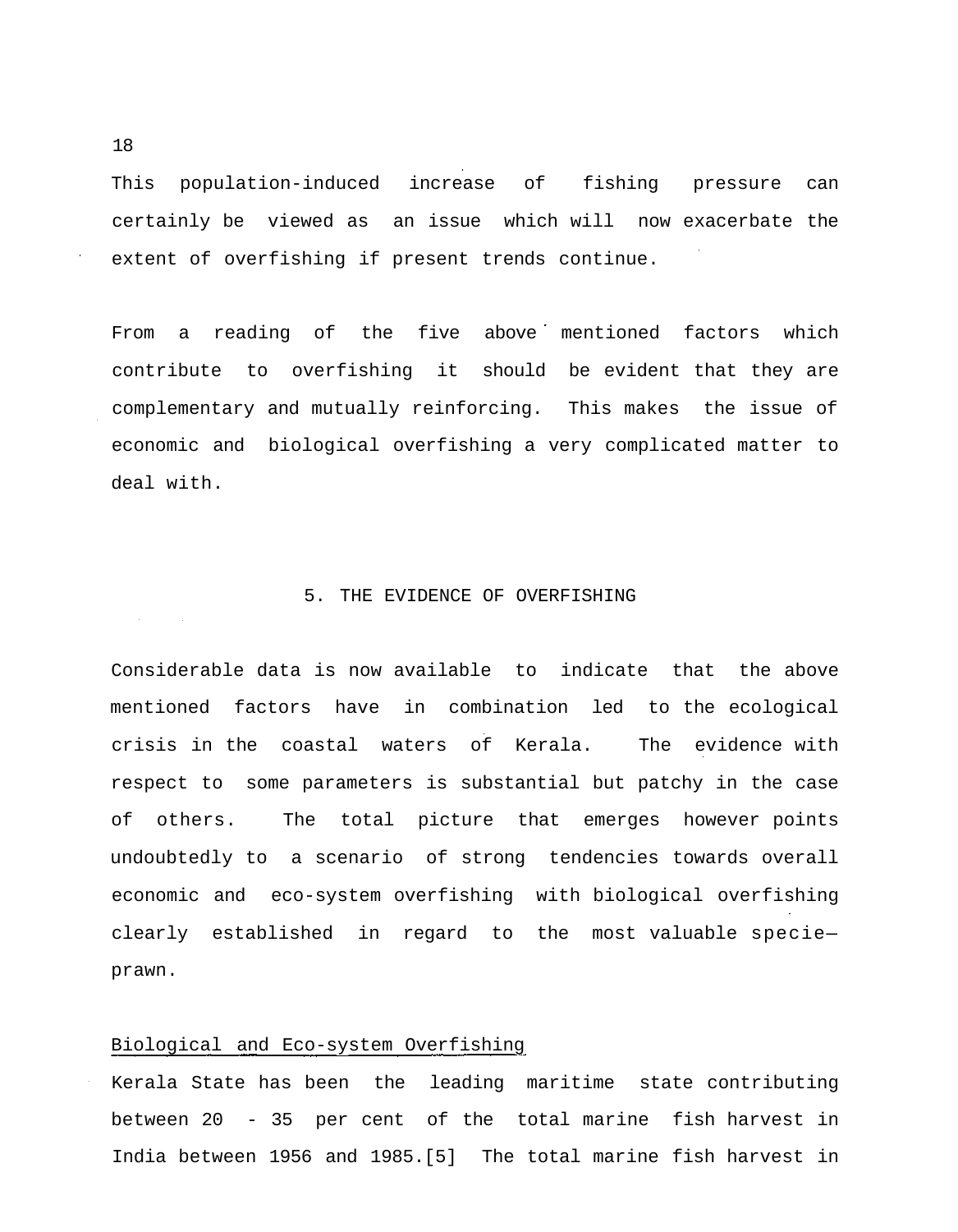Kerala during this period fluctuated between 152,200 tonnes (1956) and 448,300 tonnes (1973). Within this the harvest of pelagic species ranged between 89,900 tonnes (1956) and 357,000 tonnes (1971) and that of the demersal species between 48,000 tonnes (1957) and 198,000 tonnes (1975).

One can discern two distinct phases in this time span of three decades: a phase of steadily increasing harvests -- 1956 to 1973 and a phase of stagnating or declining harvests -- 1973-1985. This broad periodisation is valid whether one considers the total harvest, the harvest of pelagic and demersal groupings or the major economic species -- oil sardines & mackerals and prawns. This is evident from the growth rates shown in Table 2 for the two periods mentioned above.

Table: 2 Compound Growth Rates of Fish Harvest of Kerala State#

| Species Groups                       | Period I<br>1956-1973 | Period II<br>1973-1985 |
|--------------------------------------|-----------------------|------------------------|
| Total Marine Fish Harvest            | $3.23*$               | $-1.79*$               |
| Total Pelagic Fish Harvest           | $3.19*$               | $-0.18$                |
| Total Demersal Fish Harvest          | $3.52*$               | $-4.60*$               |
| Total Oil Sardine & Mackeral Harvest | $5.01*$               | 0.60                   |
| Total Prawn Harvest                  | $6.21*$               | $-8.30*$               |

# Estimated using semi-log function \* Significant at 5 %

To establish that a decline in fish harvests points to biological overfishing conventionally requires that at least two more indicators exhibit a downward trend. These are (i) the catch per unit (fishing) effort (CPUE) and (ii) the size of the harvested fish species.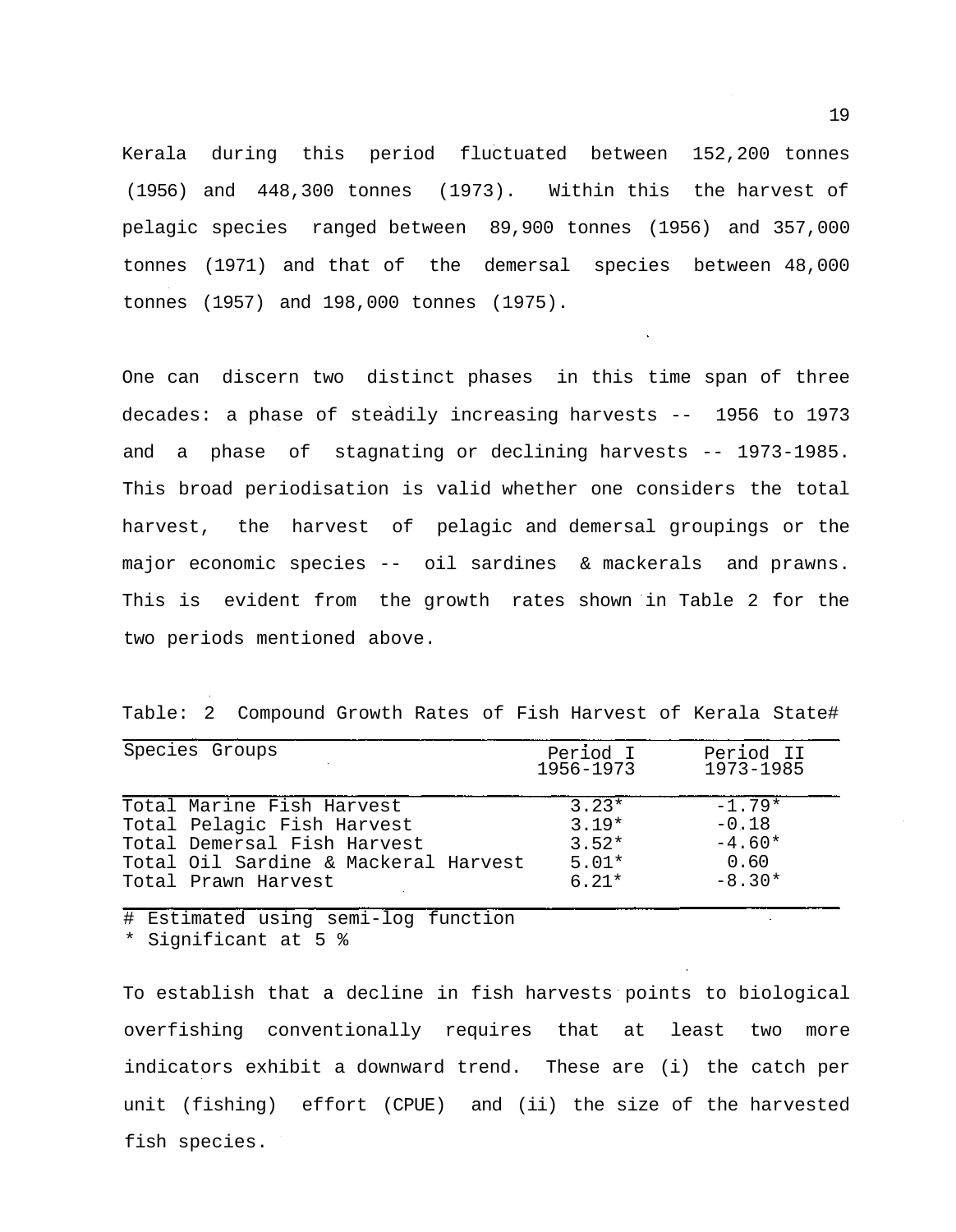In a multi-specie fishery these indicators can only be measured with respect to a particular specie. In our case we have such data only with regard to penaeid prawns — the most important economic specie and the most controversial one in regard to the overfishing debate.

In the main prawn landing centre in Kerala (Neendakara) the catch per unit effort (CPUE) declined from 83 kg/hr of fishing effort in 1973 to 20 kg/hr in 1984 (George, 1988).Taking the three most important centres where trawler operations are concentrated (Neendakara, Cochin and Calicut) the CPUE for 1973 and 1984 are 50kg/hr and 20 kg/hr respectively.

As regards the declining size of prawns it is sufficient to quote one of the leading fishery scientists of the country who has specialised on the prawn fishery. On analysing the variation in the size of prawns in the main landing centres he cautions:

"Regarding the range in sizes of the different species at these centres, one important point which emerges from a comparison of the data of 1978 and 1983 is that in the case of both dominant species, namely P. Stylifera and M.Dobsoni, much smaller sizes are coming in the catches of 1983 when compared to that of 1978. Along with the range in sizes there is also a drop in the sizes of the major groups represented in the fishery. This should be a feature strengthening the suspicion about the depletionary tendencies noticed in the shrimp fisheries of Kerala and another point of concern from the conservation approach." (George, 1988)

Another overall indicator, pointing at least to the possibility of eco-system overfishing, is the decline in the catches of the demersal species of fish. As indicated earlier, these bottom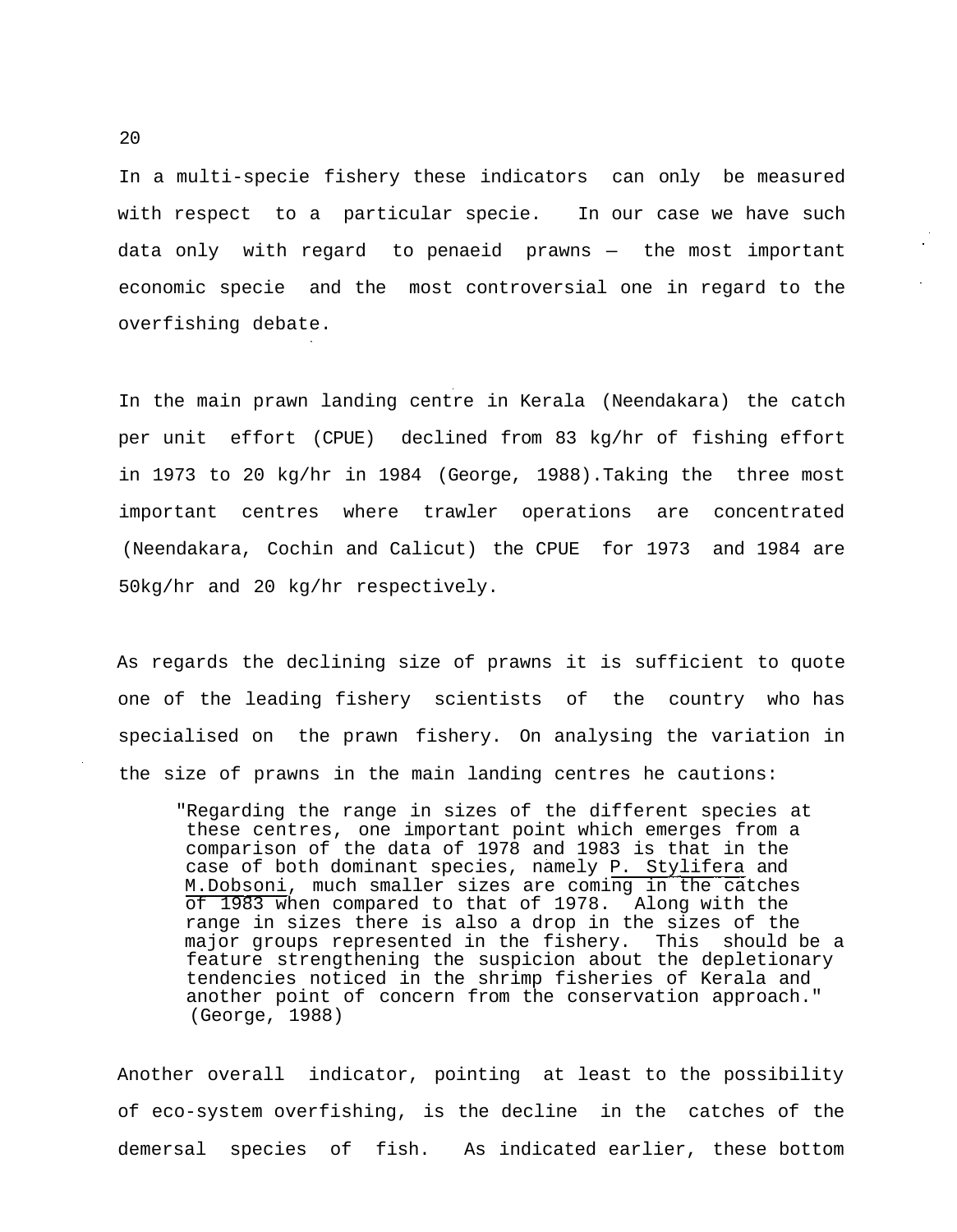dwelling species are largely unaffected by nature induced changes in their eco-system. Hence, both the increase and the decline in their harvests can be attributed to man-induced interventions-in the form of fishing. Between the years 1971-75 and 1981-85 the harvests of nearly all the important demersal species registered a sharp decline. (See Table 3) This can largely be attributed to excessive or destructive fishing — particularly the use of trawlers.

|             | $^\star$ | *       | #       |                | $^{\textregistered}$ |
|-------------|----------|---------|---------|----------------|----------------------|
| Species     | 1971/75  | 1976/80 | 1981/85 | Percent change | over                 |
|             |          |         |         |                | 1971/75              |
|             |          |         |         | 1976/80        | 1981/85              |
| Catfish     | 22       | 11      | 10      | (50)           | 55)                  |
| Perches     | 10       | 16      |         | 60             | (30)                 |
| Sciaenids   | 10       | 9       | 5       | (10)           | 50)                  |
| Leiognathus | 11       | 4       | 5       | 64)            | 55)                  |
| Prawns      | 59       | 41      | 29      | 31)            | 51)                  |
| Others      | 36       | 30      | 38      | (17)           | 6                    |
|             |          |         |         |                |                      |
| Total       | 148      | 111     | 94      | (25)           | (36)                 |

Table: 3 Demersal Fish Harvest in Kerala

@ Figures in ( ) indicate percentage decline

Source: \* Babu Paul, 1982 # Govt of Kerala 1985

#### Economic Overfishing

That economic overfishing had set in by the advent of the 1980's can be gleamed from the evidence of profitability calculations made for the trawler fleet at different points in time.

In 1968-69 trawlers in Kerala (above 10m length) operated on an average for 160 days and landed 30 tonnes of fish valued at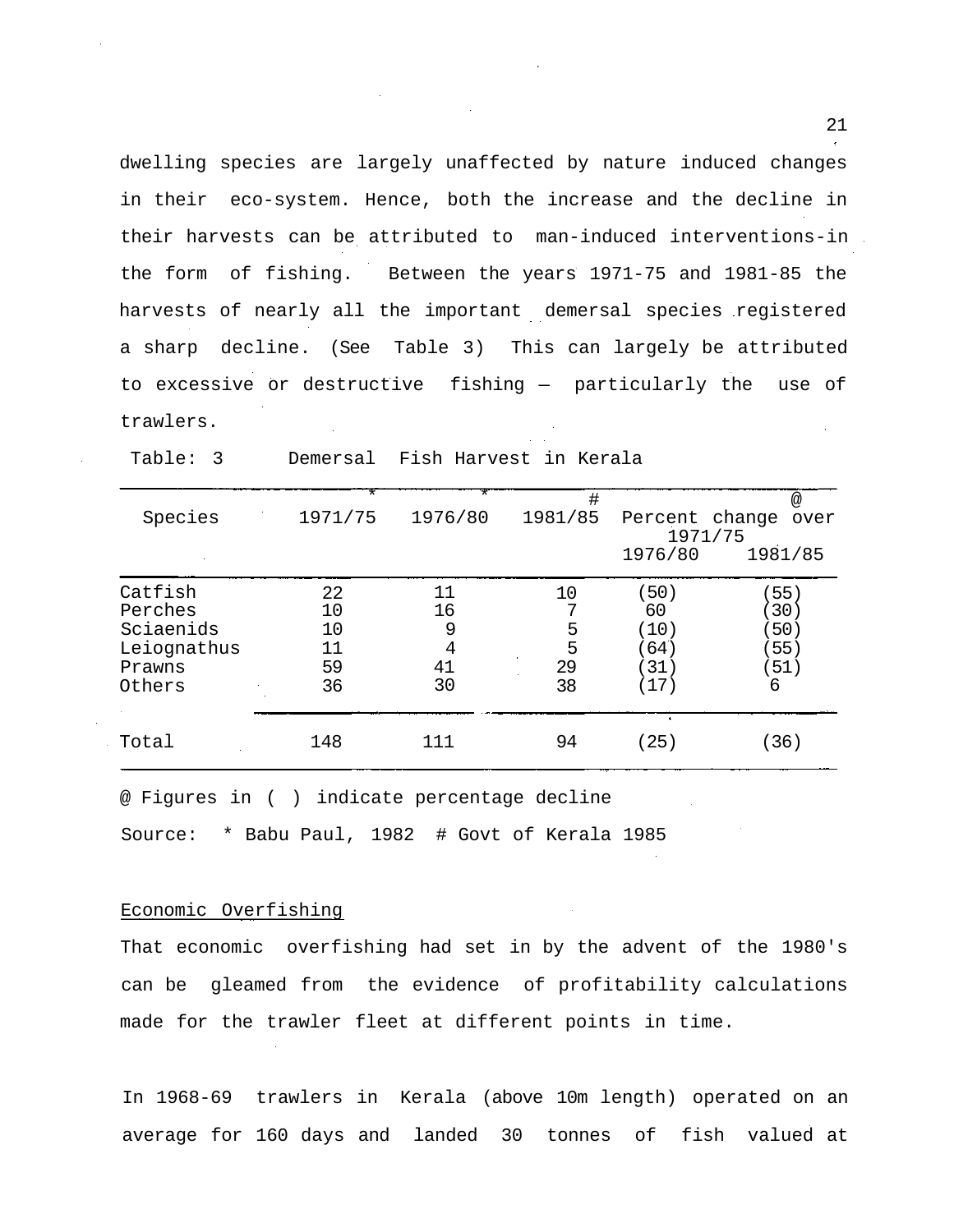Rs.34,500 incurring a total operating cost Rs.26,700. Net income after depreciation and interest worked out to Rs.7,800 or a 14 percent return on the investment. (Govt. of India. 1971). In 1978 an enquiry conducted by the Kerala State Planning Board indicated a net return on investment from trawling boats of 8.6 percent (Govt of Kerala, 1979). Results from an FAO/UNDP sponsored study indicated that in 1980-81 trawlers operated on the average for 157 days and landed 19 tonnes of fish valued at Rs.92,300 but incurring a larger total cost. This resulted in a negative rate of return (Kurien & Willmann, 1982).

A Task Force of the Government of India observed: "Due to the introduction of powerful engines and longer hours of operation, the consumption of diesel has increased considerably. In 1971, the average daily consumption of diesel by a boat was only 75 litres. It rose to 100 litres in 1976 and to 150 litres in 1981. Also the catch per unit effort has come down very much in the last five years, as more number of boats were operating in the same fishing grounds. The daily average catch around August 1981 was about Rs.825 as against the total cost of operation of Rs.1283 per boat." (Govt of India, 1982)

All the above figures are averages. The profitability range was likely to have been large. Despite "average losses" it is reckoned that as much as a third of the fleet was operating profitably. This fact, coupled with the fluctuating nature of fortunes from fish harvests, provides a strong incentive for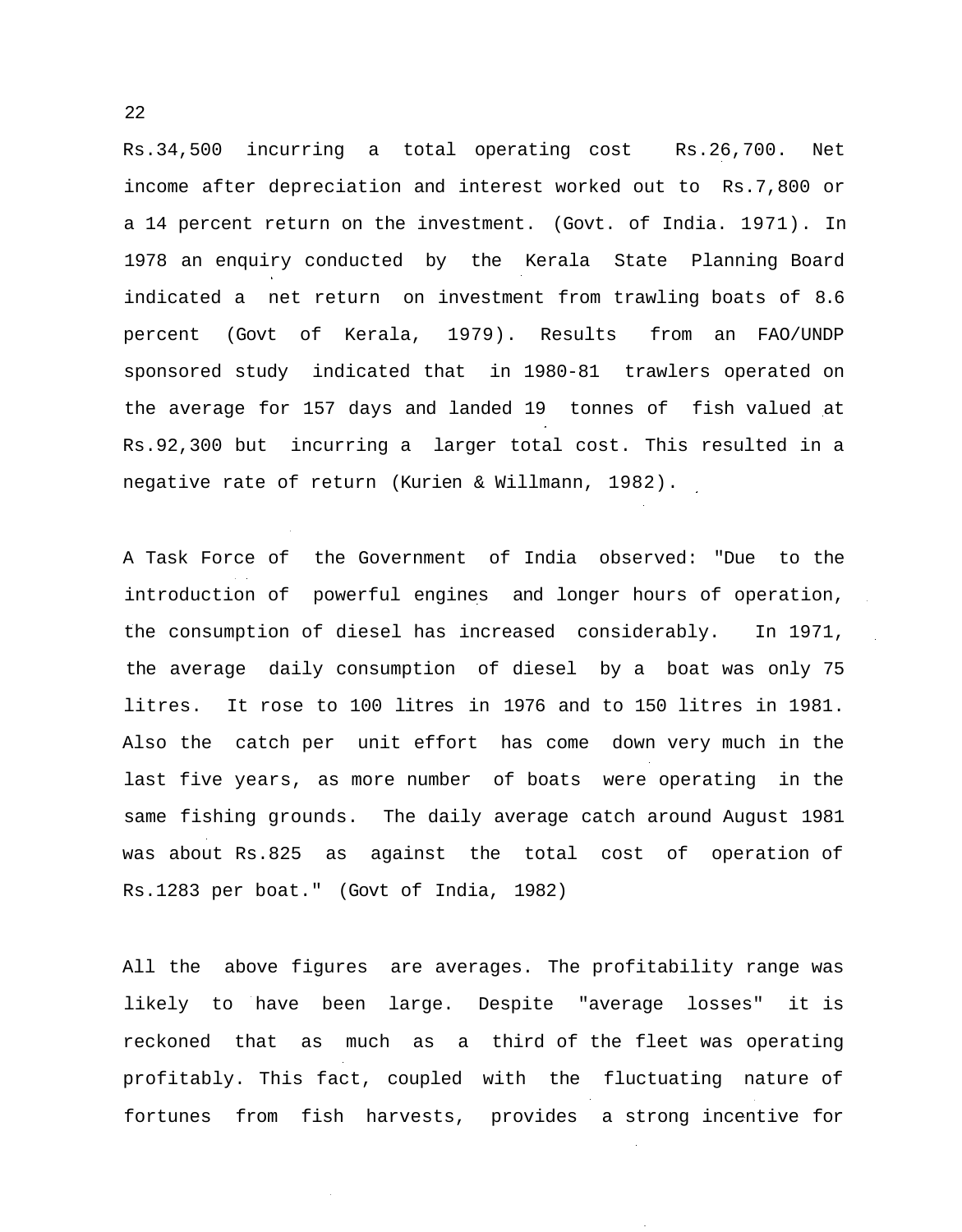marginal loss makers to continue in the fishery. They pin their hopes on a bumper catch in the near future which could wipe out their accumulated losses.

There is another important reason for the continued expansion of the fleet despite the overall profitability decline indicated by the cost-earnings calculations. Having initially obtained subsidies and long term loans from the state, the owners of several boats have defaulted in their repayments. In fact, since most of them have appropriate political connections the repayment of loans seems more closely correlated to one's contacts rather than the economics of operation of one's boats. This makes the private return from the boats to the owners still lucrative when calculated on the basis of their own investments in it i In March 1986 a provisional estimate of the Government of Kerala accessed the total accumulated arrears on loan repayments due from mechanised boats (mostly trawlers) issued by it to stand at Rs.75 million. Of this Rs.58 million was the principal amount — or Rs.42,000 per boat which on the average was about 30 - 40 per cent of the investment cost. The experience of the commercial banks in this regard is unlikely to have been very different.

An Expert Committee was appointed by the Government of Kerala to study the question of resource depletion and overfishing. (See below) This Committee was of the unanimous opinion that the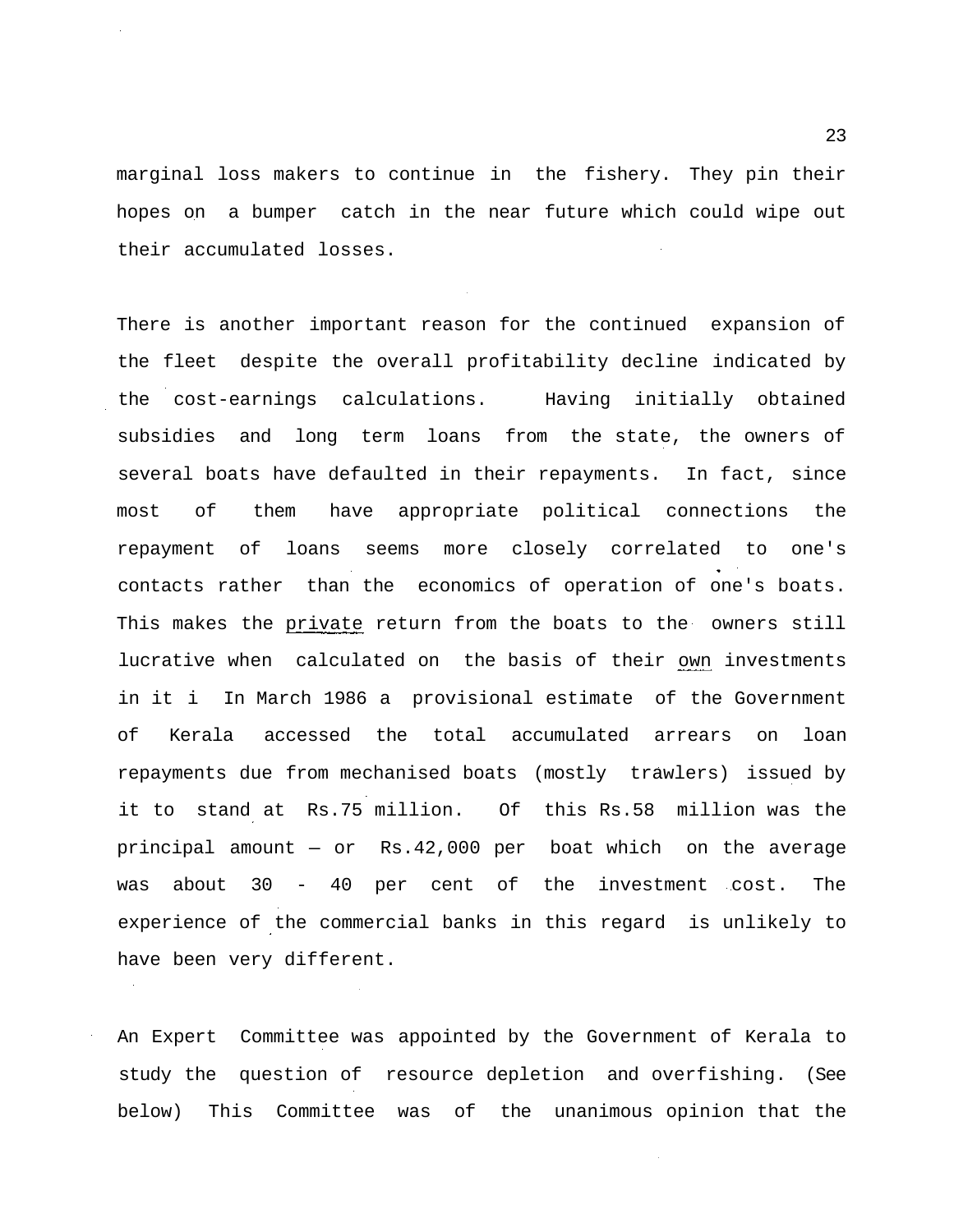investment in Kerala's coastal waters was far above the desirable optimal levels.

| Existing#             | Committee<br>$\star$ |        | Excess     |
|-----------------------|----------------------|--------|------------|
| Number                | Recommendation       | Number | Percent    |
| 2807                  | 1145                 | 1662   | 59         |
| 54                    | Nil                  | 54     | 100        |
| Motorised Crafts 6934 | 2690                 | 4244   | 61         |
| 20170                 | 20000                | 170    | negligible |
|                       |                      |        |            |

Table:4 Estimates of Excess Fishing Craft in Kerala

Source: # Department of Fisheries (personal request-Sept 1986. Mechanised gill-net boats not accounted here ) \* Kalawar, 1985

From the above calculations it was estimated that the extent of overcapitalisation in the fishery was of the order of Rs.530 million — an amount equal to the total development assistance given by the state to the fisheries sector in Korala during the three decades of planned development.(Achari,1987b)

The economic, eco-system and biological aspects of overfishing were integrally linked. They reinforce a downward spiral which could in time lead to the complete collapse of the fishery.

## 6. IMPACT OF OVERFISHING

The overfishing of the coastal marine fishery resources of Kerala has brought ruin primarily to the commoners — the vast majority of working fishermen of Kerala State whose livelihoods are at stake, and the poorer sections of consumers for whom fish forms a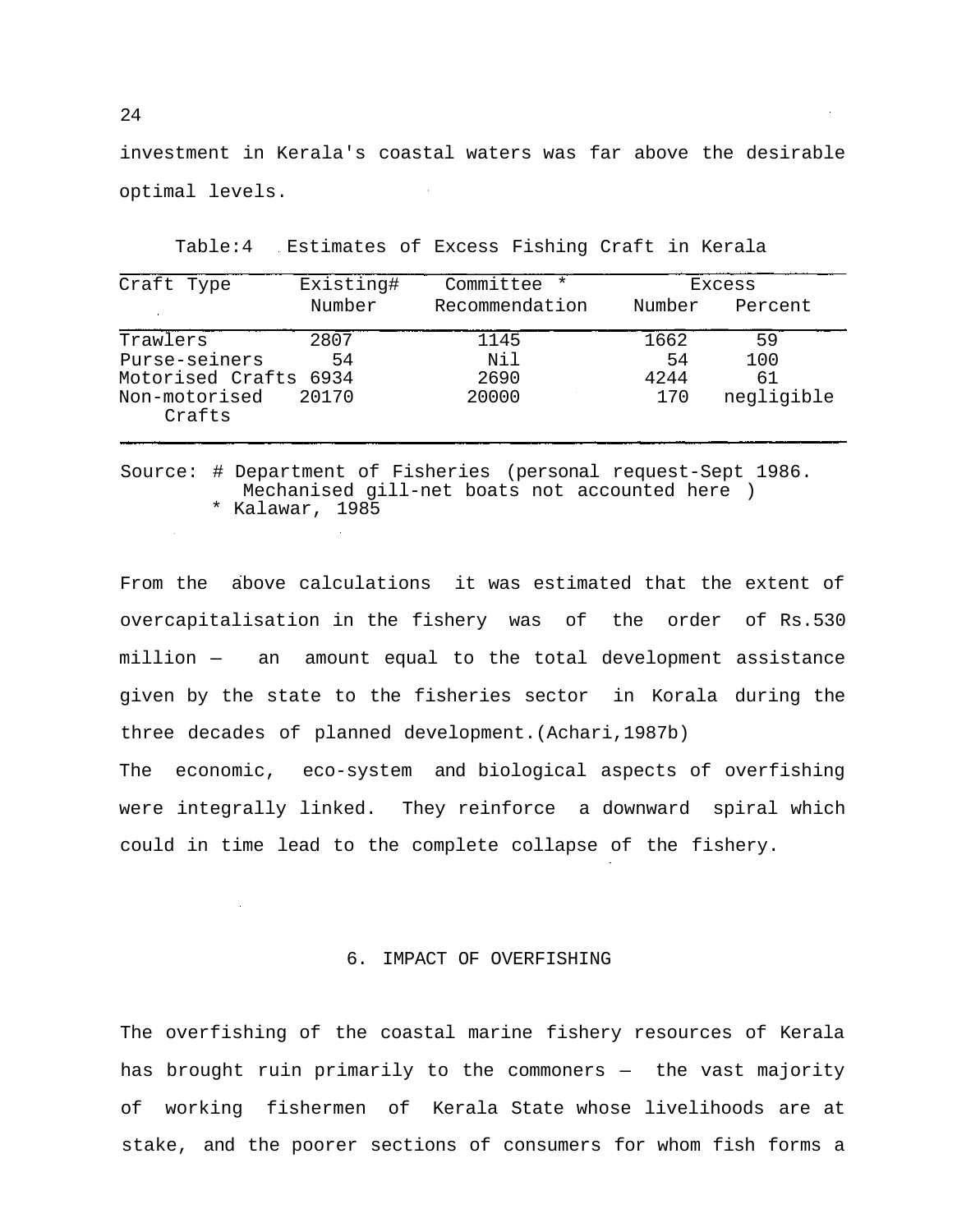major source of nutrition and a culturally indispensible part of the diet.

#### Productivity and Incomes of Fishermen

The productivity of the working fishermen dropped significantly with the overfishing. Incomes however did not plunge to abysmal levels because shore prices of fish exhibited considerable increases. They rose from around Rs.1260/tonne in 1974 to Rs.2300/tonne in 1982

The trends in productivity and income were similar for both the workers on the mechanised trawlers and the artisanal fishermen working with their traditional crafts.

Taking 1974 as a base we see that productivity end income levels declined across the board. Trawler crew who harvested 10 tonnes of fish in 1974 landed only 7.7 tonnes in 1982. Their real per capita incomes during this period fell by 45 percent from around Rs.2700 to Rs. 1500. In the case of the artisanal fishermen the extent of setback was similar. Productivity registered a 50 percent decline between 1974 and 1982 — falling from 3.3 tonnes to 1.6 tonnes. Real per capita incomes also dropped from Rs.850 to Rs.420 during this period. (See Table: 5 )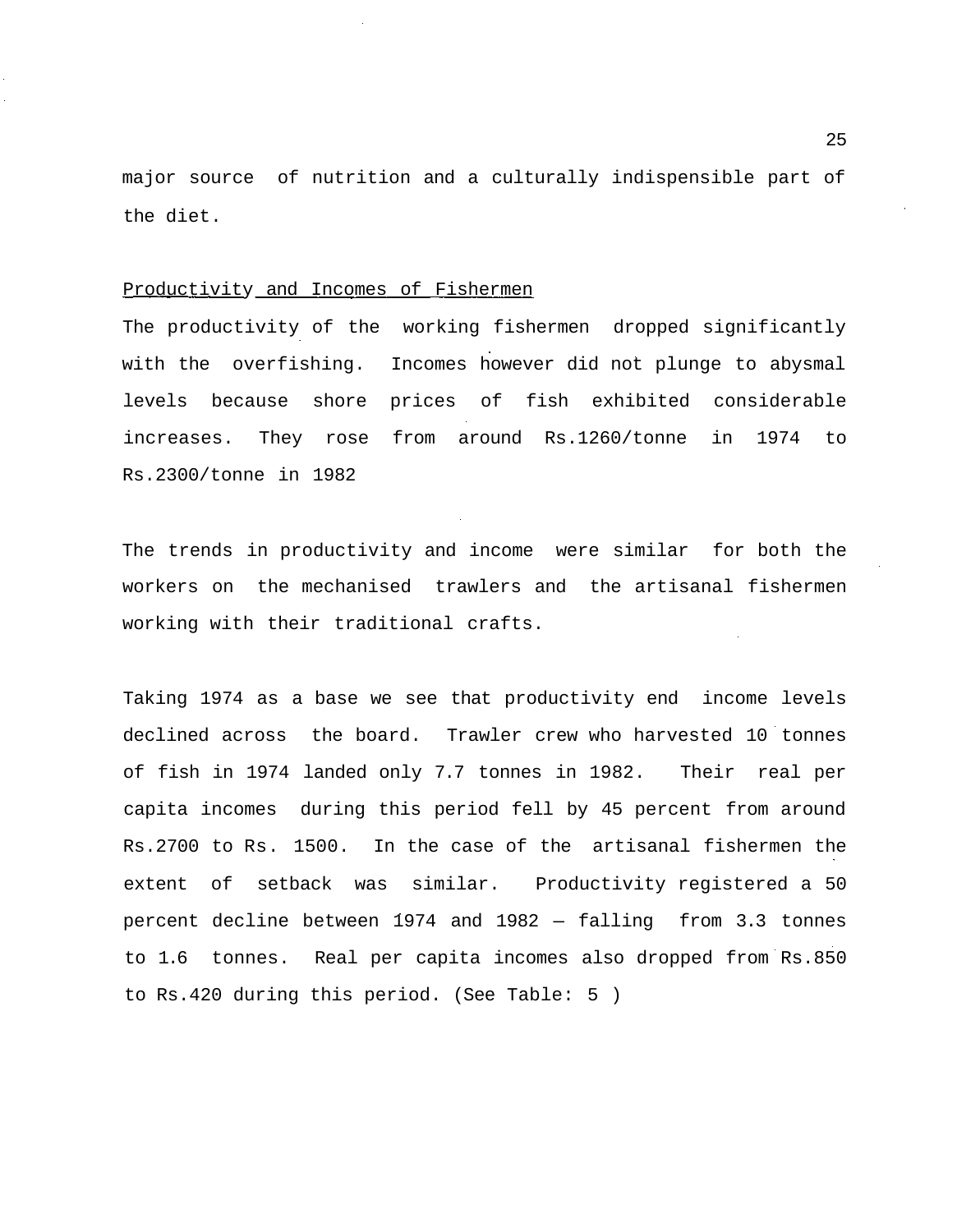| Year    | Fishermen on Trawlers |        | Artisanal Fishermen |        |  |
|---------|-----------------------|--------|---------------------|--------|--|
|         | Productivity          | Income | Productivity        | Income |  |
|         | (Tonnes/yr)           | (Rs )  | (Tonnes/yr)         | (Rs)   |  |
| 1961    | NA                    | ΝA     | 3.54                | 330    |  |
| 1965    | NA                    | ΝA     | 3.82                | 380    |  |
| 1969/70 | 5.15                  | 790    | 3.34                | 630    |  |
| 1974    | 10.04                 | 2700   | 3.20                | 850    |  |
| 1979/80 | 7.54                  | 2630   | 1.78                | 540    |  |
| 1982    | 7.70                  | 1560   | 1.62                | 420    |  |

Table: 5 Productivity and Income of Fishermen in Kerala (Income per capita in 60-61 prices)

Source: Kurien & Achari, 1988

Recent estimates made by the state government also indicate that the per capita state domestic product (SDP) is increasing faster than the per capita fishery sector product (FSP). In 1973-74 when the SDP was Rs.811, the FSP was 18 percent lower. By 1980-81 the gap increased to nearly 30 percent and quick estimates for 1986- 87 place the SDP at Rs.2371 and the FSP at Rs. 1415 — a difference of 40 percent. Though the population growth of the fishing community is higher than the state average, this increasing disparity is primarily due to the slower rate of growth of the fishery sector product. This is due to the change in the composition of fish harvests towards species commanding lower market values following the overfishing of high value species.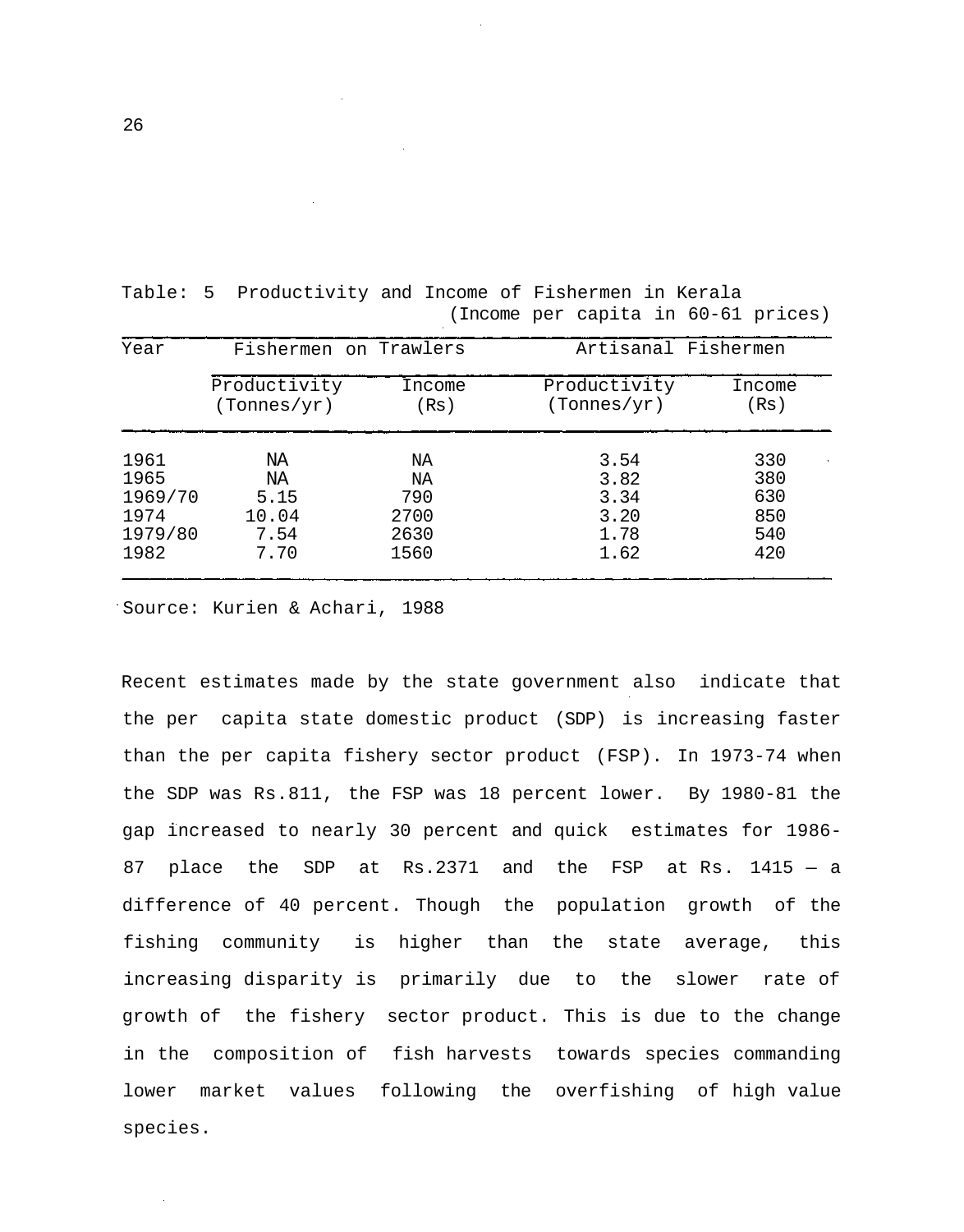### Income Disparities Between Workers and Owners

Overfishing has not only reduced the income levels of the the working fishermen it has also increased the level of disparity between them and the non-worker capitalist owners of mechanised boats. From a small share of 12 percent of the total value of output of the sector (1969) their slice of the fish-pie increased to 27 percent in the boom period of 1974. Thereafter, with the phase of overfishing setting in, their share increased further. It reached 43 percent by 1982. (See Table: 6)

Table: 6 Distribution of Value of Output of Fish between Workers and Owners

(In Rs. Million)

| Year | Workers * | Owners of Mechanised Boats |
|------|-----------|----------------------------|
| 1969 | 144 (88)  | 19 (12)                    |
| 1974 | 392 (73)  | 143 (27)                   |
| 1982 | 428 (57)  | 314 (43)                   |

\* Artisanal fishermen (workers and worker-owners) and workers on mechanised boats. Figures in ( ) are the shares. Source: Kurien & Achari, 1988

With the increase in the number of mechanised boats between 1969 and 1982 the number of owners has increased. This partly explains the increase in their shares. However, assessments of profitability ( mentioned in section above: Govt of India, 1971; Govt. of Kerala, 1979; Kurien and Willmann, 1982) indicate that until 1980-81 the net returns on investment on mechanised boats on the average were positive and that the private returns were lucrative.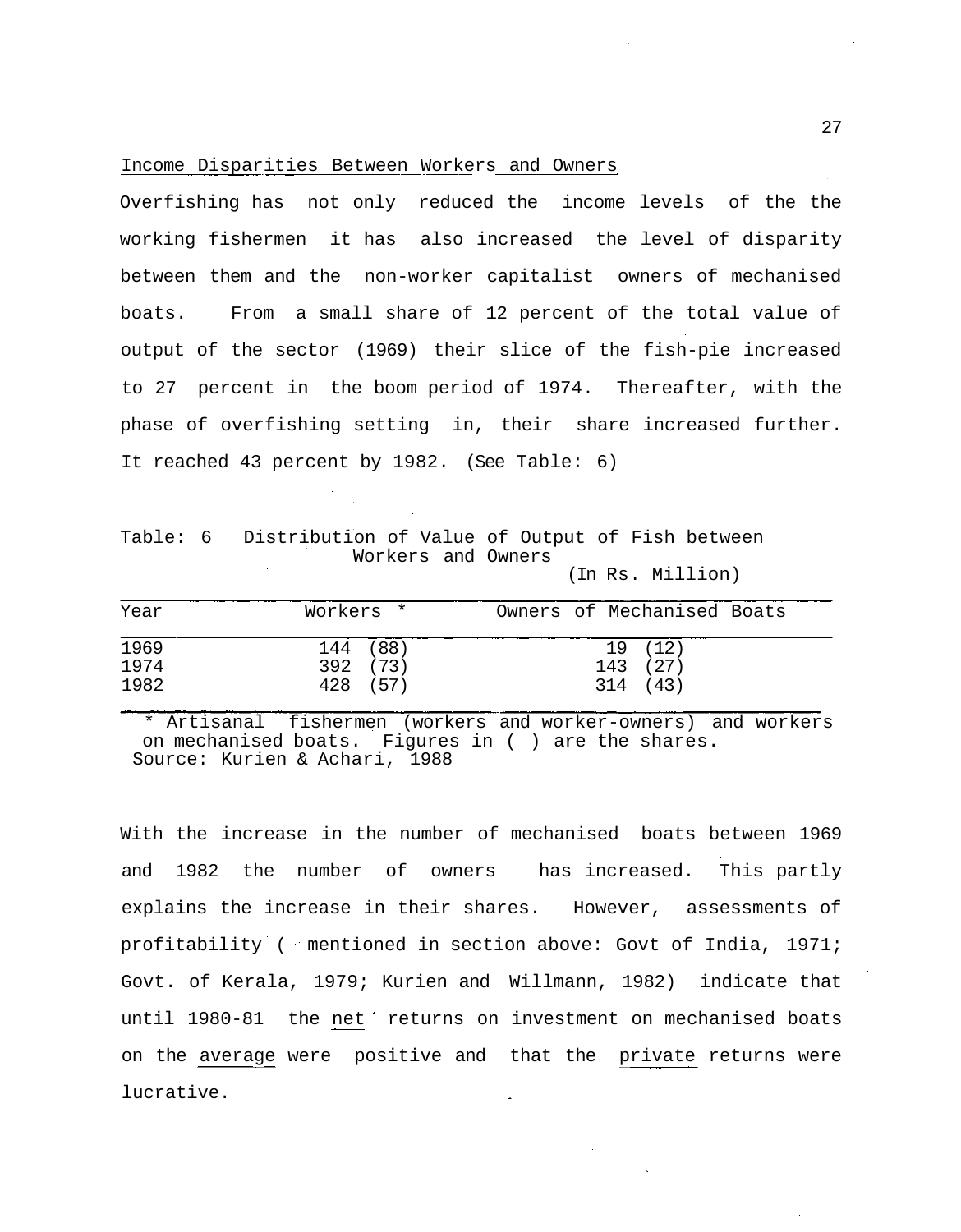#### Less Fish for the Masses

Fish was at one time considered to be the poor man's protein in Kerala. No more. Viewed from the perspective of the avid fish eating population of the state more investments for fisheries development have yielded less fish for domestic consumption. The availability and quality of fish sold in the markets have deteriorated and the retail prices have increased faster than the general cost of other food items. (Kurien, 1984). There is evidence to indicate that middle and higher income households are shifting to more readily available and cheaper sources of protein. (Nair, 1978). The poorer consumers do not exhibit easy changes in diet patterns and are therefore the ones most affected by this scarcity of fish. Per capita availability of locally consumed fish has decreased from around 19 kilogrammes in 1971-72 to around 9 kilogrammes in 1981-82. (Kurien,1985)

## 7. RESPONSES TO OVERFISHING

The responses to the overfishing crisis have come from several quarters. We shall here deal with only the responses of the key actors -- the fishermen; the boat owners and exporters; the state and the scientific community. Understanding the nature of their reactions and the logic behind them is crucial. Any attempt to resolve the crisis will have to necessarily involve all to them.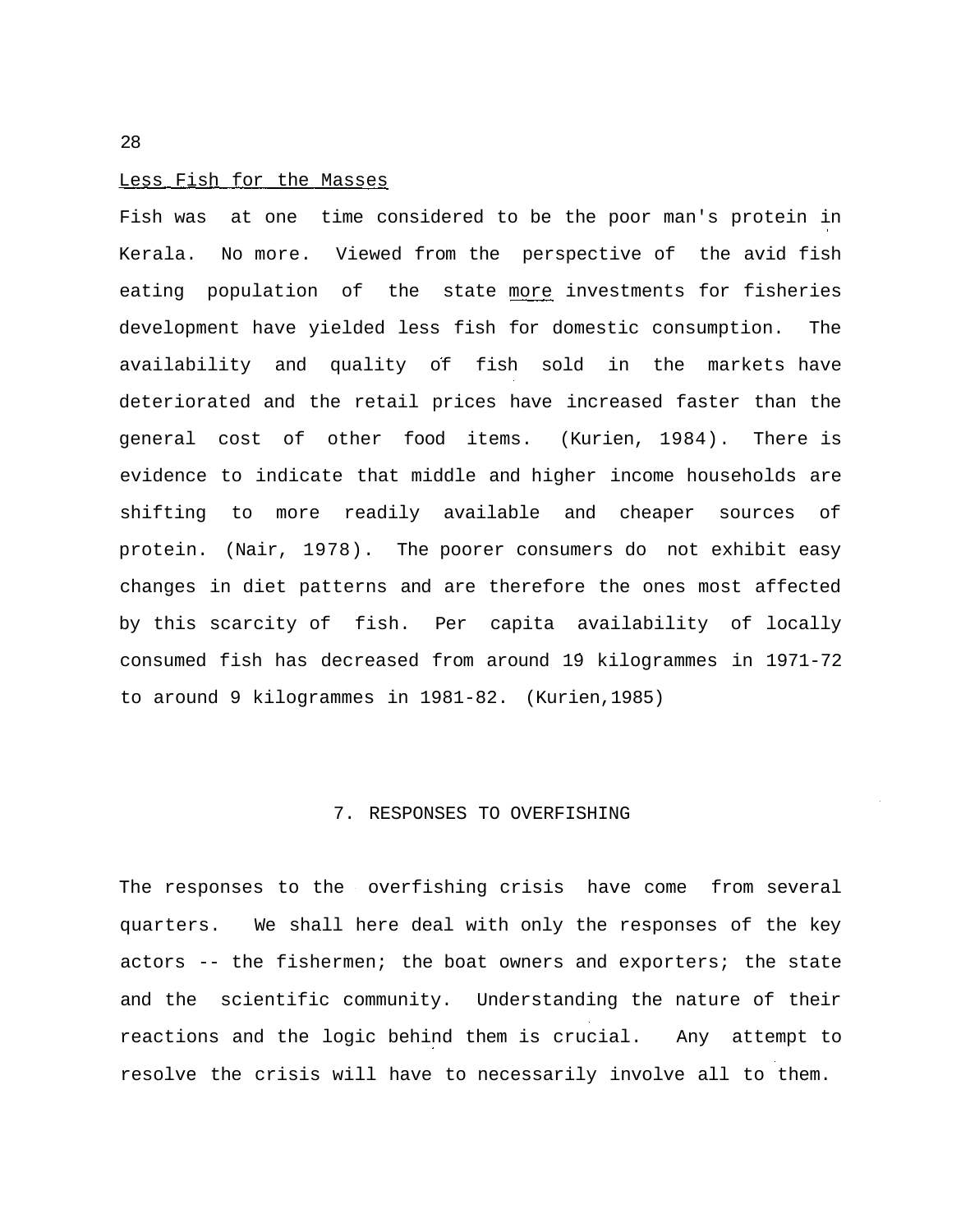## Responses of the Fishermen

There were two types of responses by the fishermen — political and technological.

The first, beginning in 1979, was more vocal and publicly visible. Decline in productivity and drop in incomes began to get correlated in the minds of the artisanal fishermen as a direct result of the destructive fishing by mechanised boats. Isolated physical conflicts at sea between trawlers, purse-seiners and fishermen using traditional craft were on the increase. Soon there were strong waves of organised dissent by the artisanal fishermen. They demanded that anarchic and destructive fishing by trawlers and purse-seiners be stopped. They wanted a zoning of the coastal waters in what can be considered a plea for state regulation of the commons by the creation of distinct fishing zones. This would compel the mechanised boats to fish in deeper waters. They also demanded a total ban of trawling operations during the monsoon months of June, July and August -- the breeding season for many fishes. This socio-ecological movement extracted rich dividends from the left-wing dominated government in power at that time. Most important was the legal enactments providing for comprehensive measures restricting and regulating fishing activities in coastal waters.[6]

From 1981 onwards the ides of May brought the onset of the monsoon in Kerala and along with it the organised struggles of the fishermen.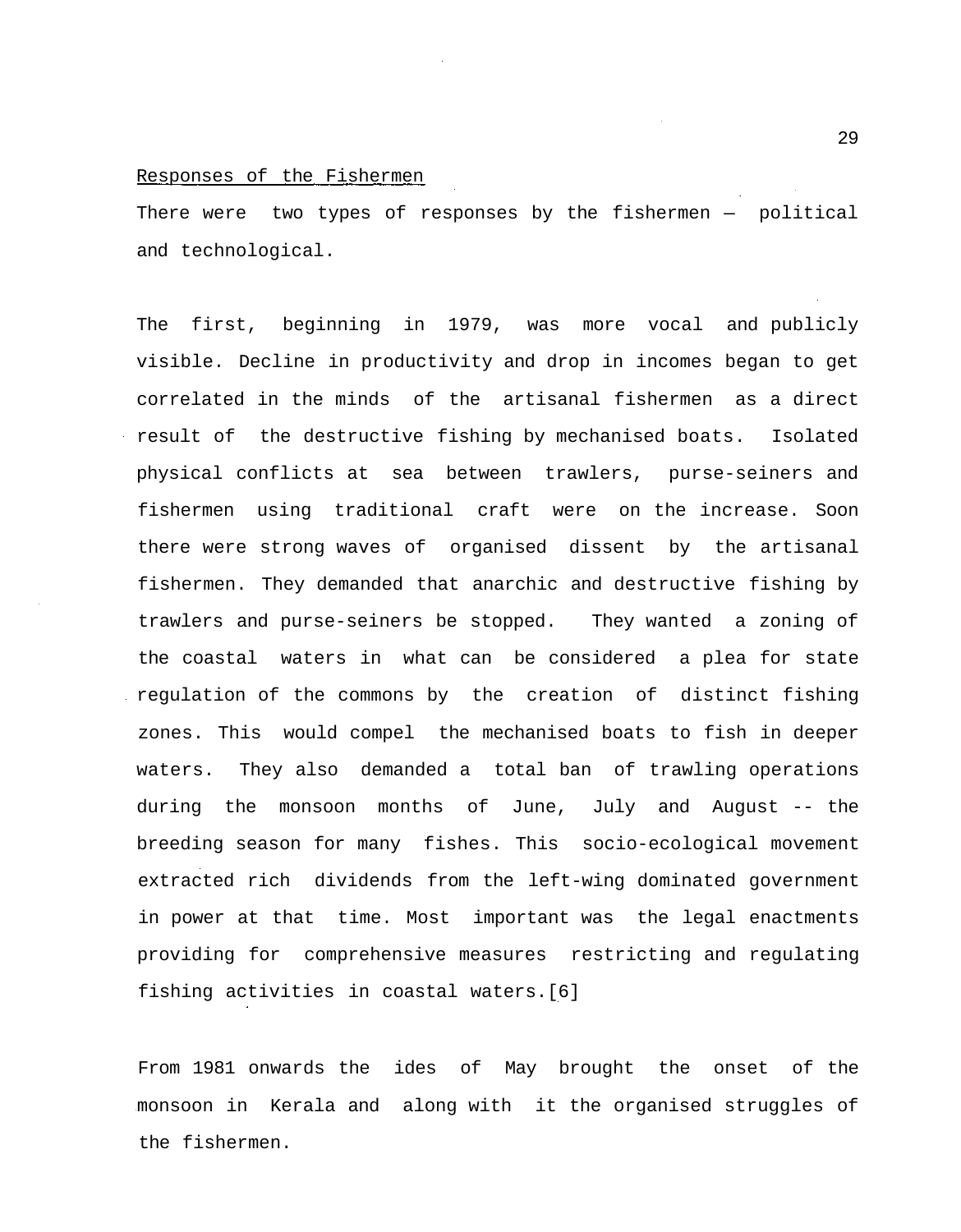Until 1983 it was an independent trade union  $(i.e.$  one which had no affiliation to any political party — an anomaly in the Kerala context) which spearheaded the fishermen's agitation. In 1984 all the major political parties in Kerala without exception created ( and in a few cases revived) their own fishermen unions and joined the fray. The movement developed from strength to strength and reached its zenith that year. The movement's slogans and its non-violent agitational tactics brought it into the limelight of the national information media. It received the support of many environmentalists and ecology groups all over the country. (For details of this process see Kurien, 1988a )

A second type of response -- the technological — which set off in 1981/82, was slower. Fishermen — individually and in groups — were taking on to using outboard engines on their traditional crafts. These artefacts were to reduce the drudgery of their work, provide the flexibity to fish in deeper waters and thus hopefully catch more fish. What started as a cautious experimentation soon acquired the proportions of a tidal wave and had the tacit support of the new right-wing government in power. (See below)

The new artefact resulted in a phenomenal reduction in the drudgery of fishing. ( Most artisanal fishermen switched over from using a combination of oars and sails to a total dependence on the outboard engine for propulsion of their crafts.) The technical possibility to enhance their range of fishing beyond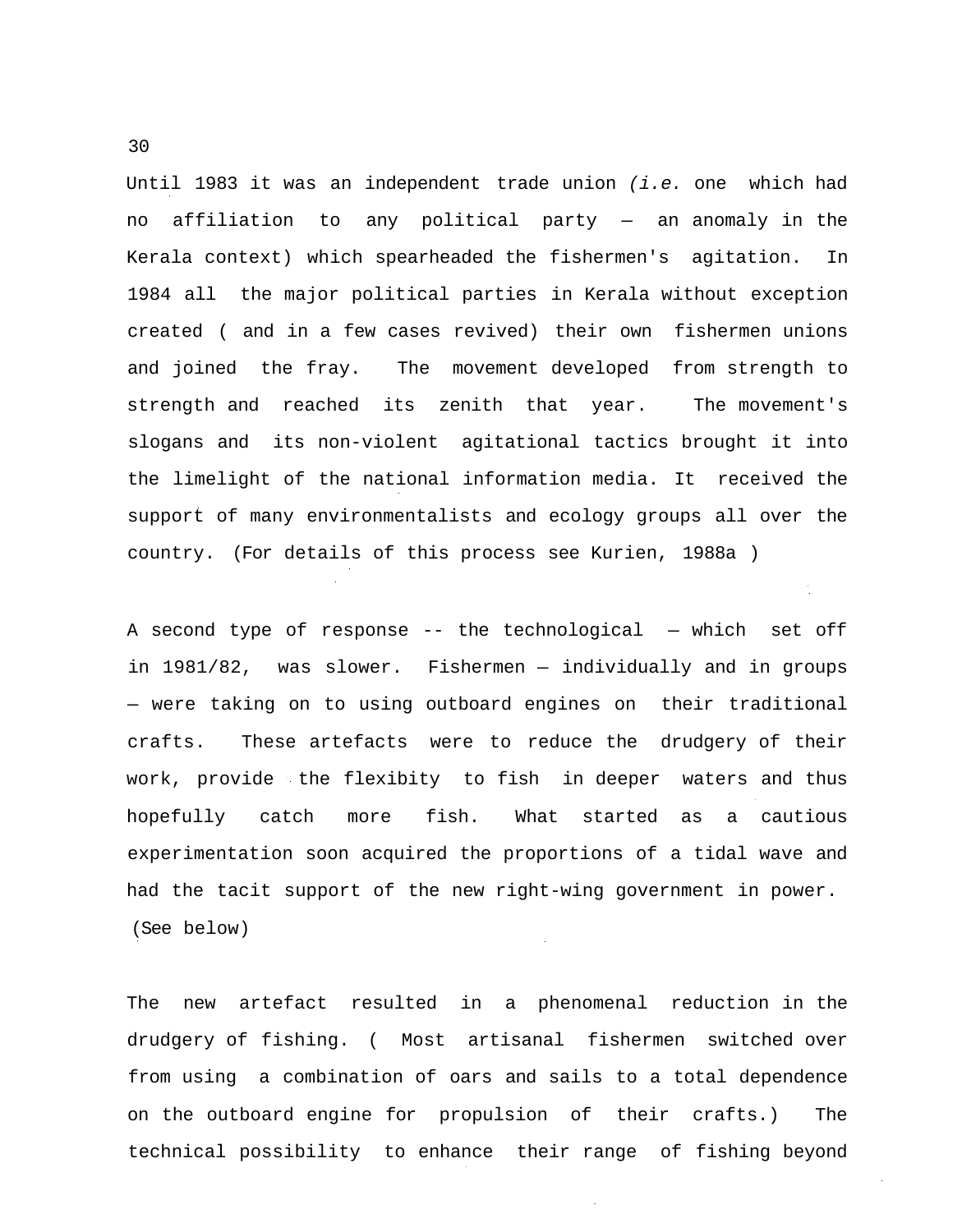the overfished coastal waters also fructified. However, for both these desirable conditions to be simultaneously realised entailed a siginficant rise in operating costs. This fact, combined with the unfamiliarity to deeper waters, left only one option open: to continue fishing in the coastal waters for longer periods of time and with more fishing gear. Mechanical power provided the flexibility to use more active fishing techniques -- including smaller versions of trawl nets and purse-seine nets.

The political upheaval of the fishermen was basically a response to being deprived of their traditional, historical, communal rights over the coastal commons. The state legislations of 1980 zoning the coastal waters was an ipso facto recognition of these rights. Their subsequent widespread and anarchic expansion of investment and fishing effort within this zone was basically a succumbering to a crisis of survival brought about by declining productivity and incomes. Engulfed in the euphoric wave of the new technology, they did not stop to think of the long term implications of their pursuits. The potential gains from zoning the coastal commons was almost totally lost by these actions. (Kurien, 1988)

## Responses of the Boat Owners and Export Lobby

Opposing the agitation of the fishermen was the economically strong, and hence, politically influential boat owners' associations and export processors lobby. They had strong connections with both the left and the right wing coalition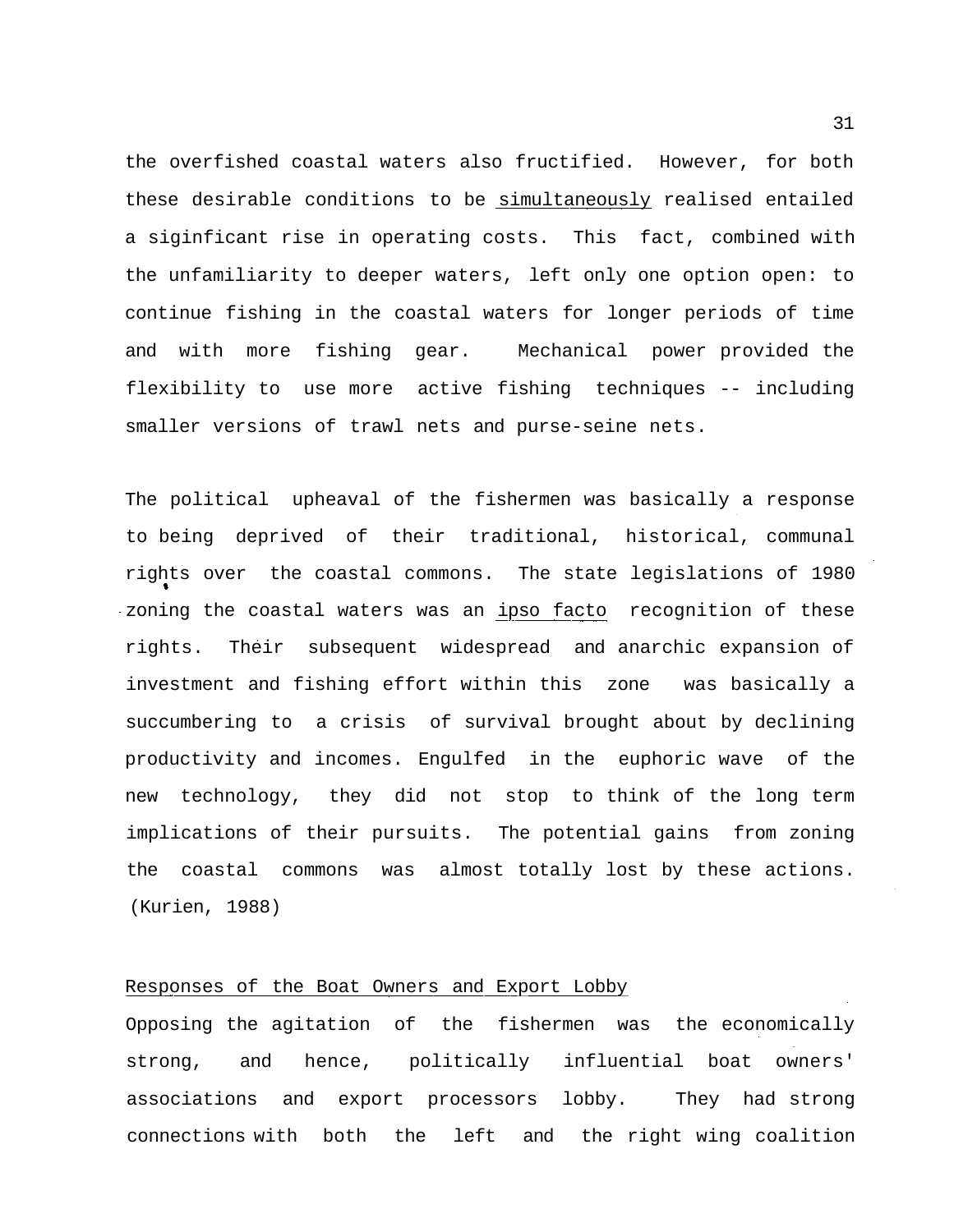governments. They contested the ecological views of the artisanal fishermen as being based on myths and argued forcefully that a ban on monsoon trawling would result in a major drop in the foreign exchange earnings from prawns. The unemployment implications of a three-month trawling ban was also highlighted. They argued that this would create an explosive social situation in the overall context of high unemployment in Kerala.

The boat owners' associations also went to court questioning the validity of government promulgations regulating and restricting their free access to the coastal commons. They deemed fishing in the commons their fundamental right enshrined in the Indian Constitution. The High Court ruled in their favour. It held that while the state did have a right to regulate the coastal commons, it could take action to exclude persons from it only if sufficient scientific evidence was available to substantiate that these persons' activities were socially or ecologically harmful and against the interests of the majority in society. Such unambiguous evidence could not be mustered up by the state.  $\sim 10$ 

This was a victory for the boat owners and the exporters. Despite fresh legislations enacted by respective governments making amends for the loopholes in the law, in reality the status quo prevailed: the coastal commons continued to be open to all.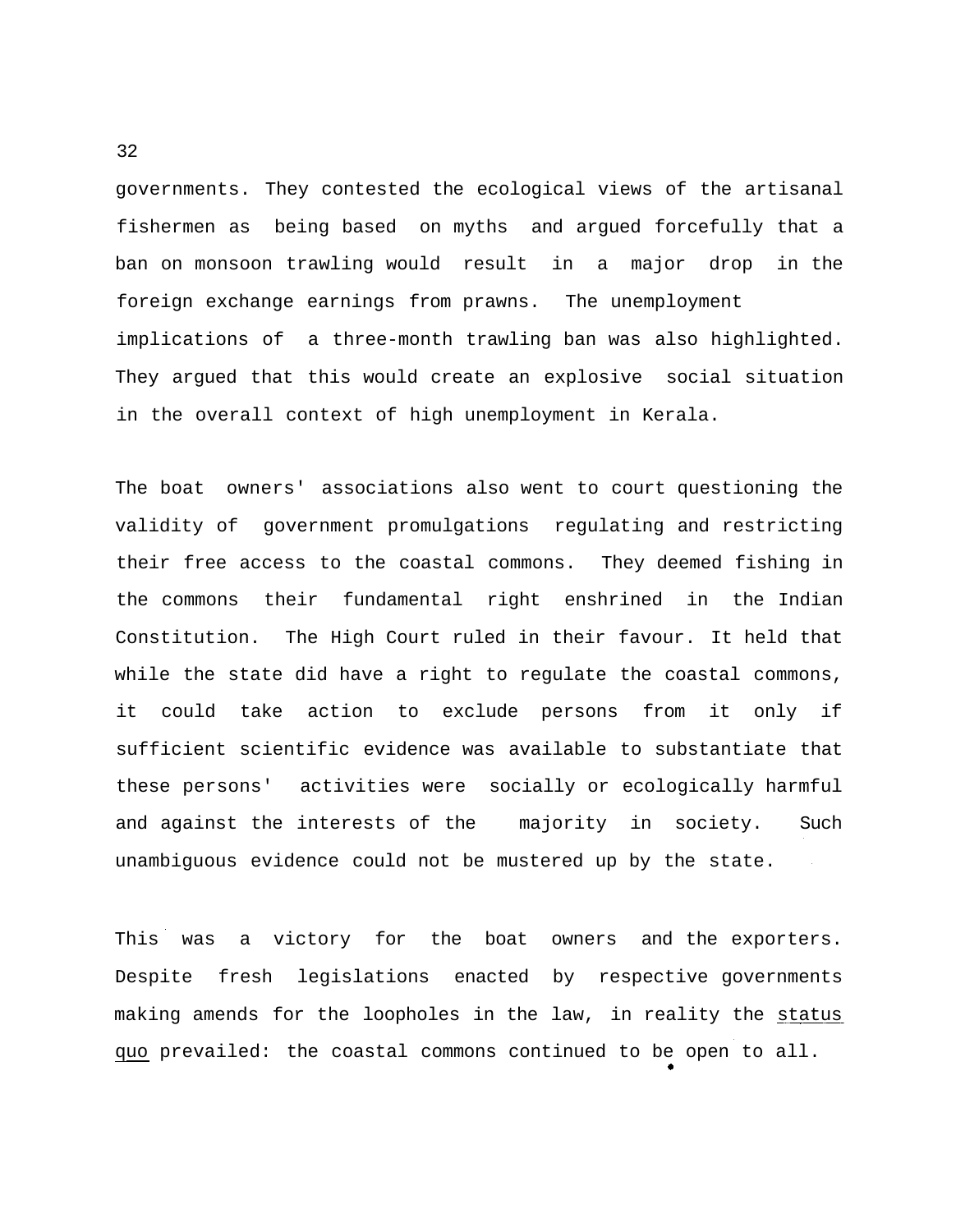### Responses of the State

The state began to recognise the issue of overfishing only after the social upheaval in the coastal areas in the late 1970's became widespread. Thereafter,. irrespective of the political colour of the government in power, the conflicts between the traditional fishermen and the trawlers at sea created intense pressure on the political system. In a parliamentary democracy with a multi-party system and a predominance of coastal electoral constituencies, no political party could take the restive fishing community for granted.

A left-wing dominated coalition was in power in the state in 1980. They were in basic sympathy with the movement of the artisanal fishermen who were a big vote-bank. However they could not overlook the economic interests of the boat owners and the exporters. In a democratic polity functioning in the overall capitalistic framework of society, the vote-bank strength as well as the economic clout of the various interest groups involved must necessarily be carefully balanced. The left-wing dominated coalition therefore ( as mentioned above) enacted legislations to regulate and manage the commons. They also postponed taking hard decisions, which would necessarily be biased, by constituting an expert committee (see below) composed of scientists working in fishery institutions located in the state, government bureaucrats and representatives of fishermen and the boat owners, to examine the ecological and economic aspects of the issues raised. The onus of suggesting remedies was also bestowed on the committee.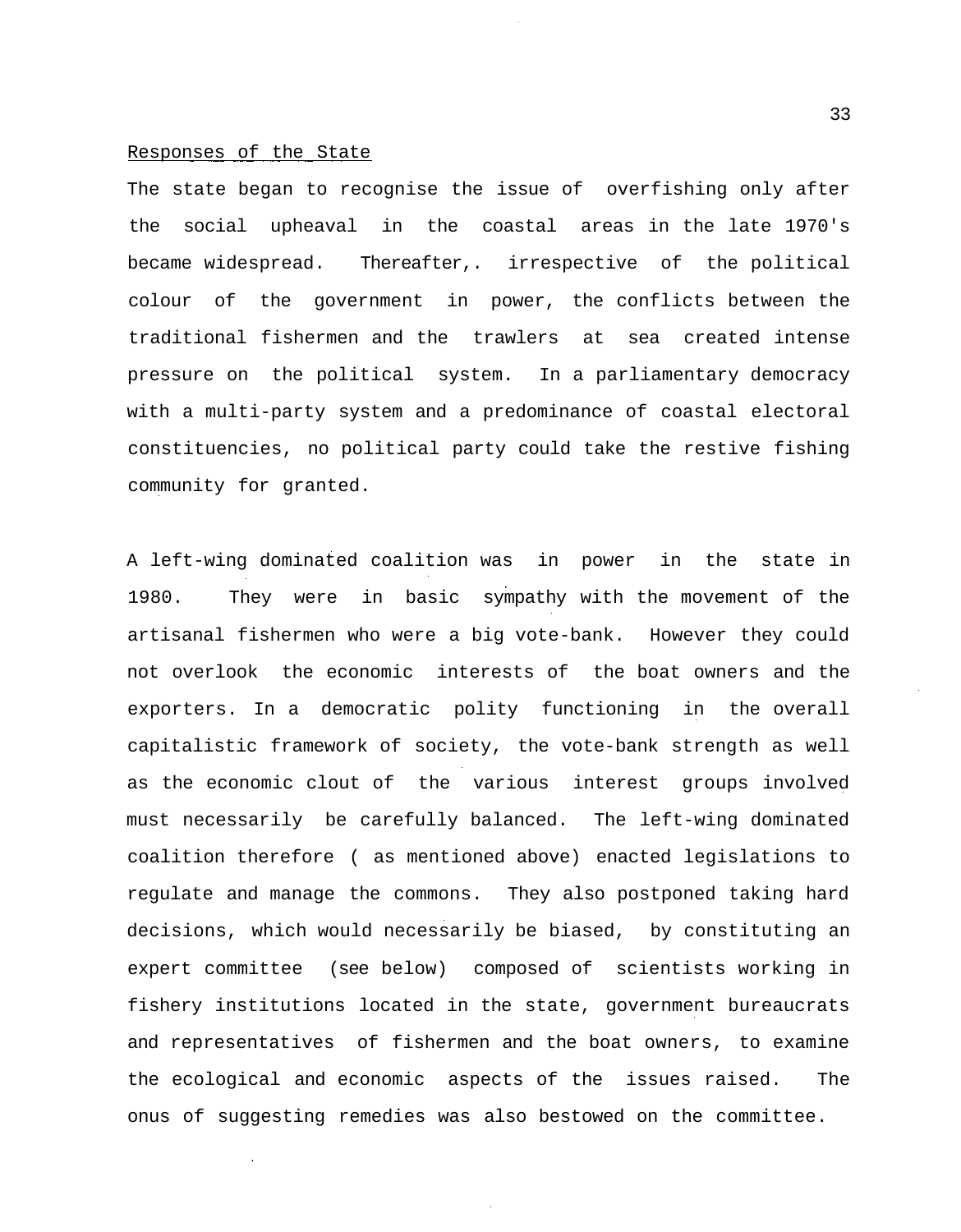Elections in 1982 Drought a more conservative right-wing dominated coalition government into power. However, the swing in the coastal votes towards the left did not go unnoticed by them. They realised the gravity of the situation and its future electoral implications. The fact that the Chief Minister himself chose to hold the hitherto insignificant fisheries portfolio was a clear indicator of this.

When the fishermen announced renewal of their monsoon agitation in 1984, this government was firm about its stand. It was unwilling to negotiate with the fishermen and tried its best to break the agitation using strong arm tactics. It also attempted to wean away sections of the fishermen through the influences of religious leaders. These met with limited success.

When the "stick approach" failed, the "carrot approach" was tried. This met with considerable success. The government warned against militant unionisation and divided the ranks of the fishermen by placating those under its political influence with direct financial assistance — subsidies and loans — as well as access to intermediate technology. Implicit in this strategy was the tenet: "if you can't beat the trawlers join them with your outboard engines !" With this the private initiative of some fishermen on this score ( mentioned above ) got a big boost.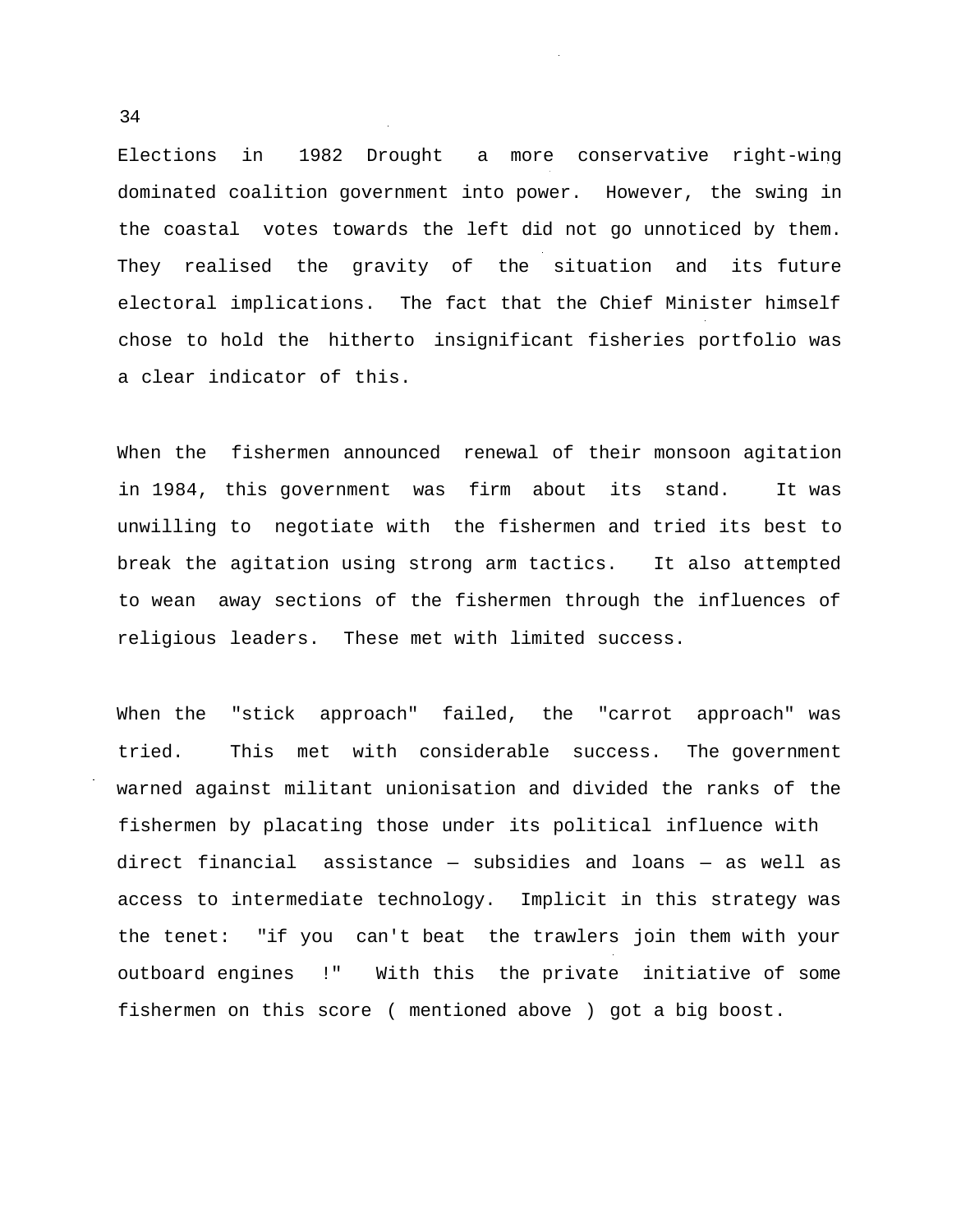Further, the government conceded to the demand' of the unions to appoint a second committee to re-examine the issues regarding overfishing and destructive fishing. The committee was to consist only of reputed scientists and the government vouched to accept its recommendations. Such a committee was appointed in 1984 (see below) and was expected to give its recommendations within a year.

## Responses of the Scientific Community

None of the fishery scientists in their wildest dreams had imagined that the question of where and when fishes in Kerala laid their eggs and breed would become a hot political issue! When it did, they were at a loss on the position they should take. Most of them being government servants, and working in highly bureaucratic and hierarchical institutions had little academic freedom. When confronted by the fishermen representatives who on occasions did point to inconsistencies in scientific publications, they had little choice but to get defensive.

In the first expert committee appointed by the government in 1981, one of the most reputed fishery scientists in India failed to participate at meetings on the plea that the fishermen's demands were "more political than scientific." He thought it best to leave it to the bureaucrats to resolve the diametrically opposing positions of the fishermen and the trawler owners on the fishery-ecological issues. This committee, not surprisingly, could not arrive at any consensus.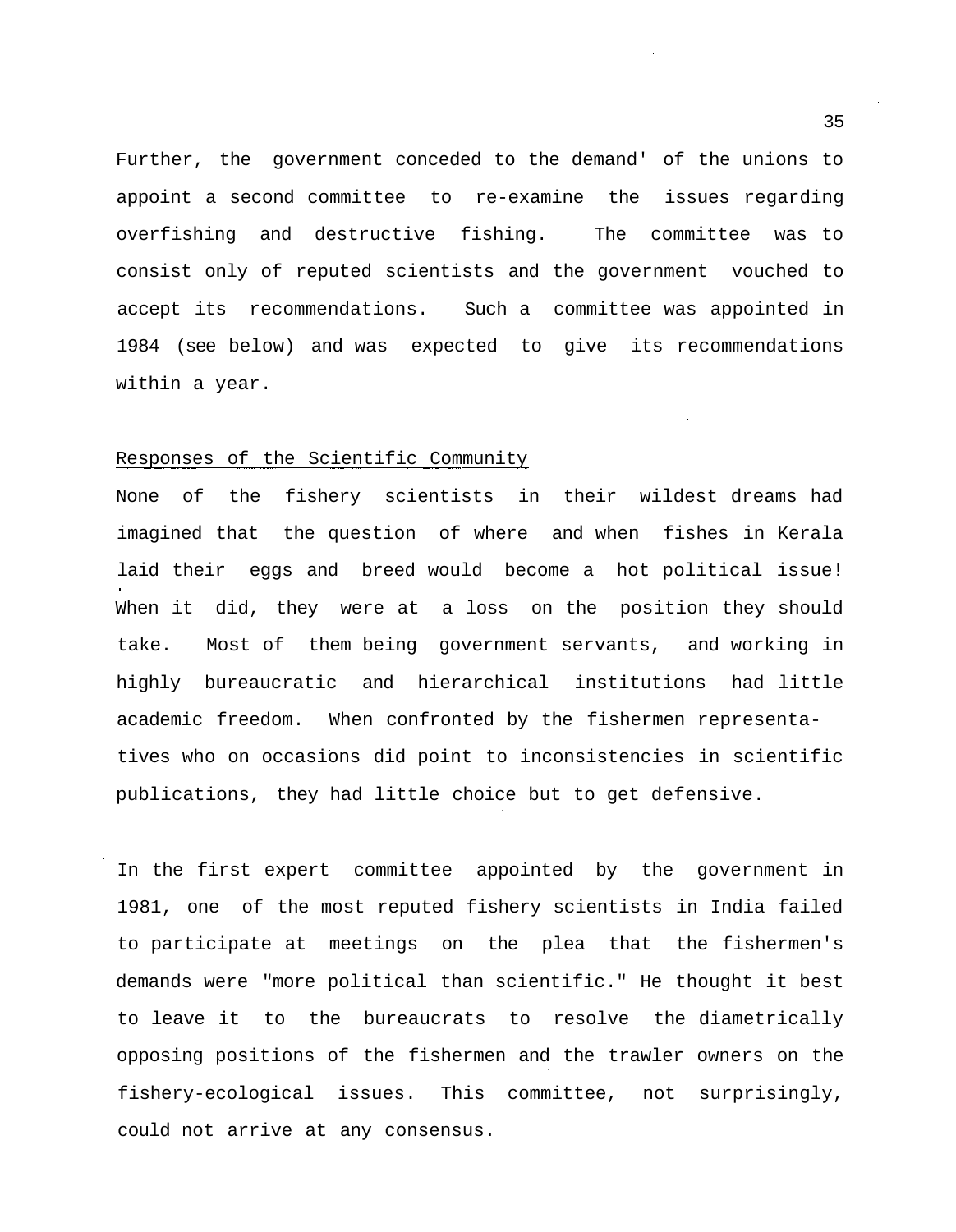The second expert committee appointed in 1984 consisted of only three fishery experts -- one experienced fishery administrator and two leading fishery scientists. It was significant that the trio were from outside Kerala State. Though never stated explicitly, this was to ensure that the socio-economic and political forces at work in the fish economy of Kerala State would not bias their working.

They travelled along the length of Kerala's coastline and met with all the sections and groups which had a stake in the fish economy. The committee submitted its findings in 1985.

It cautioned the government about the impending crisis which could affect the coastal waters if the existing configuration of fishing assets and fishing effort continued to grow in an unregulated fashion. They did not approve the need for a monsoon trawling ban but favoured a drastic reduction of the fleet size of the trawlers to half the then current level. They recommended the use of more passive fishing techniques of the type used by artisanal fishermen; were in strong favour of a total ban on purse-seiners; cautioned the government and the artisanal fishermen about the massive motorisation drive; and highlighted the need for active fishermen's participation in managing the coastal commons.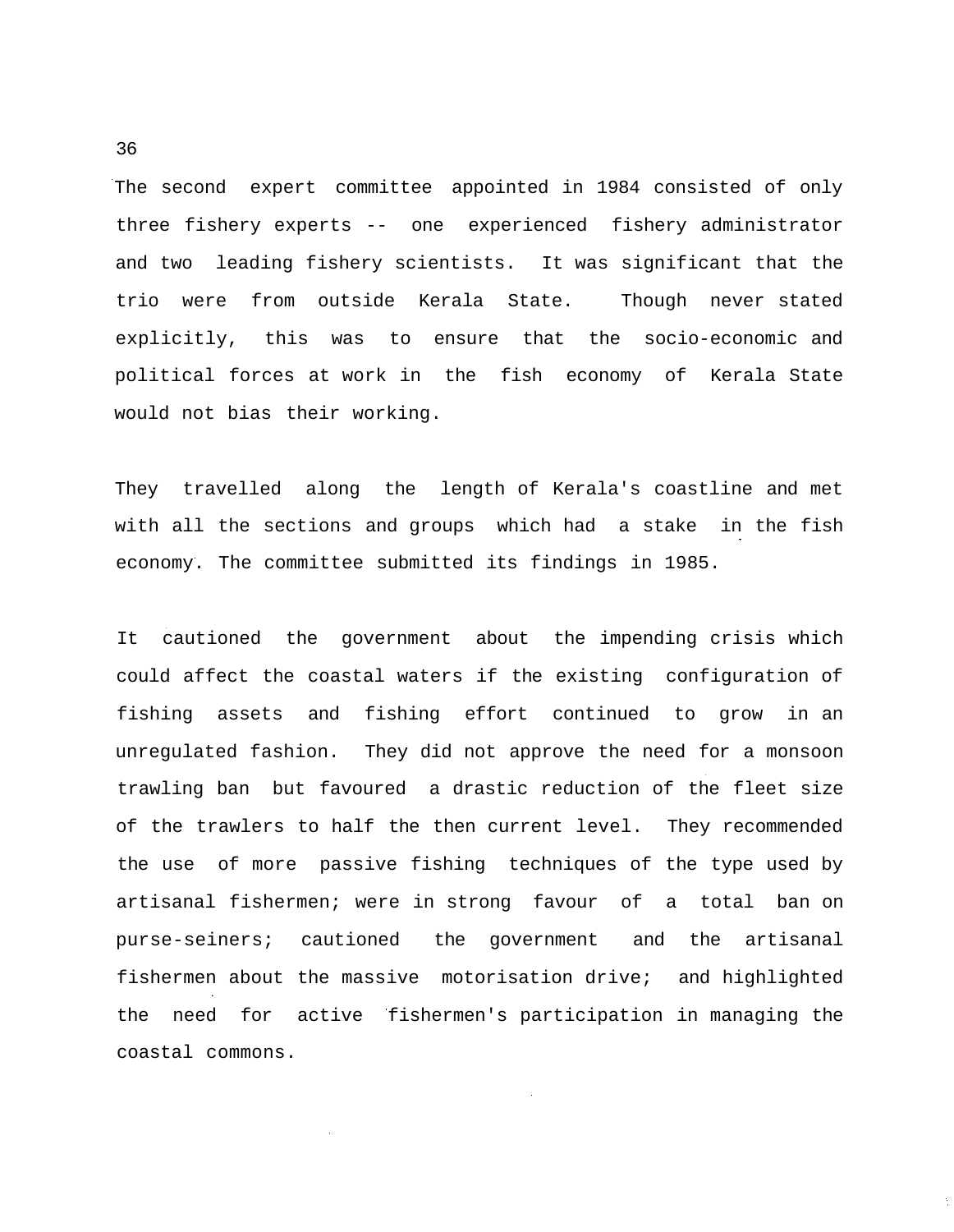#### 8. RESOLVING OVERFISHING

It would be a truism to state that the fish economy of Kerala is in the throes of a crisis. From our above analysis it is also clear that, in the long run, it is the coastal commons and the working fishermen rather than the capitalists that have been most affected.

The primary reason for this is that the capitalists can easily move out of the fishery while the fishermen are more or less tied to it owing to a lack of alternative economic opportunities. For the fishermen, their future lies in the sea and its common resources. For capitalists, given their short-term perspective and under the given conditions of investment, the ratio of profits from indiscriminate harvesting of the commons to the profits from regulated and sustainable harvesting are large. For them it actually pays to bring ruin to the commons!

It is such conflicting motivations and actions which provide the basis for the unequal bargaining power of the two classes and the rationale for the state to regulate the coastal marine waters. An action plan to resolve it is indeed the priority of the day. The objective of any programme of action must be two-fold: (a) to revive the sustainability of the coastal commons and (b) ensure that it provides a basis for a decent livelihood and inexpensive food for as large a population as is possible. To ensure the achievement of these objectives demands a policy approach in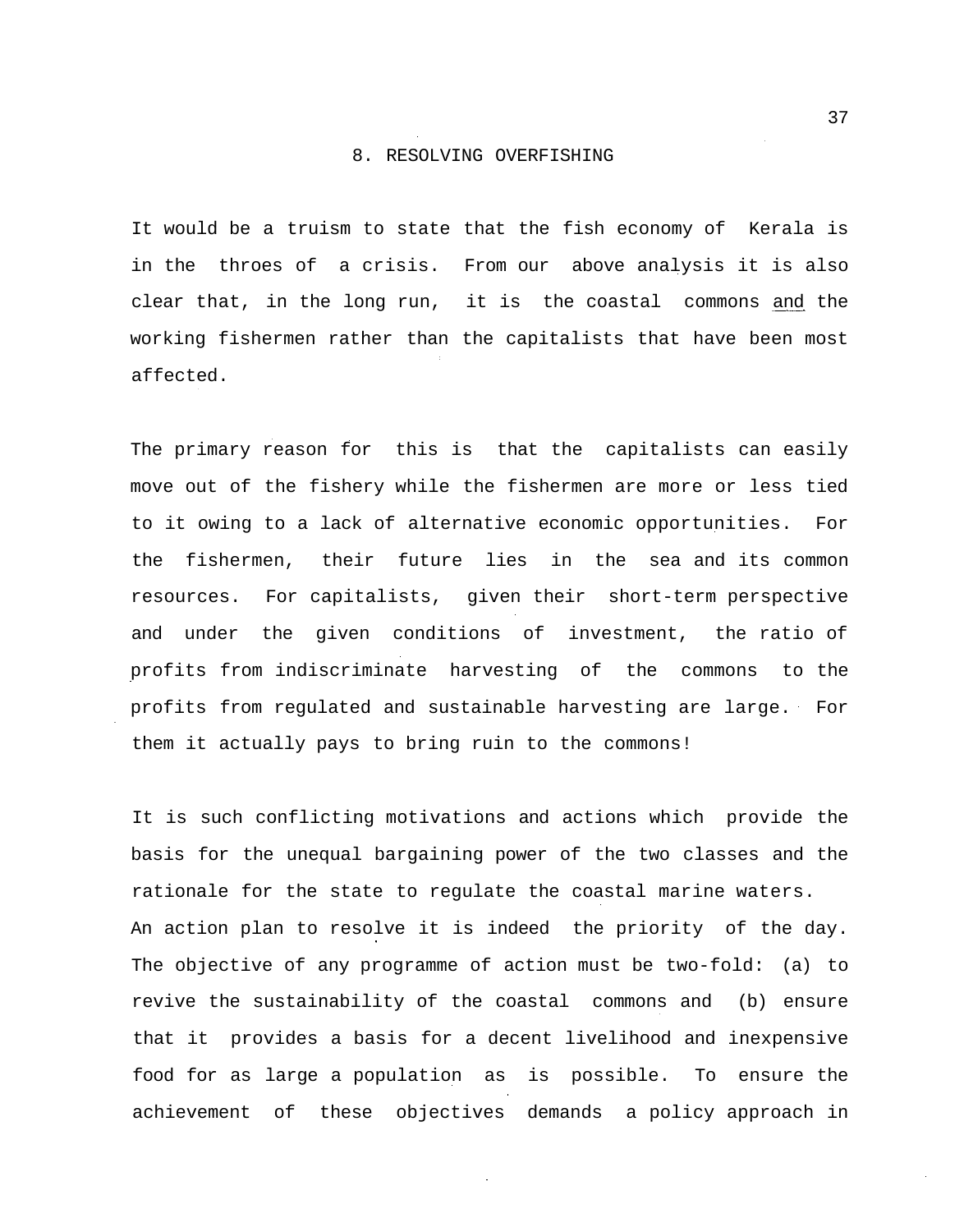which development and management of the marine resources and the fish economy are seen as two-sides of the same coin.

The scale and type of harvesting technology should be in consonance with the known biological and ecological parameters of the resource. Small-scale of fishing crafts using multiple sources of energy, selective fishing gear, and operations from decentralised centres along the total length of the coastline should be encouraged. Economically efficient but ecologically destructive fishing artefacts should be strictly controlled irrespective of the user.

The ownership of harvesting technology -- fishing craft and gear -- should be restricted exclusively to those who are willing to fish. An aquarian reform of sorts to ensure this needs to be enacted by the state. Such a community of workers and workingowners should be entrusted with the collective rights and responsibility of managing the coastal commons within the jurisdiction of their decentralised operations at the micro and mezzo levels.

Conscious efforts to enhance the biological productivity of the coastal waters should be given adequate encouragement. Attempts such as the collective creation and establishment of fish aggregration devices in coastal waters are good examples of this.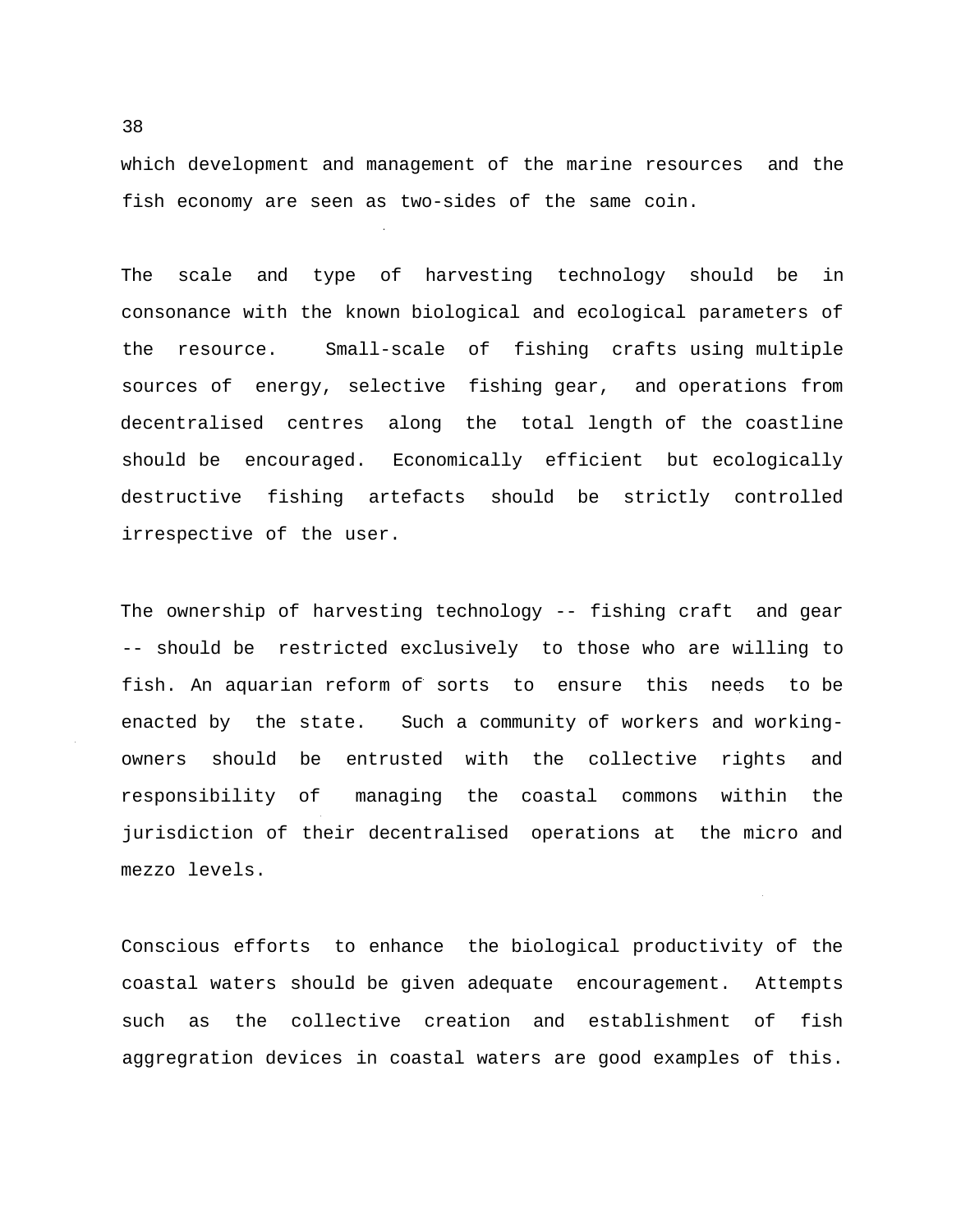Moving to the heitherto unfished deeper waters is an essential step to reduce the pressure on the coastal commons. This is an arena for diverting some of the excess investments presently in the coastal waters. Making fresh investments in the deep sea should be preceeded by thorough resource estimation surveys and economic viability studies. These need not be excessively preoccupied with export potentials. Subsidies to those who move out to these waters may be more economically and socially justifiable.

The above options with regard to conserving and enhancing the fishery resource; the choice, ownership and operation of the technology; as well as the social institutions for management of the resource provide the basic framework for a fresh policy approach. This will be required to pull Kerala's fish economy out of its ecological crisis and provide a sustainable future for the fishery resources in the coastal commons and the commons-- the fishworkers as well as the poorer consumers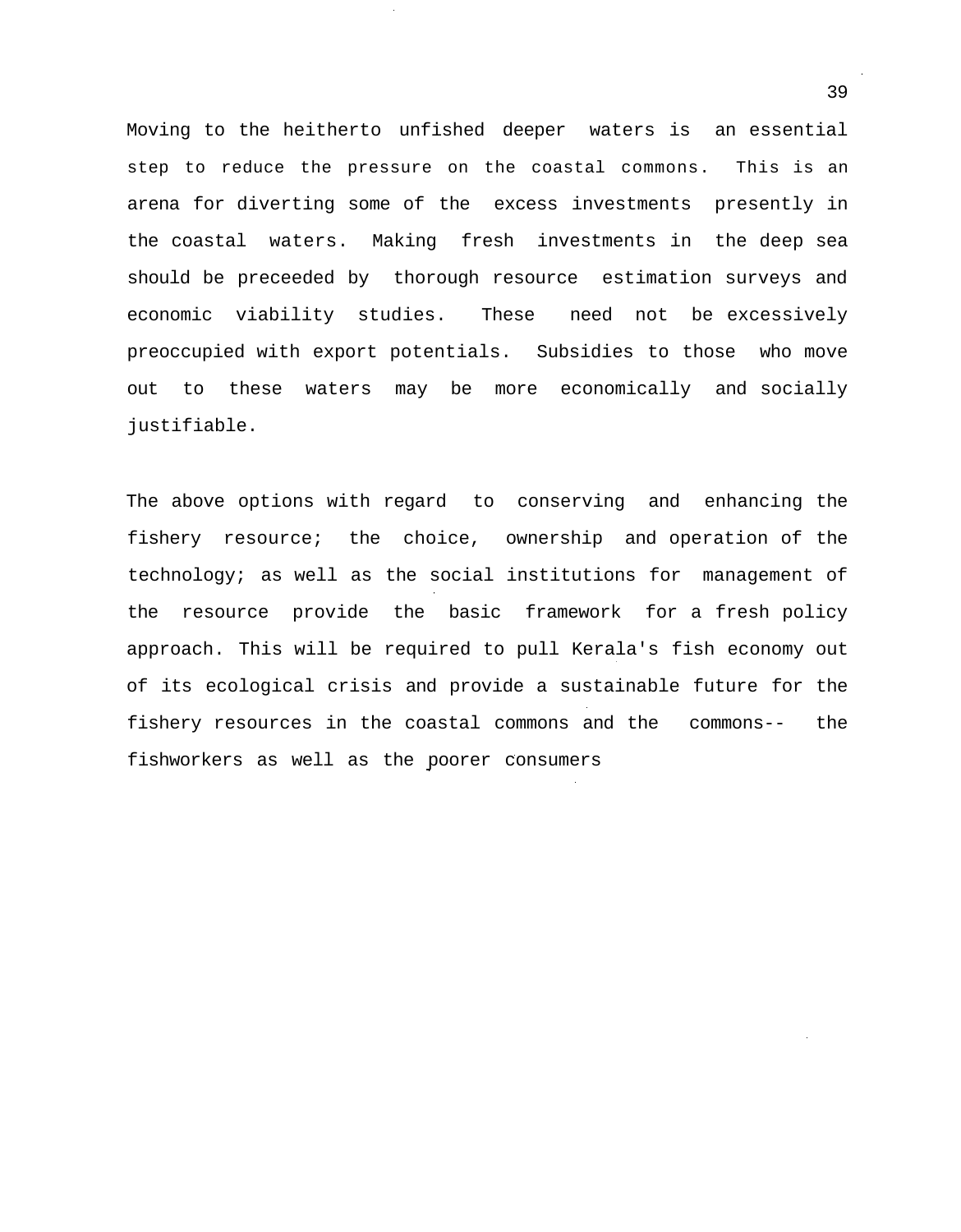### POSTSCRIPT

Fish production continued to drop in Kerala after 1985. The political and technological responses of the fishermen continues unabated. The state played to both the tunes.

In 1988, responding to the continued demands of the fishermen's unions for a monsoon ban on the operation of trawling boats, the government, dominated by left parties,promulgated a partial ban. All the trawler operating centres in the state -- except the largest one, Neendakara — were ordered closed for the months of July and August. The reason given for not closing Neendakara was that the heavy concentration of a marine prawn (P. Stylifera) in the inshore area during these months would perish if not harvested (mainly by the trawlers) resulting in loss of foreign exchange and employment.

The partial ban turned out to be ineffective. It could not prevent trawlers from the other centres operating from out of Neendakara. The boat owners also went to court charging the government of discriminatory treatment of trawlers located in different parts of the state. The traditional fishermen's unions were also unhappy with the situation. There seemed to be no significant political,economic or ecological gains from this management measure.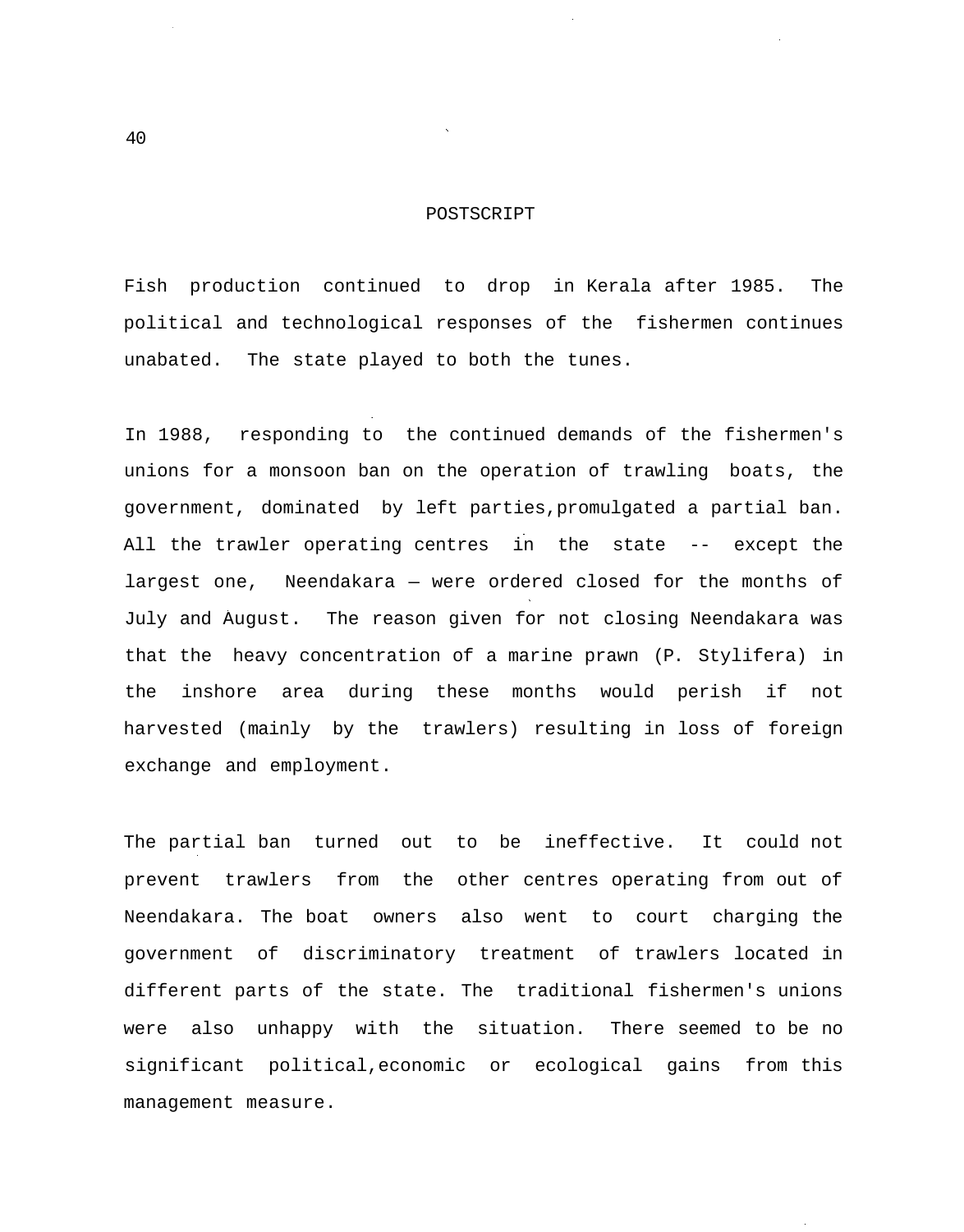By 1988 the motorisation wave had swept through every fishing village in the state. Power propulsion of traditional fishing craft was here to stay.

Motorisation of traditional crafts did result in fishing in deeper waters leading to an increase in physical productivity and harvesting of new species. This was however at a much higher investment and recurring cost. In the central and northern regions of the state, motorisation gave a big boost to the use of fine meshed encircling nets called 'ring seines' used to harvest pelagic shoaling species. These were nothing but a smaller version of the larger destructive purse-seine nets. This trend created new tensions within traditional fishermen groups in these areas.

Quite oblivious of the economic, social or ecological implications of the above, the government actively promoted the earlier subsidy scheme for the purchase of outboard motors and introduced a new one for ring-seines.

The continued conflict between fishermen using traditional fishing crafts and those using trawlers as well as the emerging conflicts between traditional fishermen themselves (over the use of nets like ring seines), prompted the government to seriously re-examine the overall crisis in the fish economy. The government had before it the recommendations of two earlier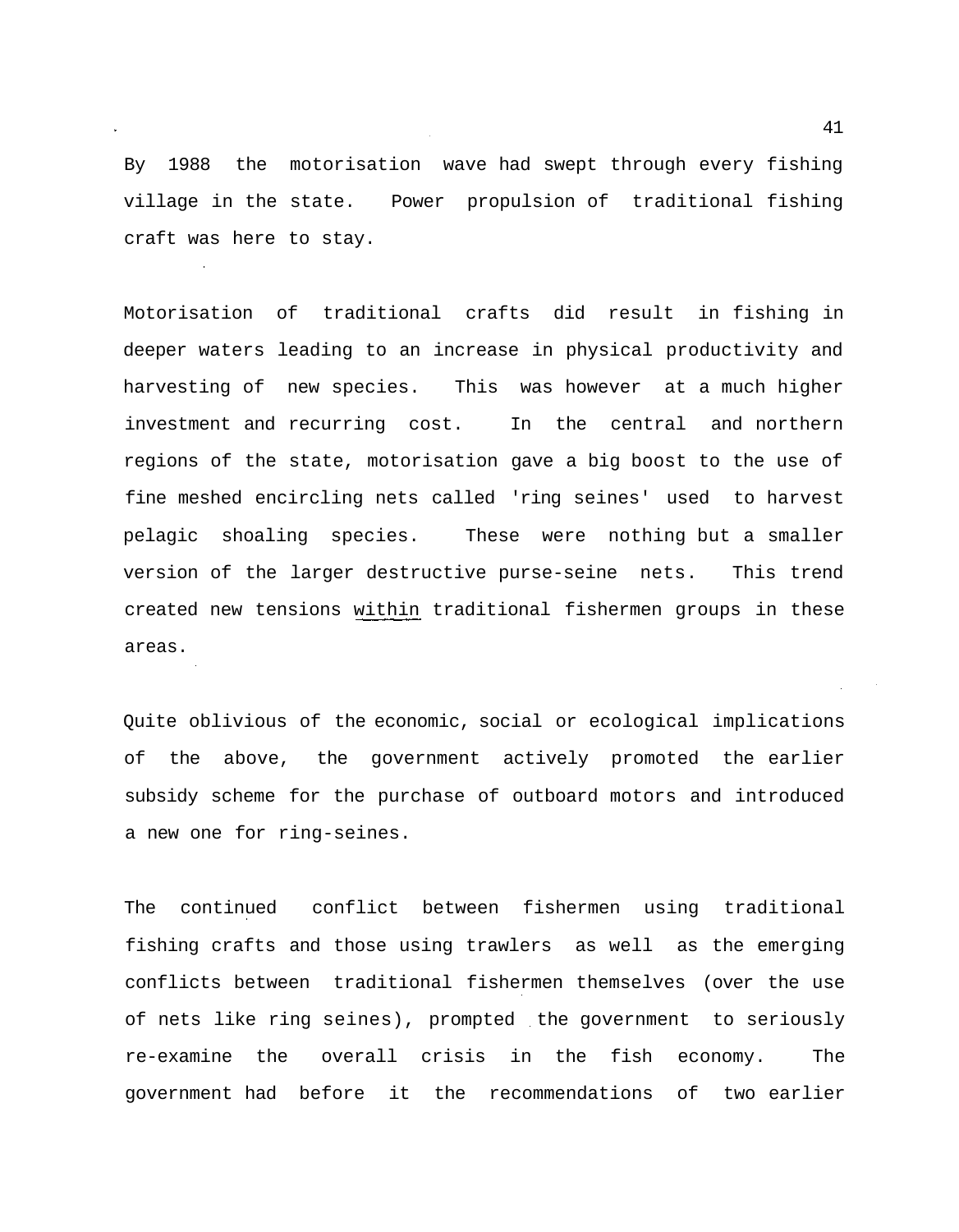Expert Committees (mentioned above). Most of these had not been fully implemented. It however deemed it. necessary to constitute a third Expert Committee to review the situation once again in the light of the recommendations of the earlier Committees. The main terms of reference of this Committee included: a reexamination of the question of the monsoon trawling ban; an appraisal of the unprecedented increase in the number of outboard engines and their power rating; and also a review of the cological and social impact of the rapid increase in the use of gear like ring seines by the traditional fishermen.

This Expert. Committee submitted its report to the government on 26 June 1989. The government decided to immediately implement one of the recommendations made by the Committee: a total monsoon trawling ban. The other recommendations which included restrictions on the use of ring seines; limitations on HP rating of outboard engines; and measures for protection of estuarine areas, were kept in abeyance.

The enforcement of the total trawl ban -- an effective measure to regulate access to the coastal commons -- resulted in bloody confrontations between the enforcement police and the boat owners at the major trawler landing centre, Neendakara. The boat owners took the matter to the High Court and the Supreme Court. Both courts were unwilling to issue a stay order to the government's decision. This legal ruling and the unwavering stand of the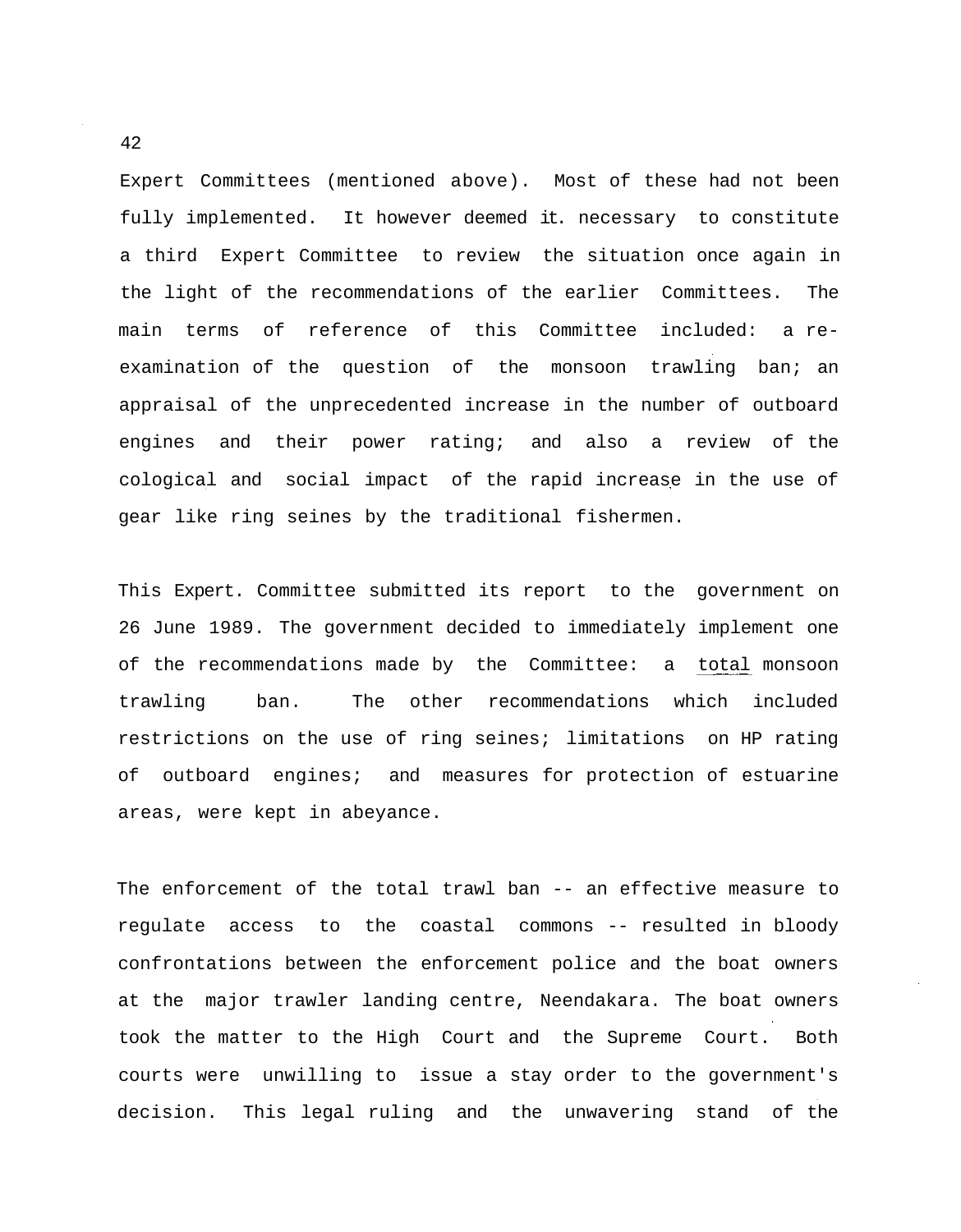government, despite the possible adverse political fallout, ensured that the ban was fully effective.

The ban did result in a considerable loss of employment for the workers in the processing industry. A fair number of the fishermen from the traditional fishing communities who worked as crew on the trawlers found opportunities to go fishing on the motorised boats operated from their home villages. A large number were however unemployed. The loss of current foreign exchange earnings has not been assessed.

The total monsoon trawl ban was the most important fishery management decision made by any government in the country since Independence. The government also consitiuted an interdisciplinary task force t assess the total impact of the ban.

Two months after the ban was lifted (October 1989) very large pelagic fish harvests were reported from all over the state.

It would be wrong to attribute this phenomenon entirely to the trawling ban though both the ruling party politicians and the traditional fishermen's unions have done so.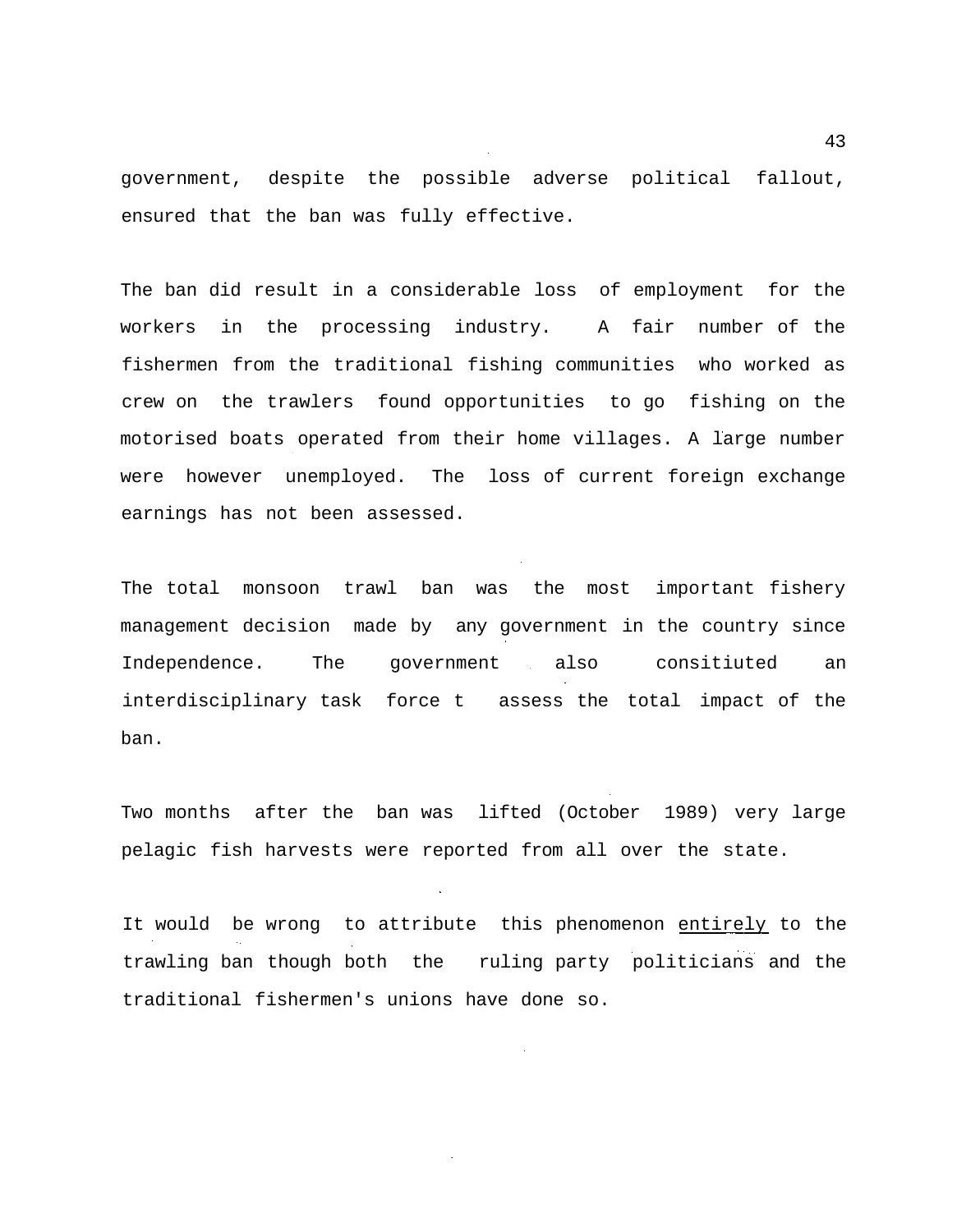Much of the credit should go to the yet-to-be-well-understood nature-induced changes in the sea -- e.g the effect of enhanced rains and known cyclic fluctuations of pelagic stocks.

However the total ban of trawling probably did contribute significantly to this phenomenon. The non-disturbance of the aquatic milieu during the monsoon months could be an important cause for the more pronounced shoreward movement of the pelagic fish shoals in pursuit of food which is found in abundance in the inshore water areas cooled by the inflow by rivers swollen by the heavy monsoon rains.

The ability of the motorised units — particularly those using ring-seines — to harvest whole pelagic shoals also provide an important reason for the increased harvest given the favourable nature-induced conditions and the after effect of the trawl ban mentioned above.

Shore prices and retail market prices dropped drastically. Reminiscent of the 1950's, fresh fish was sold as manure for coconut plantations ! It is unlikely that this bumper harvest has had a commensurate positive effect on incomes of fishermen. However it certainly provided a temporary boost to the nutritional status of fish consumers — particularly the poorer among them.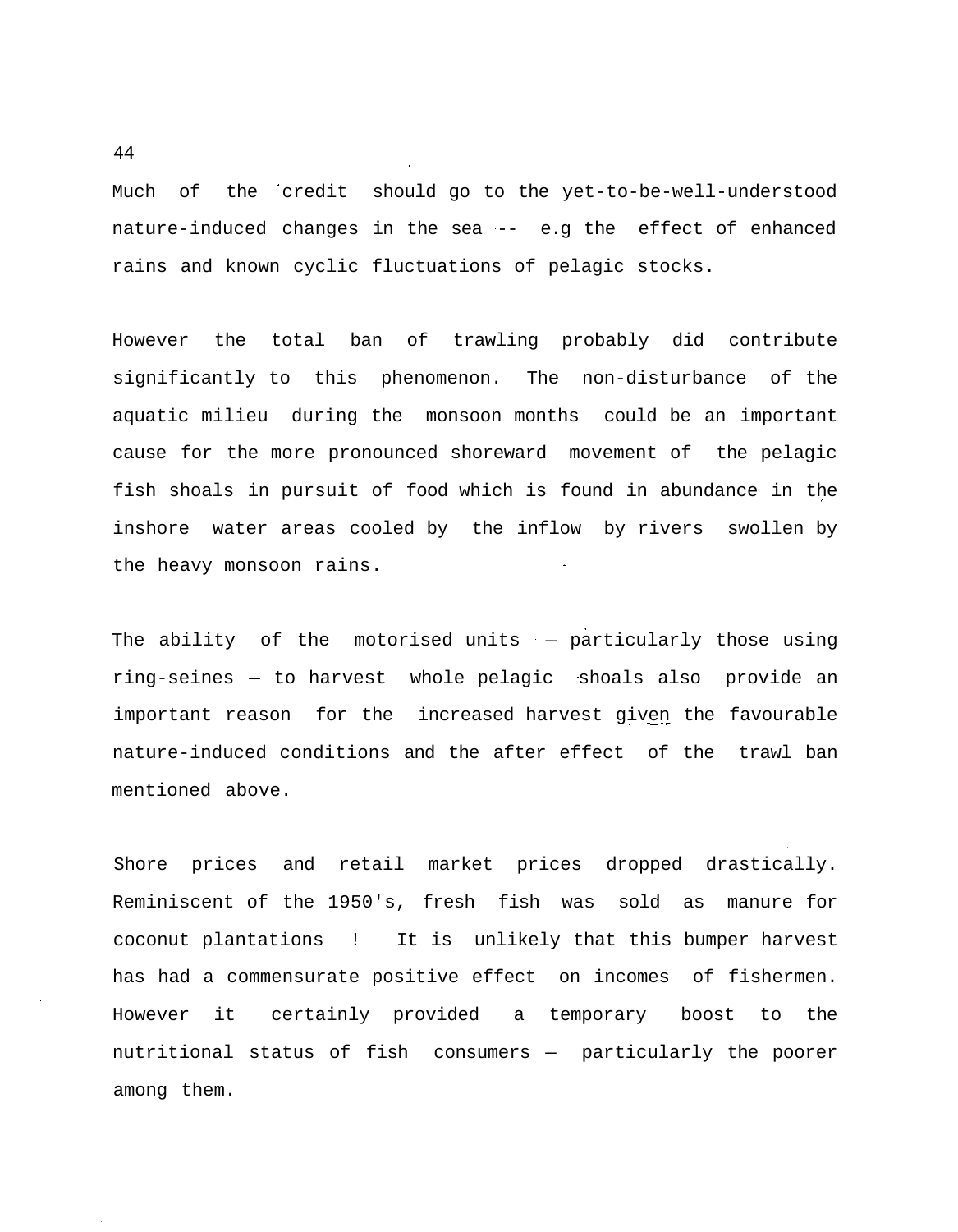This increased harvest (the quantative details of which will be available only by early 1990) therefore seems to have been brought about by a strange combination of factors: largely unpredictable nature-induced processes. strong political will leading to firm management measures and the use of ecological over-efficient harvesting technology. in a

 $\frac{1}{\sqrt{2\pi}}\left(\frac{1}{\sqrt{2\pi}}\right)^{2}$ 

Only a medium-term ex-post analysis will unravel which of these factors was the determining one.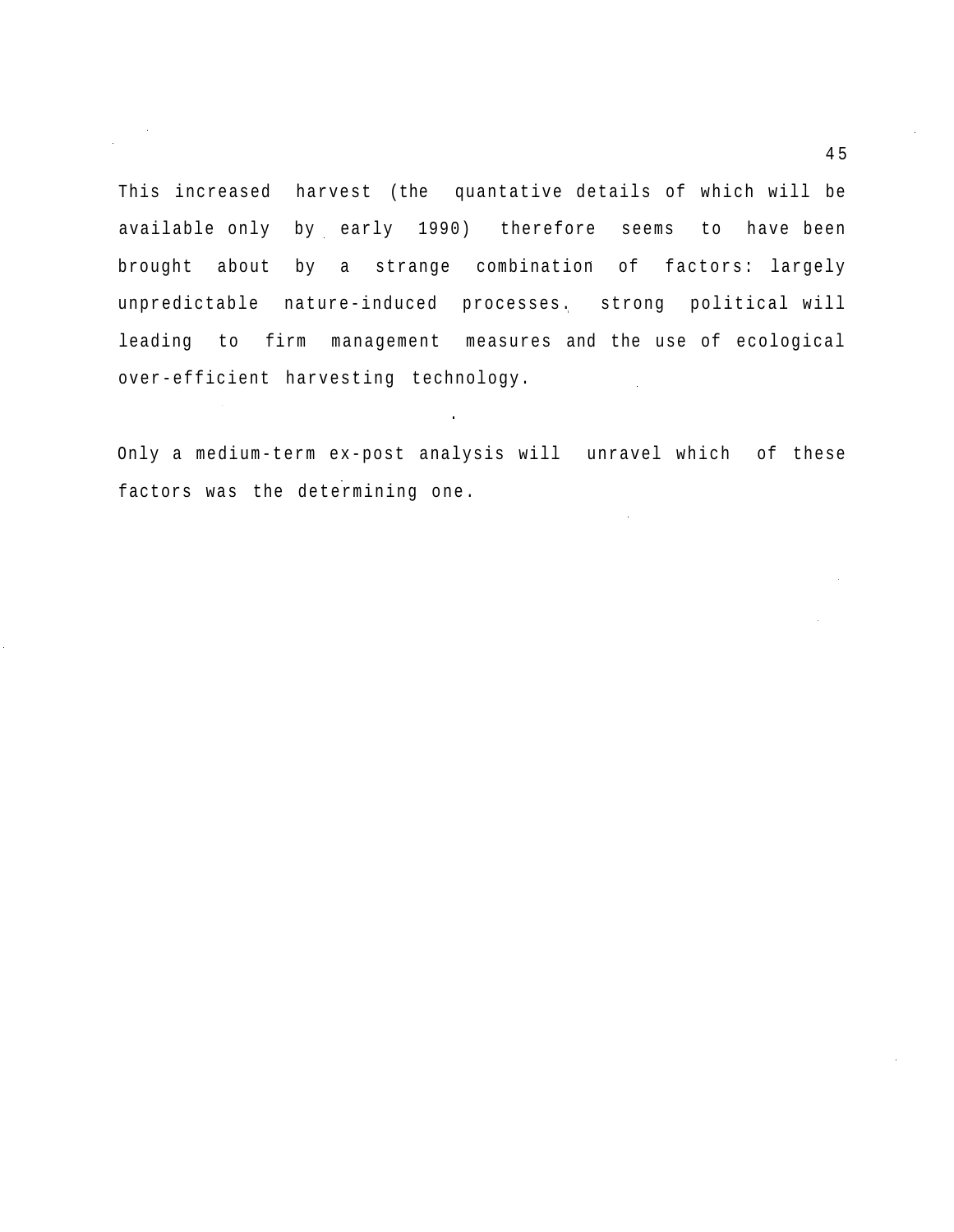1. This famous article of Hardin (1968) talks about the way a herdsman will try to keep as many cattle as possible on the common pastures. Every "rational herdsman" is expected to behave in the same manner since he "is locked into a system that compels him to increase his herd without limit -- in a world that is limited Freedom in the commons brings ruin to all." Dasgupta (1968) analysing the key passage in Hardin's article ( from which the above quote is taken) comments that it would be difficult to locate another passage of comparable length and fame containing as many errors as the one above. There are assumptions which Hardin makes himself which by an act of transference he foists on the poor unprotesting herdsman. For example animals are not costless and such private costs set limits on the number of animals each herdsman finds most profitable to introduce into the common pasture. Whether or not the common will be ruined depends on a number of factors, one of which is the price of the output (milk or beef) relative to the private cost of rearing cattle. That the pasture is a commons is not a sufficient condition to lead to its ruin.

2. In tropical multi-specie fisheries, biological overfishing may occur even though total catch is still increasing because the decline in yield — or complete extinction -- of one or several specie may be compensated through higher yields of other species.

3. Biologists further distinguish between "growth overfishing", "recruitment overfishing" and "ecosystem overfishing" depending on which is the most important factor preventing full recovery or growth of the stock. (Pauly, 1979)

4. The maximum sustainable yield (MSY) is subject to changes due to biological and ecological factors. Hence, MSY estimated for a year need not be the same for all years. The estimates quoted in the article are taken from George et al, 1977 and are the only available and comprehensive estimates made so far.

5. Output figures in this and other parts of the paper (unless otherwise mentioned) are taken from the published data of the Central Marine Fisheries Research Institute. Price data is taken from the Administrative Reports of the Department of Fisheries.

6. The Kerala Marine Fishing Regulation Act (1980) provided for the comprehensive measures for registration of all fishing craft. It also restricted the fishing by mechanised boats — in particular the trawlers and the purse-seiners — to a depth outside the 20 fathom depth contour line in the coastal sea. The zone on the shore-side of this contour was reserved exclusively for the non-motorised and motorised craft.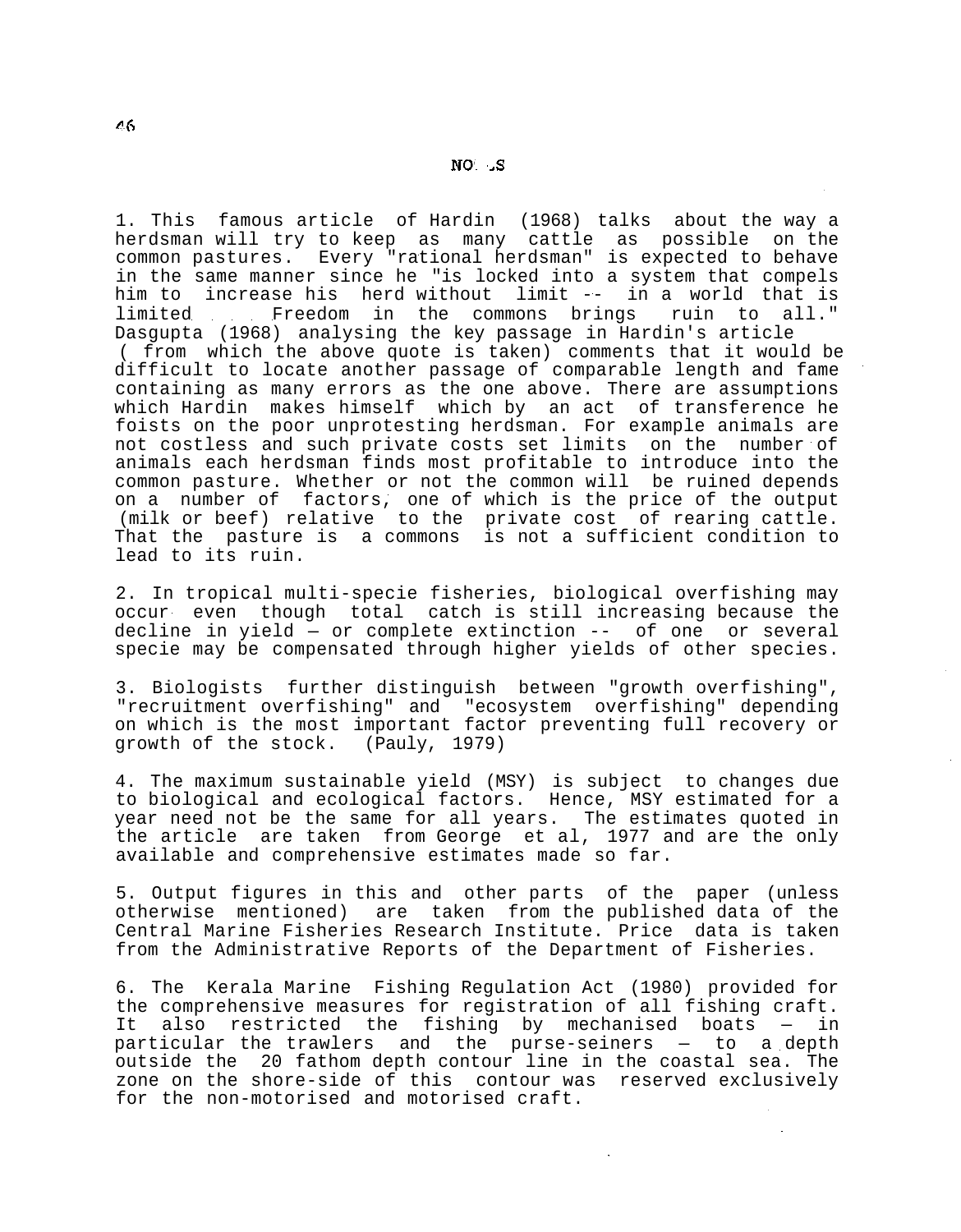# REFERENCES

|                                |       | IVDI DIVDINCIDO                                                                                                                                                                       |
|--------------------------------|-------|---------------------------------------------------------------------------------------------------------------------------------------------------------------------------------------|
| Achari, TRT                    | 1987a | The Socio-Economic Impact of<br>Motorisation of Country Craft in<br>Purakkad Village: A Case Study,<br>Fisheries Research Cell, Trivandrum                                            |
|                                | 1987b | Maldevelopment of a Fishery: A Case<br>Study of Kerala State, India,<br>Paper presented at the FAO Indo-Pacifc<br>Fishery Commission, Darwin                                          |
| Aguero, M                      | 1987  | Economic Consequences of Excessive<br>Effort, Paper presented at the FAO<br>Indo-Pacific Fishery Commission, Darwin                                                                   |
| Babu Paul                      | 1982  | Report of the Committee to Study the<br>Need for Conservation of Marine<br>Fishery Resources During Certain<br>Seasons of the Year and Allied<br>Matters, Govt. of Kerala, Trivandrum |
| Berkes F                       | 1985  | The Common Property Resource Problem<br>and the Creation of Limited Property<br>Rights, In Human Ecology, Vol 13/2                                                                    |
| Beverton RJH &<br>Holt SJ      | 1957  | On the Dynamics of Exploited Fish<br>Populations, In Fishery Investigation<br>Series II Vol 19, London                                                                                |
| Caddy JF                       | 1984  | An Alternative to Equilibrium Theory<br>. for Management of Fisheries, In<br>FAO Fisheries Report No. 289/2, Rome                                                                     |
| Ciriacy-Wantrup<br>& Bishop RC | 1975  | Common Property as a Concept in Nature<br>Resource Policy, In Natural Resources<br>Journal Vol 15                                                                                     |
| Christy FT                     | 1966  | The Common Wealth to Ocean Fisheries:<br>Some Problems of Growth and Economic<br>Allocation, John Hopkins Press                                                                       |
|                                | 1982  | Territorial Use Rights in Marine<br>Fisheries, FAO Tech. Paper 227, Rome                                                                                                              |
| Dasgupta PS                    | 1982  | The Control of Resources, Basil<br>Blackwell, Oxford                                                                                                                                  |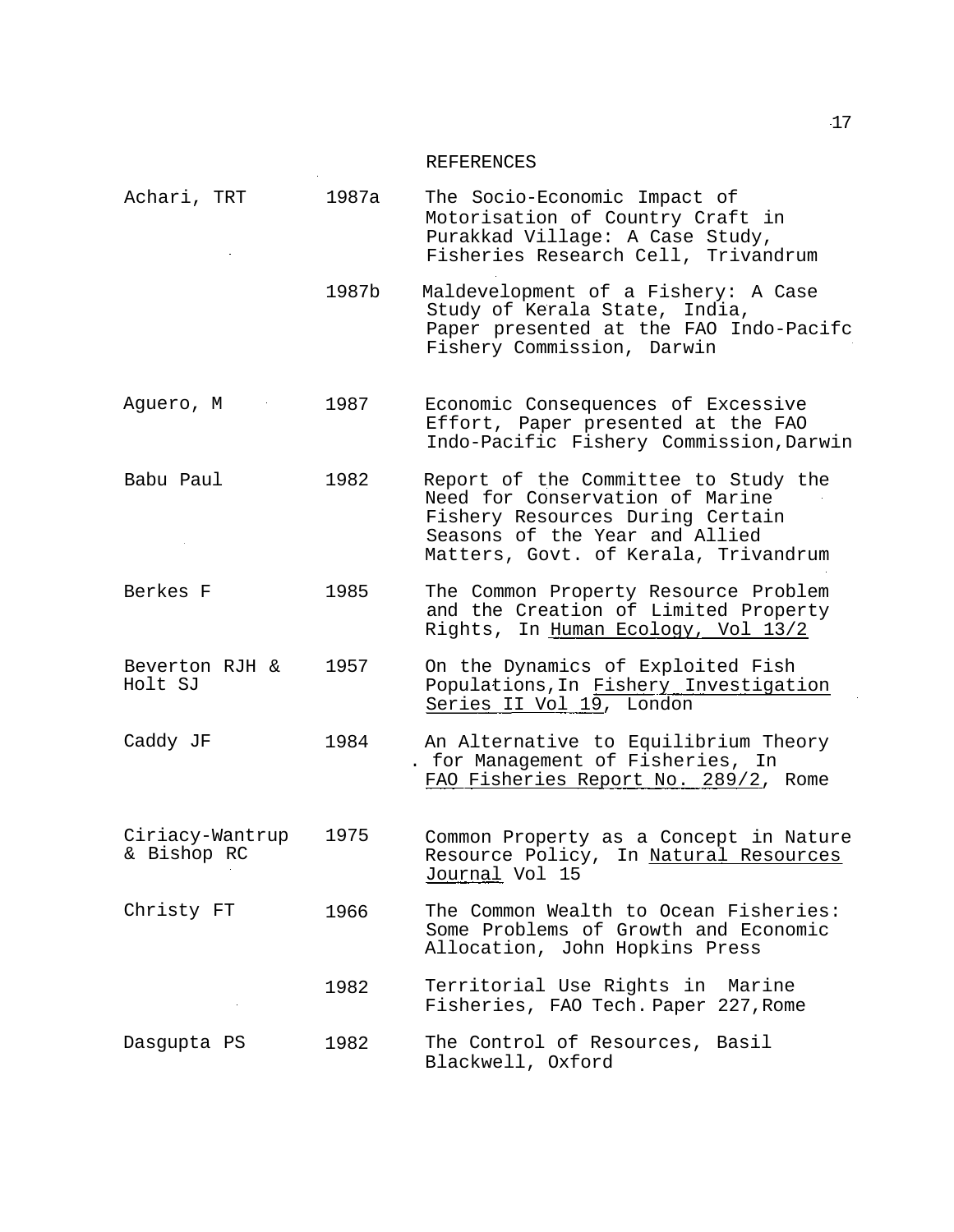$\vec{28}$ 

 $\hat{\mathcal{A}}$ 

 $\mathcal{A}^{\mathcal{A}}$ 

| George, PC et al 1977 |      | Fishery Resources of the Indian<br>Exclusive Economic Zone, In Souvenir<br>Integrated Fisheries Project, Cochin                                                        |
|-----------------------|------|------------------------------------------------------------------------------------------------------------------------------------------------------------------------|
| George, MJ            | 1988 | Study of Shrimp Trawling in the South<br>West Coast of India - Particularly<br>Kerala, Programme for Community<br>Organisation, Trivandrum                             |
| Gordon HS             | 1954 | The Economic Theory of a Common<br>Property Resource: The Fishery, In<br>Journal of Political Economy,<br>Vol 62, Chicago                                              |
| Govt of India         | 1971 | Evaluation of the Programme of<br>Mechanisation of Fishing Boats,<br>Programme Evaluation Organisation,<br>Planning Commission, New Delhi                              |
|                       | 1982 | Report of the Task Force on Marine<br>Products, Ministry of Commerce,<br>New Delhi                                                                                     |
| Govt of Kerala        | 1979 | Anjengo Fisheries Development Project:<br>An Evaluation Study, Kerala State<br>Planning Board, Trivandrum                                                              |
| Govt.of Kerala        | 1985 | EconomiC Review 1985, Kerala State<br>Planning Board, Trivandrum                                                                                                       |
| Hannesson R           | 1978 | Economics of Fisheries, Universitets-<br>forlaget, Bergen                                                                                                              |
| Hardin, G             | 1968 | The Tragedy of the Commons,<br>In Science 162                                                                                                                          |
| Kalawar AG et al      | 1985 | Report of the Expert Committee on<br>Fisheries in Kerala (Mimeo), Bombay                                                                                               |
| Krishnakumar, S       | 1981 | Strategy and Action Programme for a<br>Massive Thrust to Fisheries<br>Development and Fishermen's Welfare<br>in Kerala State (1978-83), Govt. of<br>Kerala, Trivandrum |
| Kurien, J             | 1978 | Towards an Understanding of the Fish<br>Economy of Kerala State, Working Paper<br>No.68, Centre for Development Studies,<br>Trivandrum                                 |

 $\bar{\mathcal{A}}$ 

Ĵ,

 $\frac{1}{2}$ 

 $\frac{1}{2}$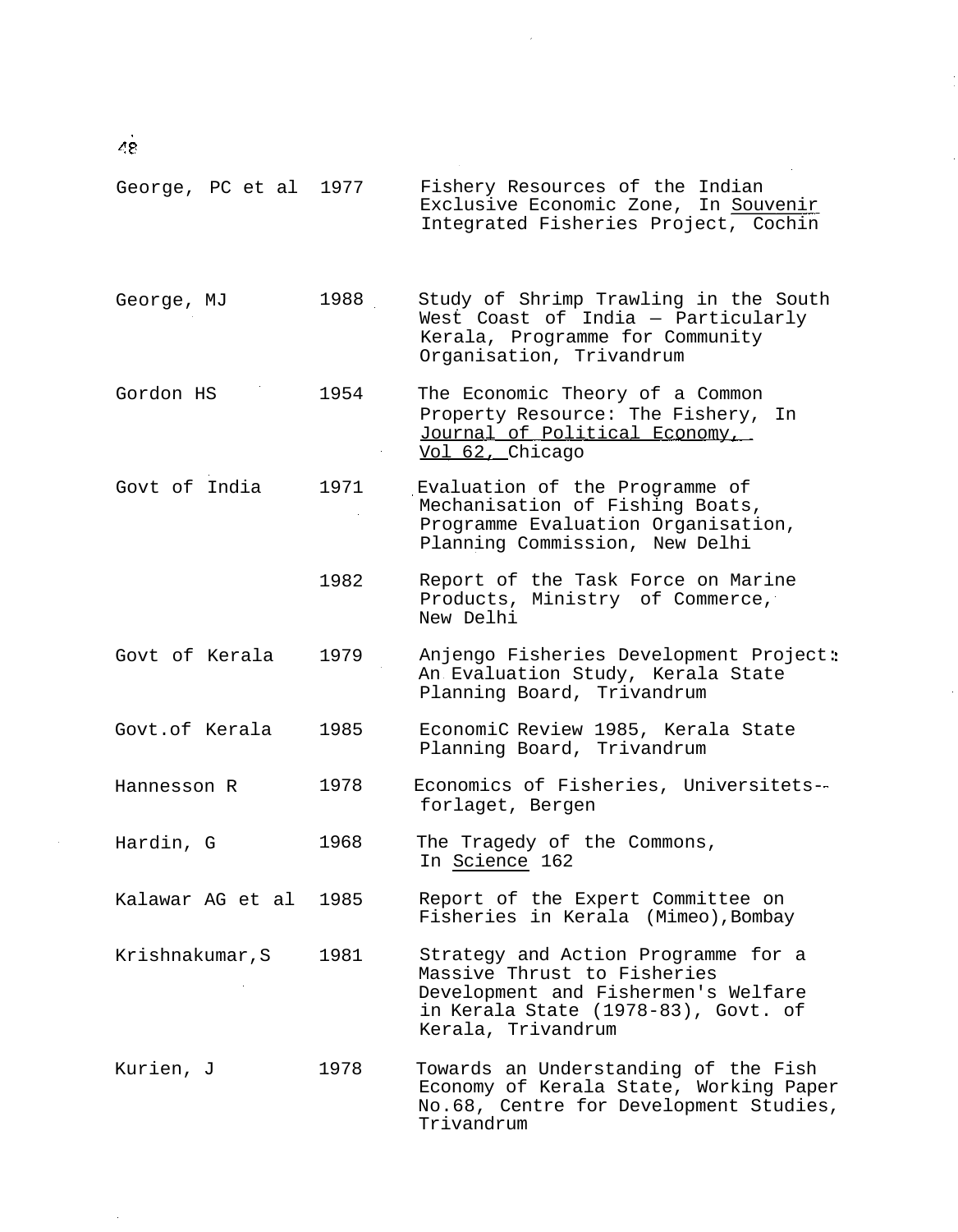| Kurien J                   | 1984  | Marketing of Marine Fish in Kerala<br>State: A Preliminary Study, Centre for<br>Development Studies, Trivandrum                                                                              |
|----------------------------|-------|----------------------------------------------------------------------------------------------------------------------------------------------------------------------------------------------|
|                            | 1985  | Technical Assistance Projects and<br>Socio-Economic Change -- Norwegian<br>Intervention in Kerala's Fisheries<br>Development, In Economic and Political<br>Weekly Vol XX No 25-26, Bombay    |
|                            | 1988  | The Economy, Energy, Entropy and<br>Equity: With Special Reference to<br>Kerala's Fisheries (mimeo)                                                                                          |
|                            | 1988a | Studies on the Role of Fishermen's<br>Organisation in Fisheries Management,<br>FAO Fisheries Tech. Paper 300, Rome                                                                           |
| Kurien,J &<br>Achari, TRT  | 1988  | Fisheries Development Policies and the<br>Fishermen's Struggles in Kerala,<br>In Social Action Vol 38:1, New Delhi                                                                           |
| Kurien, J &<br>Willmann, R | 1982  | Economics of Artisanal and Mechanised<br>Fisheries In Kerala: A Study of Costs<br>and Earnings of Fishing Units,<br>FAO/UNDP Publication, Madras                                             |
| Nair, KN                   | 1978  | Milk Production in Kerala :<br>An Analysis of Past Trends and<br>Future Prospects, Working Paper:<br>76,<br>Centre for Development Studies,<br>Trivandrum                                    |
| Oakerson RJ                | 1988  | A Model for the Analysis of Common<br>Property Problems, In National Acad.<br>of Sciences, Proceedings of the Conf.<br>on Common Property Resource Mgt, Nat.<br>Academy Press, Washington DC |
| Panayotou, T               | 1982  | Management Concepts and Small-Scale<br>Fisheries: Economic and Social Aspects<br>FAO Fisheries Technical Paper 228, Rome                                                                     |
| Pauly, D                   | 1979  | Theory and Management of Tropical<br>Multispecies Stocks: A Review with<br>Emphasis on the South-East Asian<br>Demersal Fisheries, ICLARM, Manila                                            |
| Runge CF                   | 1986  | Common Property and Collective Action<br>in Economic Development, In World<br>Development, Vol 14 no 5                                                                                       |

 $\mathcal{L}^{\text{max}}_{\text{max}}$  and  $\mathcal{L}^{\text{max}}_{\text{max}}$ 

 $\hat{p}_{\rm{max}}$ 

 $\zeta\hat{\phi}$